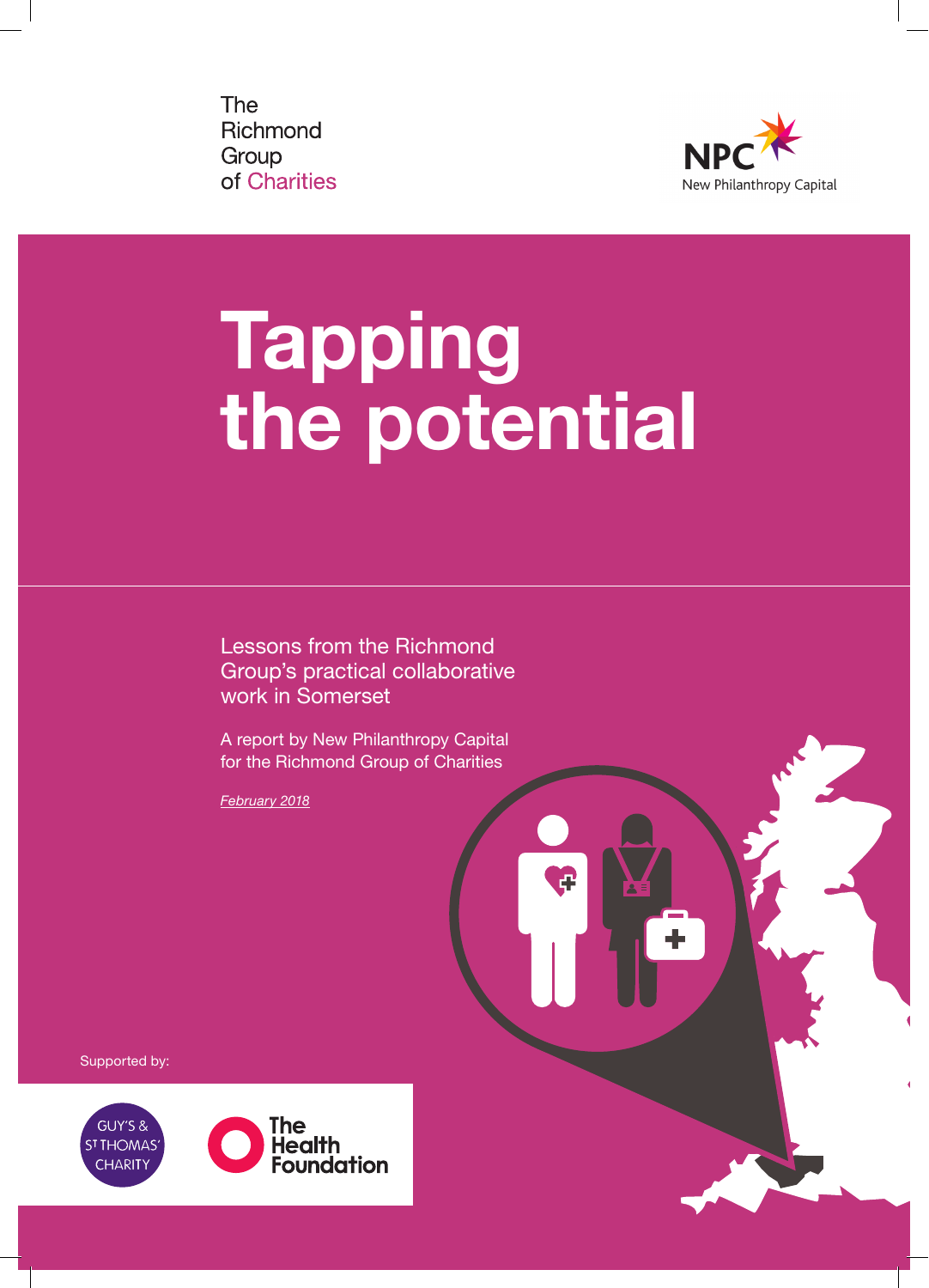## About the Richmond Group of Charities

The Richmond Group of Charities brings together 14 of the leading health and social care organisations in the voluntary sector, with the aim of improving care and support for the 15 million people living with long-term conditions that we represent.



## Acknowledgments

### With thanks to our project partners:

The Health Foundation, Guy's and St Thomas' Charity and New Philanthropy Capital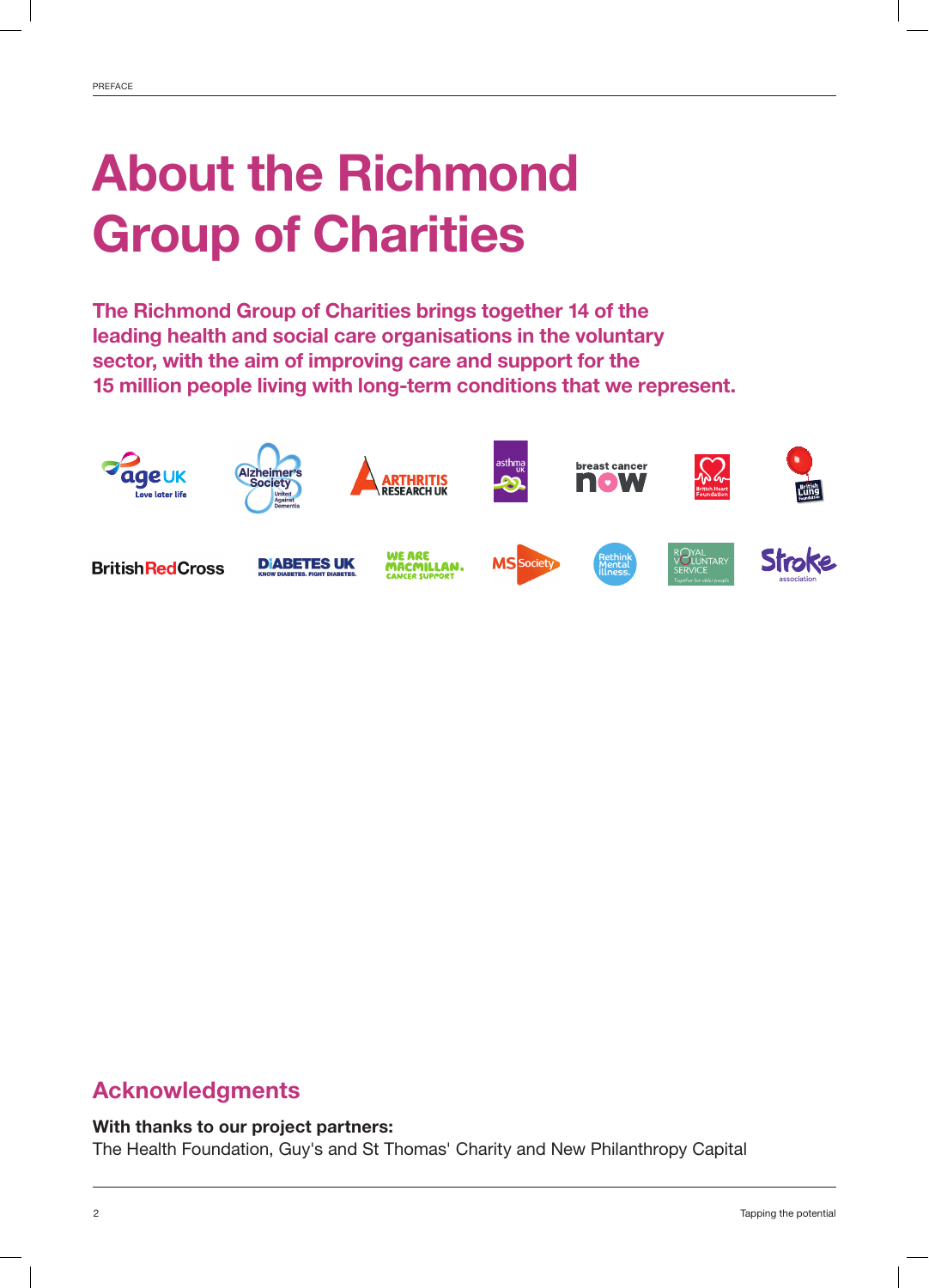## Forewords

## Kieron Boyle, Chief Executive, Guy's and St Thomas' Charity

Within the next three years, one in four people in Somerset will be 65 years old and over. Where we work, in the London boroughs of Lambeth and Southwark, people are mostly young. Our area is a busy, diverse inner-city environment – seemingly far from the currents and patterns of the South West. Yet, go past the headline numbers and you discover two areas that share significant traits, including pockets of deep-seated deprivation and high prevalence of long-term health conditions.

These similarities are why we have supported the Richmond Group to explore their own learnings about the potential of voluntary organisations to help improve health. As a place-based health foundation looking to grow our impact through partnerships, understanding what great collaboration looks like is critical to us. We wanted to see what you learn when you zoom in on a specific place – with its embedded relationships, resources and dynamics.

Intuitively, we know the value of the voluntary and community sector and of cross-sector collaboration. We see it every day through our work. What excites us most about this research is its clear articulation of the opportunities that focusing on a place brings: helping to coordinate disparate actors and agendas, and making possible depth and not just breadth of relationships.

As ever, good research leaves you wanting more – in this case, further evidence on the impact of collaboration, systems change and complex interventions. We look forward to partnering with actors like the Richmond Group, The Health Foundation and NPC in building out and sharing that evidence base.

## Jo Bibby, Director, Healthy Lives Strategy, The Health Foundation

Cross-sector collaborations in health and care services are not easy, as has been demonstrated many times over the years through successive attempts to achieve more integrated and joined up care. Usually these initiatives are top-down and led by statutory services.

The voluntary and community sector are sometimes involved, but are rarely the ones leading the change. Often they find themselves responding to a process and agenda set by others rather than to the communities themselves. And yet we know – from work by the Richmond Group and others, including the Realising the Value programme – that local voluntary and community sector (VCS) organisations can play a vital role in improving the health and wellbeing of the communities they serve and are well positioned to ensure that services are developed in ways that maximise their potential to create health in their communities. They often have deep roots in the places where they are based. They build strong relationships and trust with their local communities, because they can connect local assets and be responsive to local needs. After all, they are part of the community.

The work in Somerset provides an important opportunity to understand, from practical experience, what role the VCS can and should play in building collaborations to transform health and care services. This work has identified the benefits of collaboration and system change led by the VCS who can combine both agility and stability in an ever changing health care landscape. It has also highlighted some of the challenges, including around sustainability, measuring outcomes and ensuring involvement of large national charities is inclusive of the wider voluntary sector in a place. This work has shown that it is possible for successful change to be led and driven by the VCS but that, more than this, it also needs to be nurtured and supported in order to develop meaningful and sustainable cross-sector collaboration.

The report is timely and we hope will be helpful to local and national system leaders across statutory services and the VCS as the focus shifts to the development of Accountable Care, and Sustainability and Transformation Partnerships.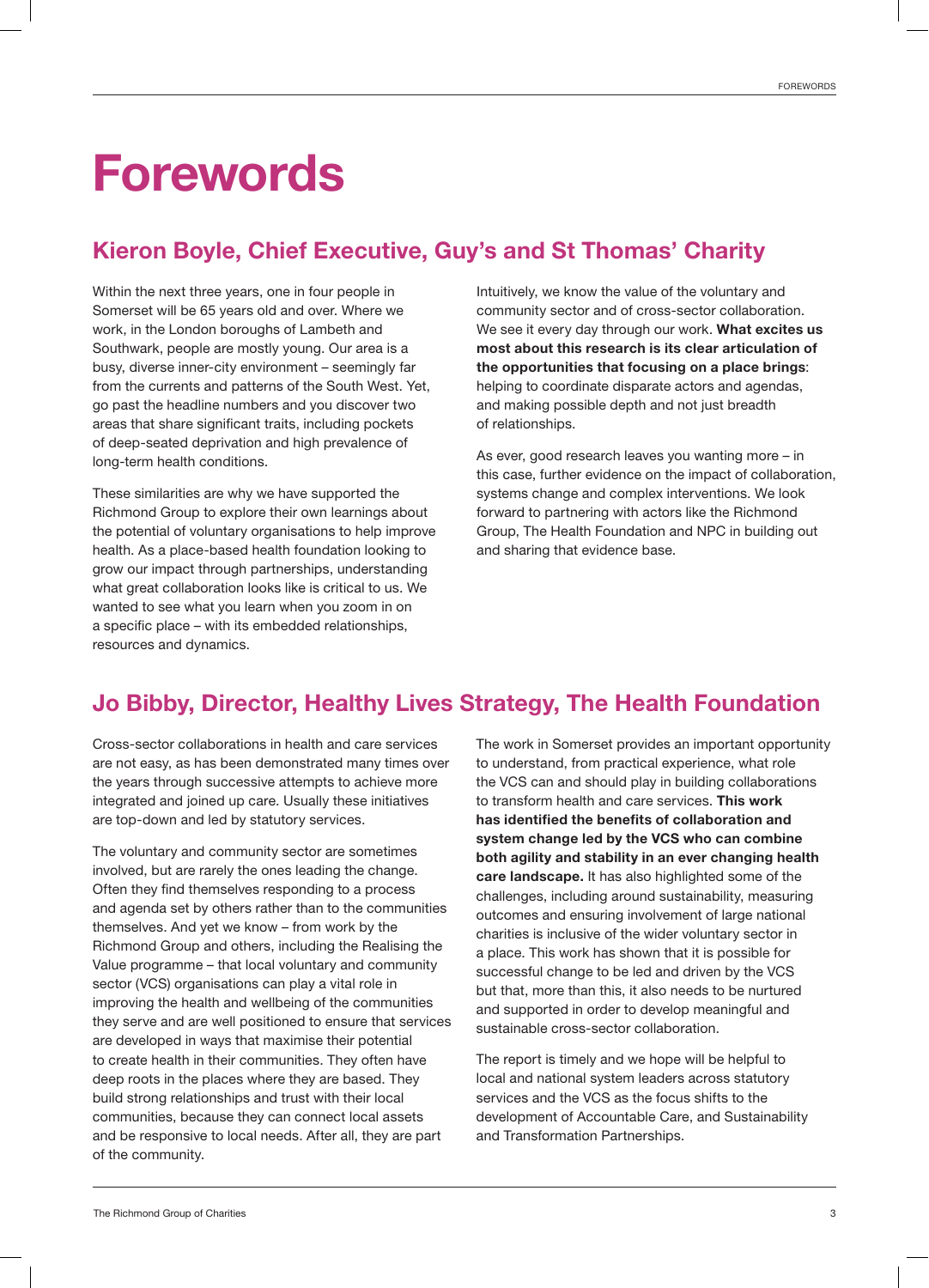## Introducing our work in Somerset

## Lynda Thomas and Charles Alessi, Co-Chairs of the Doing the Right Thing Programme

Most people who work in health and care are driven by a passion to make things better for people. Yet we know that the system in which we operate often makes this hard to do. And we know what needs to change.

We agree that services should be preventative, should focus more on what people want and need to lead better, healthier lives, and should draw more effectively on the strength of partnerships and places. And yet the inspiring practice we find in some places, remains at the margins of our health and care system as a whole.

We can evidence the contribution that the voluntary and community sector makes to moving the health system in the direction it needs to go. But we know that making change happen at scale is hard. We wanted to understand better why this is, and to see whether we could start to change things – beginning in just one place: Somerset.

Our starting point in this work is that no single organisation can deliver change at the required scale. As this report makes clear, partnership and relationships are vital to delivering what people need to retain control of their lives, and so that their lives can continue to have meaning and purpose.

We believe we need to work together – with citizens, communities, charities, statutory agencies – to get on with making the changes we want to see. And we've been delighted to see our own commitment to collaborate – across the Richmond Group charities, and with Public Health England – matched by the Somerset Sustainability and Transformation Partnership (STP), South West Academic Health Science Network and wider Somerset Voluntary, Community and Social Enterprise sector.

Our aim in Somerset is to fill the gap between commitment and concrete delivery. We want to deliver practical change through collaboration, and in doing that we hope to inform the wider debate about place-based, person-centred health and care transformation.

Our work in Somerset is far from done, but we feel the process so far merits analysis and reflection. And we have been delighted that Guy's and St Thomas' Charity and The Health Foundation agreed with us and wanted to partner up for this learning report.

So, what have we learned? That alongside a general commitment to partnership working, you also need hard-nosed **investment**: in money, skills, time and people. That while the STP process and the moves to accountable care are starting to enable a different dialogue across health and care bodies, the independence and headspace afforded by the voluntary sector still help in making progress. That collaboration benefits from bridging organisations and people who make it their job to connect divergent cultures, languages, and priorities.

Importantly though, there will be more learning to come. As our work in Somerset continues we are exploring how different funding models might help us play to our collaborative strengths and meet our commitment to improve outcomes for people and the system. We are building practical learning about how you turn hard won trust and a shared vision into a tangible offer for people who might benefit from community support. And we are learning more and more about how to maintain momentum in a system in flux.

We will need your help to ensure this work has impact. If you are already working with us locally or nationally, please stay involved – we need your enthusiasm and advocacy. If you are new to our work, but want to know more, we'd love to hear from you.

Only together can we build a better future for our health and care.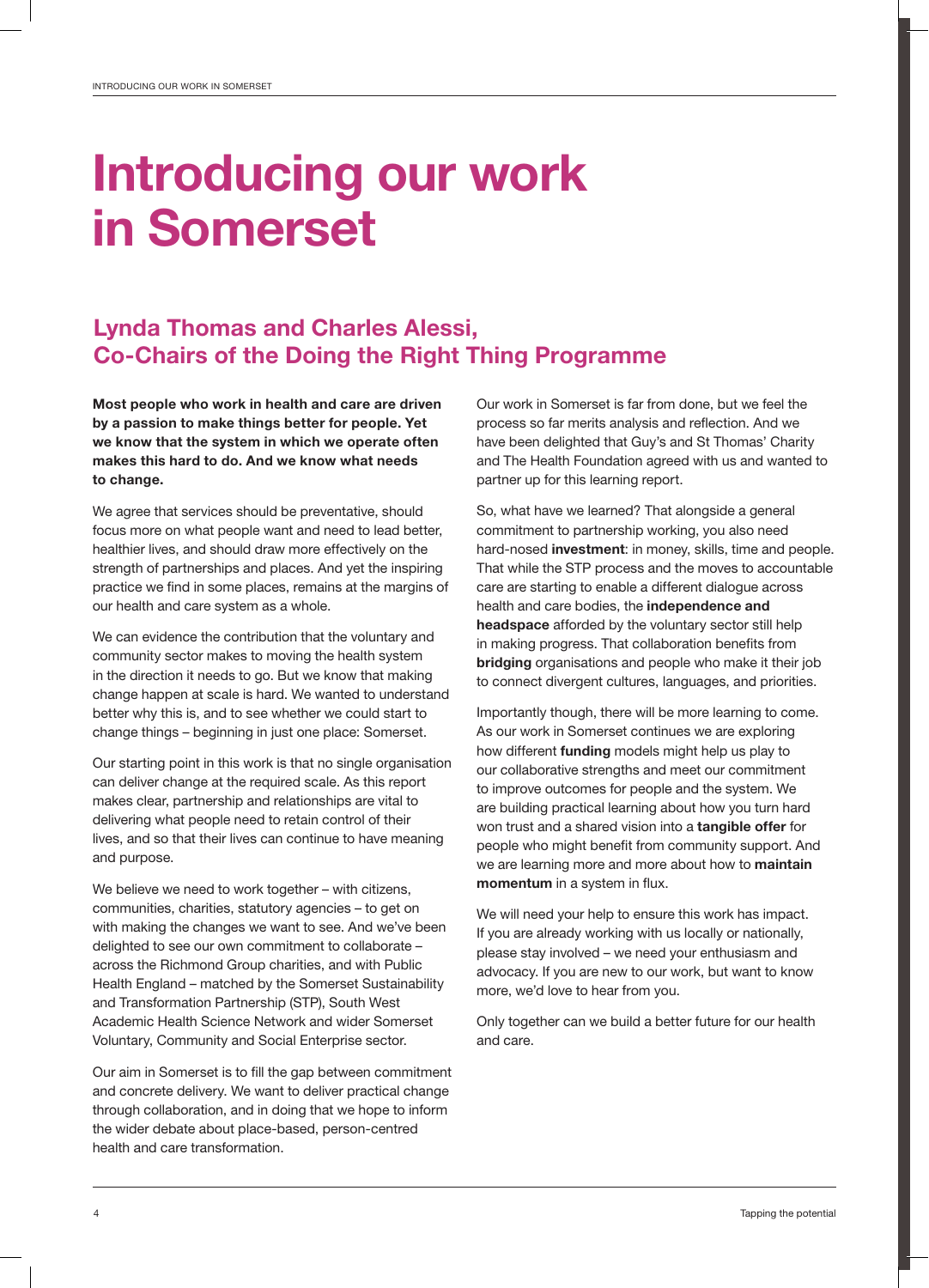|    | 07 Introduction                              |
|----|----------------------------------------------|
|    | 09 Background                                |
|    | 16 The Richmond Group's approach in Somerset |
|    | 26 How well did the programme meet its aims? |
|    | 38 What can we learn from this programme?    |
|    | 42 Beyond Somerset: wider reflections        |
|    | 46 Conclusions                               |
|    | 48 Appendix 1: Programme manager roles       |
| 49 | Appendix 2: Scoping and proposal             |
|    | 52 Acknowledgements                          |
| 54 | References                                   |

## Report authors

Iona Joy, Katie Boswell, Satdeep Grewal, Sonali Patel, NPC, www.thinkNPC.org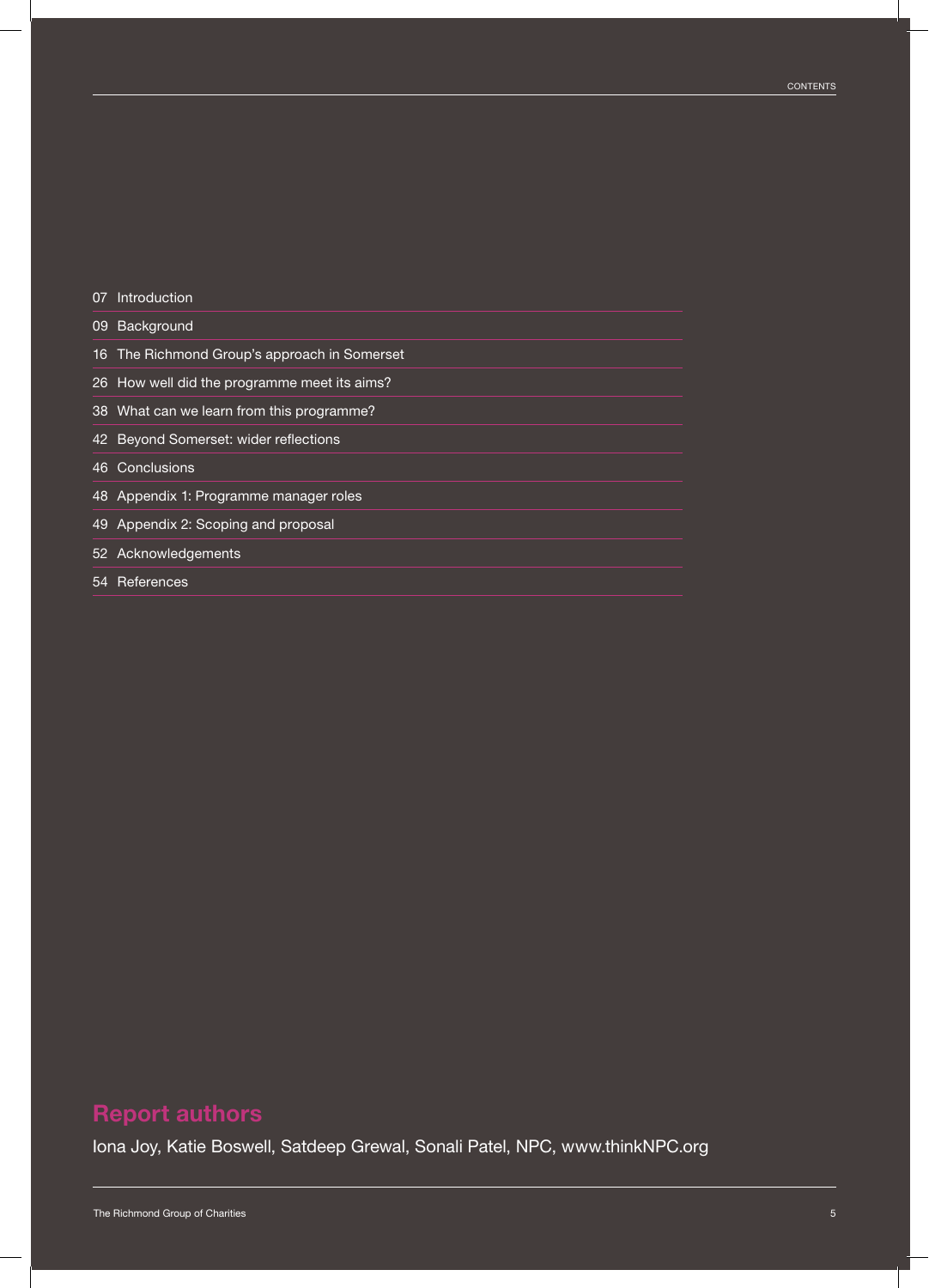

## **Nearly** 15 million people

across England are living with a long-term health condition and

1.2 million older people are not getting the help they need<sup>1</sup>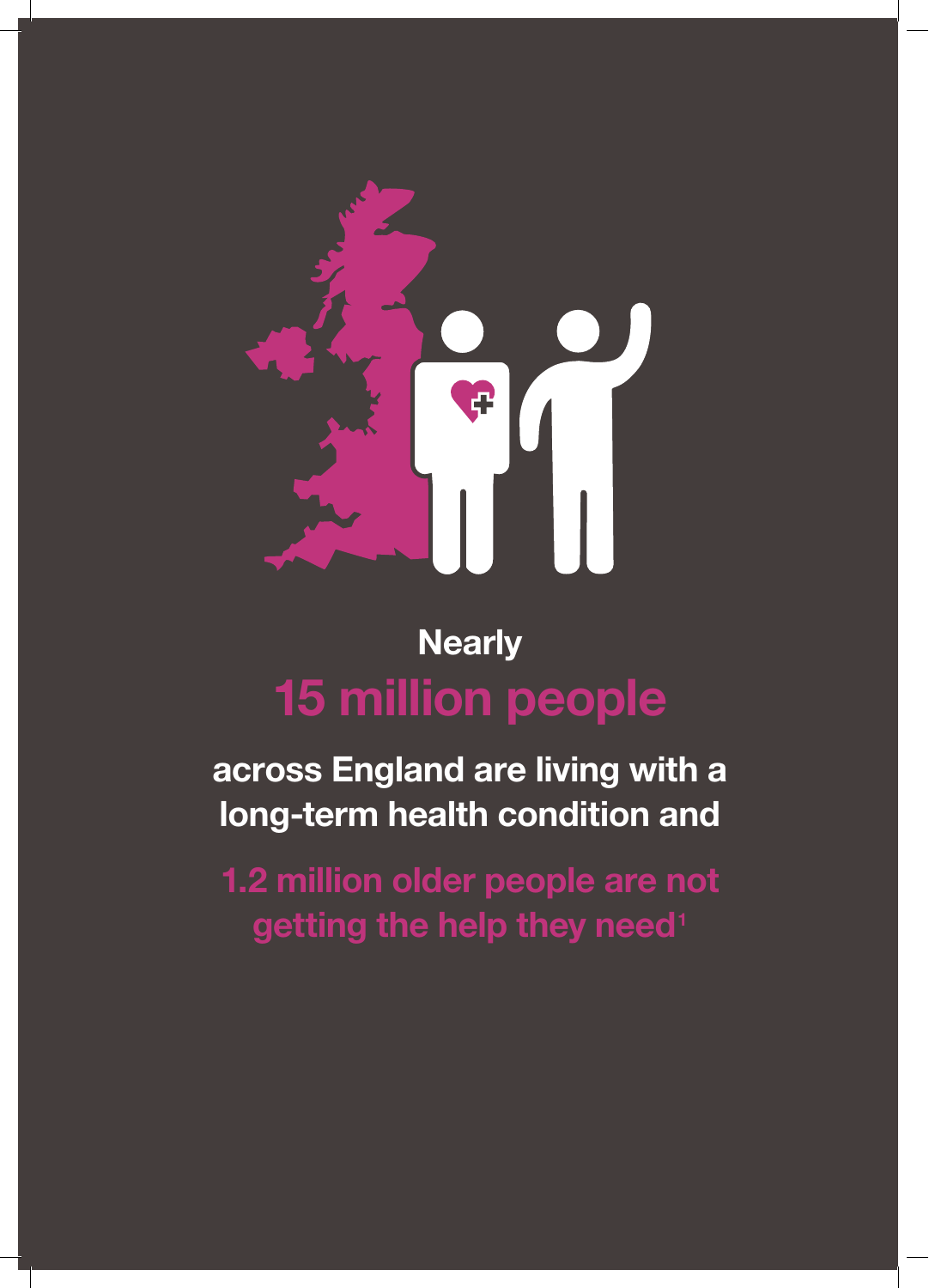## Introduction

Nearly 15 million people across England are living with a long-term health condition and 1.2 million older people are not getting the help they need.<sup>1</sup> As people's needs become more complex and pressure increases on services, the NHS and social care systems struggle to cope. There is widespread recognition that we need to move towards more integrated, person-centred models of health and care to better meet these needs.

In 2016, the *Untapped Potential<sup>2</sup>* report highlighted the need to bring the voluntary sector's strengths to health and care transformation. It made practical recommendations around properly integrating the voluntary and community sector (VCS) offer into the future health and care system, creating evidence-based solutions that will help to bring about the vision set out in the NHS Five Year Forward View,<sup>3</sup> and doing so in the context of scarce resources.

The Richmond Group of Charities<sup>4</sup> (The Group), supported by Public Health England, is now working with partners in Somerset to explore what a successful health and care collaboration between the VCS and statutory health services could look like in practice. NPC was commissioned to help capture early learning from the initial stages of this work. This report outlines our main findings, with the aim of supporting future decision making and understanding the potential to roll out this approach in other areas.

## Who this report is for

The approach and lessons presented here will be of particular interest to those seeking to improve collaboration and commission services across the health and care system – including statutory system leaders at national and local levels, health and care commissioners, and voluntary sector leaders.

The practical insights into cross-sector collaboration may be of interest to a far wider audience – including national and local decision-makers, funders, policymakers, frontline providers, service users, and other commentators. The unique context for this work is important – a focus on health and care in a rural county of England – but the lessons about how collaboration happens could apply to many other areas.

#### GLOSSARY OF ABBREVIATIONS USED IN THIS REPORT

CCG: Clinical commissioning group

**DTRT: Doing the Right Thing** 

NPC: New Philanthropy Capital

SRO: Senior Responsible Owner

**STP:** Sustainability and Transformation Plan

SW AHSN: South West Academic Health Science Network

The Group: The Richmond Group of Charities

**VCS: Voluntary and Community Sector** 

VCSE: Voluntary, Community and Social Enterprise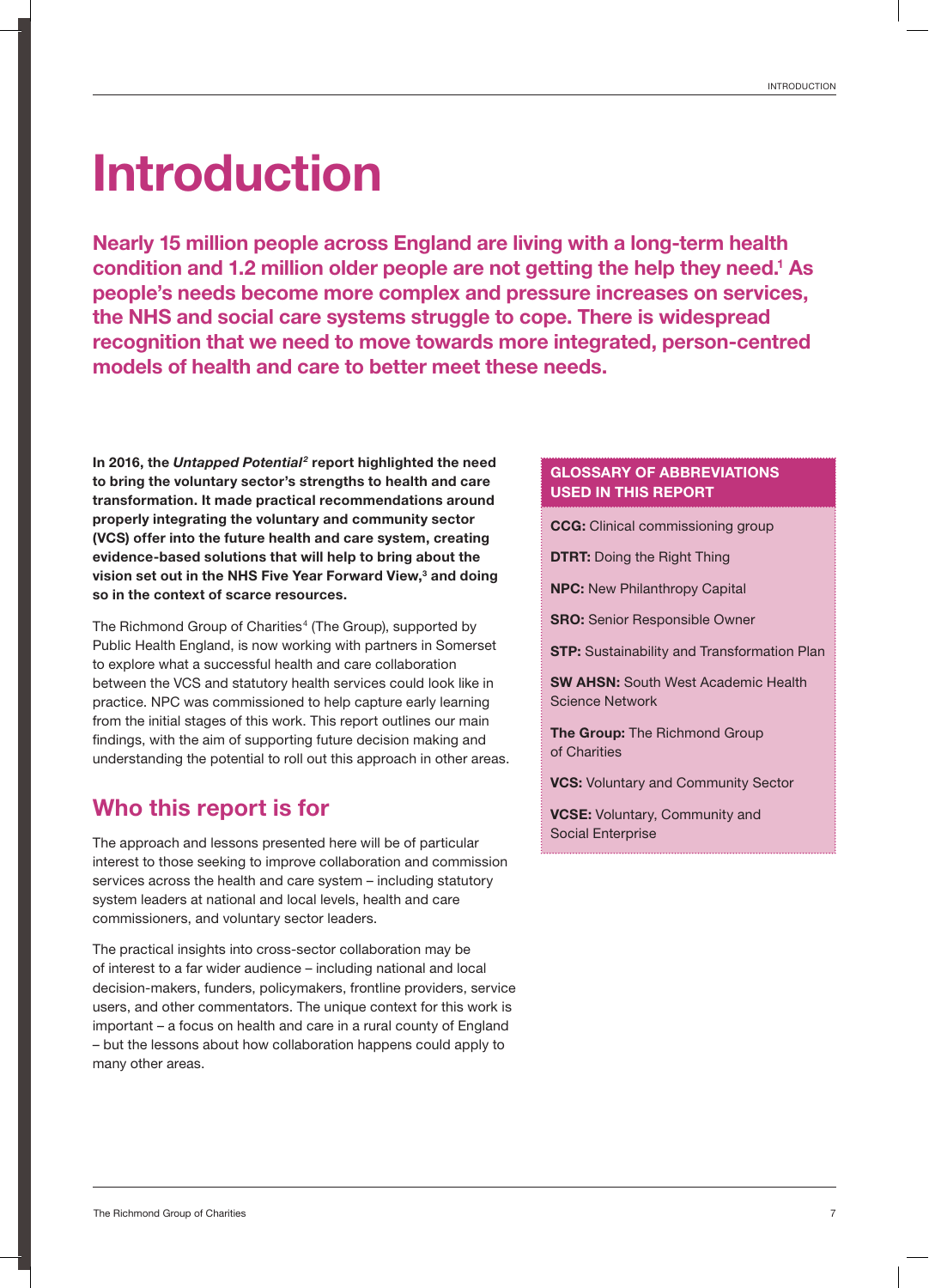### What this report focuses on

NPC's research aimed to help capture early learning from the initial stages of the Group's work in Somerset. Our core research took place over the summer of 2017 and offers a snapshot of the Group's work in Somerset, against the background of a constantly changing local and national context.

In September 2017, we invited influencers from across the health and social care sector to a roundtable to review the findings and their wider implications. This report is also informed by subsequent conversations with the Group's programme team, the Doing the Right Thing (DTRT) Steering Group, the Richmond Group's CEOs, and national and local stakeholders in Somerset.

Throughout the period of our research, the Somerset programme was evolving. Evaluating a live collaboration like this is both exciting and challenging. This report includes a description of the journey so far and we highlight instances where our findings have a significant time dimension, such as the emerging focus on social prescribing. However, the programme's overall evolution is inevitably more dynamic and multi-layered than this report can do justice to. Our main objective with this report is to draw out insights that may be useful and interesting for others.

#### **METHODOLOGY**

Over the summer of 2017, NPC conducted in-depth interviews with stakeholders from across the statutory sector, the Group and the local VCS. Detailed analysis of these interviews was completed using Nvivo software.

In September 2017, NPC chaired a roundtable to review the findings, inviting influencers from across health and care. As well as testing the findings from Somerset, the roundtable explored how the approach might apply in other areas.

In October and November, we presented emerging findings to the DTRT Steering Group, the Group's CEOs, and a group of national and local stakeholders in Somerset. Reflections from all these events fed into this final report. The report is also informed by clarification interviews with the Group's programme team, who provided the detailed descriptions of what the Group did at each stage of the work.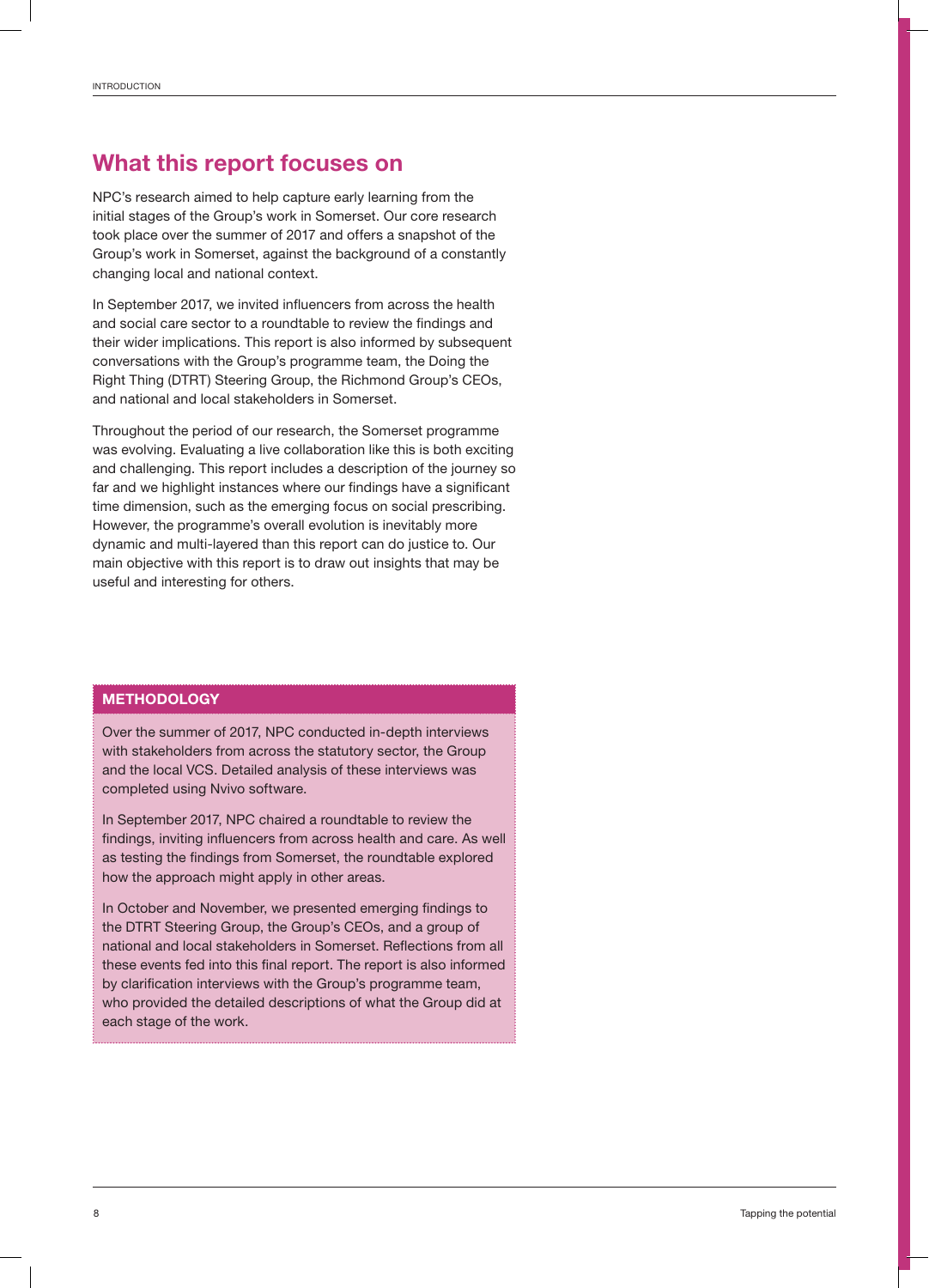## **Background**

## Untapped Potential

In May 2015, the Richmond Group of Charities joined forces with Public Health England and Mind to undertake a project known as Doing the Right Thing (DTRT). The project was borne of a collective determination to seize the opportunity of the Five Year Forward View and a concern that the full potential of the VCS to contribute to health and care transformation had yet to be fully understood and tapped. The DTRT partners set up the DTRT National Steering Group to oversee the project and commissioned NPC to bring together their evidence about the VCS role in health and care transformation.

This resulted in the 2016 publication of *Untapped Potential: Bringing the voluntary sector's strengths to health and care transformation*. <sup>5</sup> *Untapped Potential* described the breadth of charity activities in health and social care, the value created by these activities, and the strength of evidence to support those findings. But the report concluded with three challenges for maximising this value: properly integrating the VCS offer into the health and care system, creating evidencebased solutions, and making progress within austerity.

## Tapping the potential

The Group determined that the best way to learn more about how to forge effective collaborations – aimed at 'tapping the potential' – was to try to do it in practice. The Group hoped that demonstrating a different way of doing things in one locality would be a more effective route to influencing wider system change, than taking a purely theoretical approach.

The decision to work with an STP area was a response to the changes in the health and care landscape that have happened since the publication of *Untapped Potential*. The vision of the Five Year Forward View is being taken forward locally through 44 Sustainability and Transformation Plans (STPs) which propose wide-reaching changes in areas from prevention through to acute and specialist services.<sup>6</sup> Stakeholders across the system recognise the need for collaboration, but this means working around legal frameworks designed to promote competition. Meanwhile, the NHS and local government continue to face significant financial and operational pressures.<sup>4</sup>

The work in Somerset aims to realise the potential of a place-based strategic partnership between the statutory sector and the VCS. The ultimate goals of the programme are better outcomes for people living with long-term health conditions and reduced demand on health and social care services. The Group hopes to achieve these goals through more collaborative design and delivery of services across and within the two sectors at scale.

While it is still too early to assess whether the programme has achieved its ultimate goals, the DTRT National Steering Group were keen to capture learning from the initial phase of work – during which they perceived that significant steps had been taken towards forging more collaborative ways of working. They hoped to provide more independent verification of this impression, and to establish what, if anything, could be learnt from this programme which might be applied to other localities undergoing transformation processes.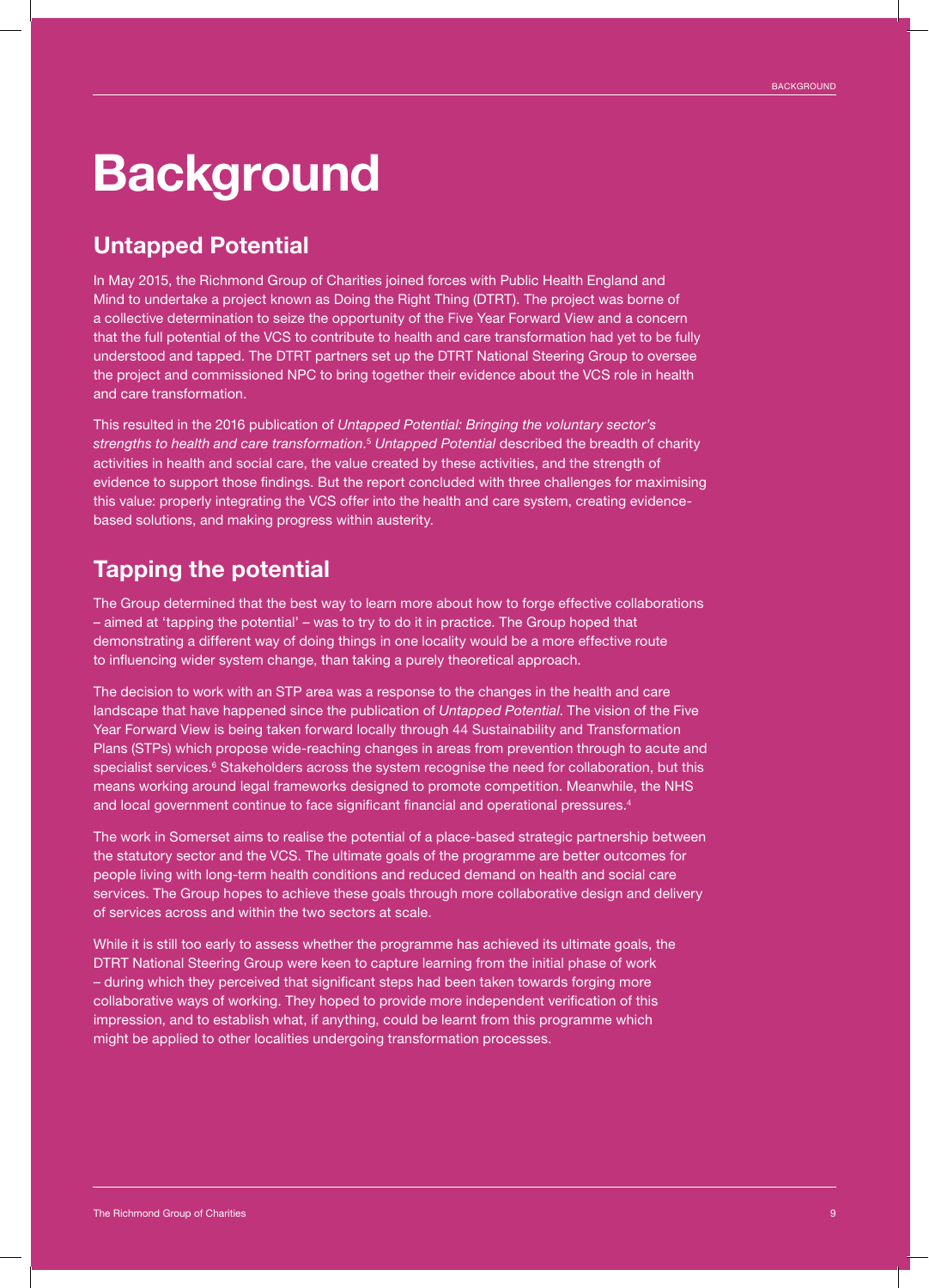## Why Somerset?

The Group settled upon working in Somerset due to a combination of factors, many of which were opportunistic, including:

- A warm pre-existing relationship with key leaders within the Somerset STP partnership, leading to an invitation to locate the experiment within this STP.
- Senior STP leaders convinced of the benefits of collaboration without reference to specific outcomes, and willing to commit energy to an experimental programme focussed in this way.
- The relative simplicity of the Somerset STP footprint due to the coterminous CCG, Local Authority and STP.
- The local presence of a majority of the Group's member charities, with 10 of the 14 member charities operating in the area.

As the programme progressed, it was shaped by several key features of the Somerset STP area – some of which had been anticipated at the start and others which had been less well appreciated. These included:

History of collaboration across the Somerset STP area. Before the STP process began, the partners were already working towards a shared outcomes framework with a shared set of measures and indicators, and had adopted a systems approach to change. While this in no way insulated the STP from the challenges associated with collaboration, it meant that the Group were able to come into a pre-existing collaboration, and benefited from a long-established commitment to working together, some previous work to develop a shared vision across Somerset, and an established precedent for reaching out to the VCS among those partners. 1

The presence of a well-organised and collaboration-ready VCS coordinating organisation. The Somerset VCSE Strategic Forum and Advisory Group proved a critical factor for success, allowing the programme manager to reach out to – and gain insight into – a very disparate community through one single point of contact. While the Group acted as a bridge between the statutory system and the voluntary sector, the Forum's Strategic Coordinator also played the critical role of bridging between the Group and the wider VCS. Had the Forum not existed, building relationships with the wider sector would likely have represented a far more significant burden on the local programme managers' time, and relationships with the VCS may have proved far more challenging. 2

Senior-level commitment to open engagement with the VCS. The STP leaders with whom the Group worked demonstrated a high level of commitment to working with the VCS, which was critical to the progress of this programme. The Group's programme managers were introduced to the VCSE Strategic Forum and Advisory Group led by STP leaders. The Group's local programme manager was also invited to participate in STP workstreams as an equal collaborator. This, coupled with the capacity of the Group's dedicated programme manager, enabled the Group to play the role of 'bridging organisation' between the local VCS and the statutory sector because she had a seat at both tables. 3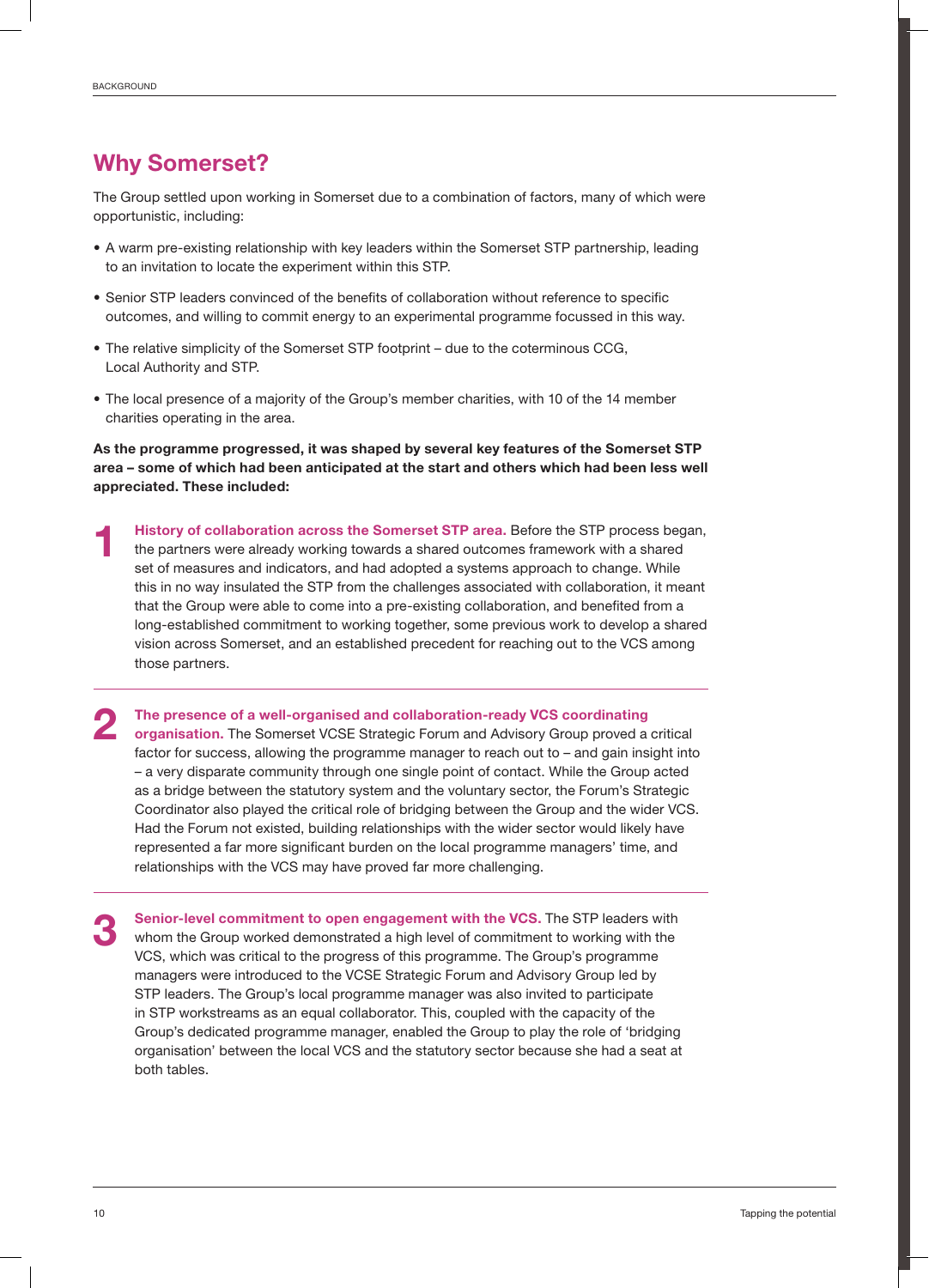#### PROFILE OF SOMERSET

An ageing population: One in four people will be aged 65 and over by 2021, almost 30 years before the rest of England. In some parts of Somerset one in two people will be aged 65 and over by 2033. The Department of Health estimates average NHS spending for retired households to be nearly double that for non-retired.

Pockets of urban deprivation and lower incomes in West Somerset. Twenty-five neighbourhoods in the 20 per cent most deprived areas Index of Multiple Deprivation (IMD) of England.

An increasing health gap between healthy life expectancy and life expectancy. At a national level, healthy life gains seems to be experienced by the younger rather than older population.



Nearly 10 per cent of the population (53,382 people) are unpaid carers (which is in line with the national average).

While nationally the most common reason for delayed transfers of care is awaiting non-acute NHS care, in Somerset it is awaiting residential or nursing home. Somerset has 13 per cent higher than average permanent admissions to residential and nursing homes.

Increasing demand for GP services and especially GP out-of-hours services. The second highest level of GPs aged over 55 of all STP areas, with 31 per cent of GPs intending to retire in the next three years. Around 50 per cent of GP vacancies remain unfilled.

Around 2,800 registered charities, plus many more community groups.

A health system funding gap of £33 million in 2016/17, rising to £175 million per year by 2020/21 if no action is taken.

Sources: The Somerset Sustainability and Transformation Plan, $^8$  the Somerset Joint Strategic Needs Assessment $^{\rm e}$ and Somerset Intelligence<sup>10</sup>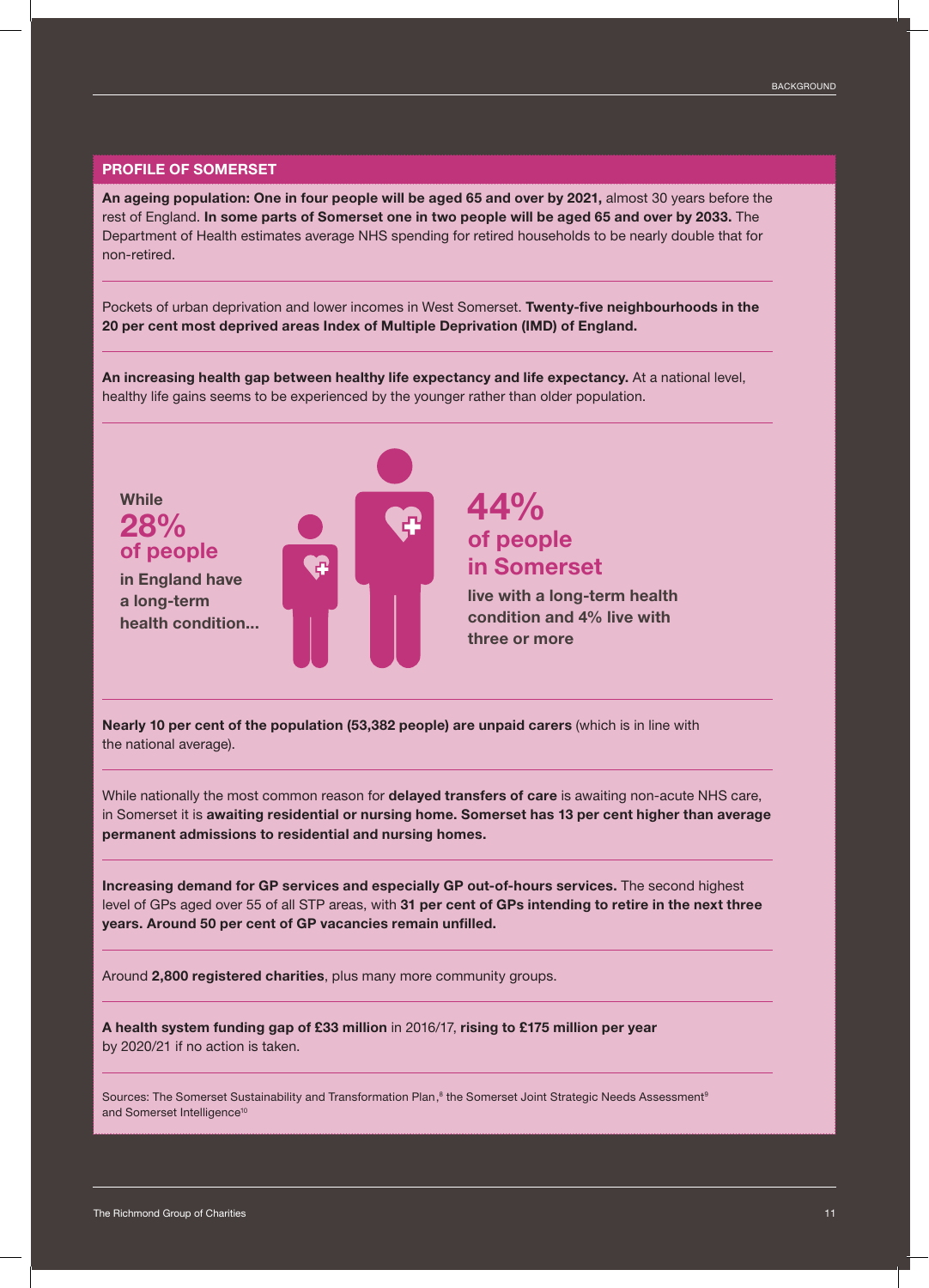## Bringing the voluntary sector's strengths to health and care

*Untapped Potential* <sup>11</sup> set out five areas where charities bring additional value to the health and care system (Figure 1). In approaching the Somerset work, the Group's programme team set out to leverage these strengths – both within the Group and also within the wider VCS in Somerset. These five areas informed the core elements of the Group's approach to the work in Somerset.

The 'sell' to the STP was that the Group combined the voluntary sector's *access and reach* within the community and its culture of *flexibility and innovation*, with the *brand and credibility* of a coalition of larger health charities, the *positioning and reputation* of a trusted intermediary with the power to convene others, and an ability to pool its *resource* and bear some risk.



#### Brand and credibility

The 14 national charities in the Group represent 15 million people with long-term health conditions and bring a deep understanding of people's needs, the communities they come from, and existing activities in different local areas. Collectively the Group brings significant experience of change programmes and service delivery; of working with individuals and communities; and of working within and alongside the statutory health system. Its members also bring local capacity, with several already involved in service delivery within the Somerset STP area.

The Group hoped that its combination of national profile, relatively strong finances and professionalised organisational structures, alongside local footprint, delivery credentials and grassroots connections would be an asset in forging new collaborations on the ground. The research bore out the significance of the association with the Group. For example, our interviews clearly showed that their collective expertise added credibility to the work in Somerset and helped to build links with national health and care policy-makers.

million people with long-term health conditions The 14 national charities in the Group represent 15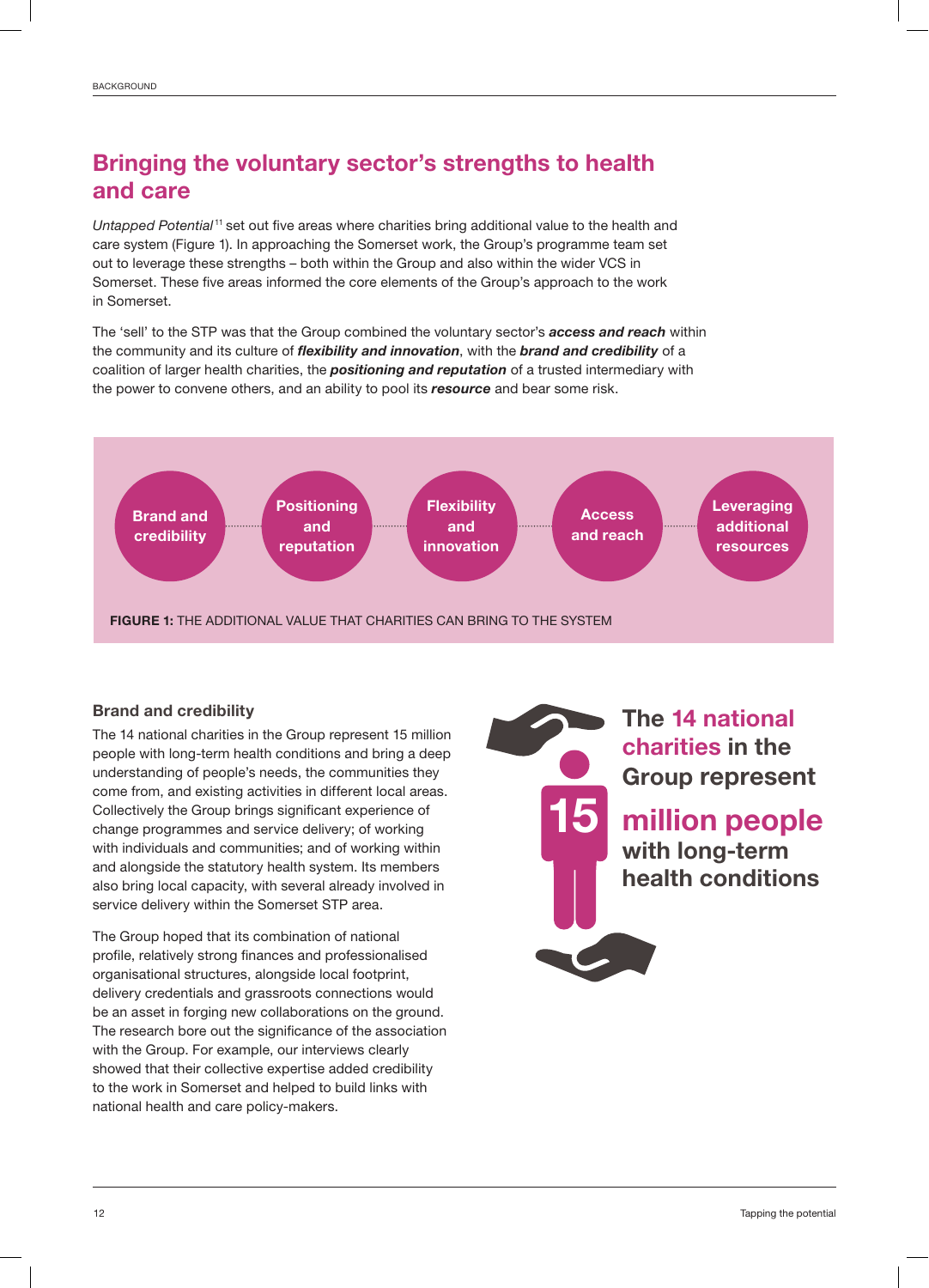*'The Richmond Group have the ear of NHS leadership and high-profile organisations which means that people are willing to have the conversations with them.'* 

Local VCS organisation

*'The National Steering Group… showed that the opportunity was taken seriously. Because Richmond Group are key influencers, Richmond Group also provided a really useful stream of information about national context.'* Local authority

*'They've brought an understanding to the statutory service of the scale of what the VCS can offer, and how they can support the ambitions of the STP and of people taking control of their own health and wellbeing in the community.'*

Member of STP leadership team

#### Positioning and reputation

*Untapped Potential* highlighted how charities bring independence, convening power and a reputation as a 'trusted intermediary'. Their position outside the statutory system allows them to push different approaches and generate momentum for change.

*'Charities have an opportunity to use their freedom from institutional structures to push approaches which do not fit neatly within the health and care system's structures and expectations, and statutory partners should capitalise on this to generate momentum.'* **Untapped Potential (2016)<sup>12</sup>** 

In Somerset, the Group's goal was to drive change from within the system – rather than creating something outside it. The Group's leadership took the view that as individuals with long-term health conditions have little choice but to interact with the statutory system, voluntary sector organisations have a responsibility to continue to seek to improve it, no matter the challenges faced. However, at the same time the Group hoped that it would be able to capitalise upon its own freedom from the strictures of statutory systems, to drive change at pace.

*'[In Somerset] it was about doing something credible while working within a system […] how can we use this learning to really improve things for people with health problems? Why is this hard and why is it so difficult to actually make change happen?'*

Charlotte Augst, Richmond Group Partnership Director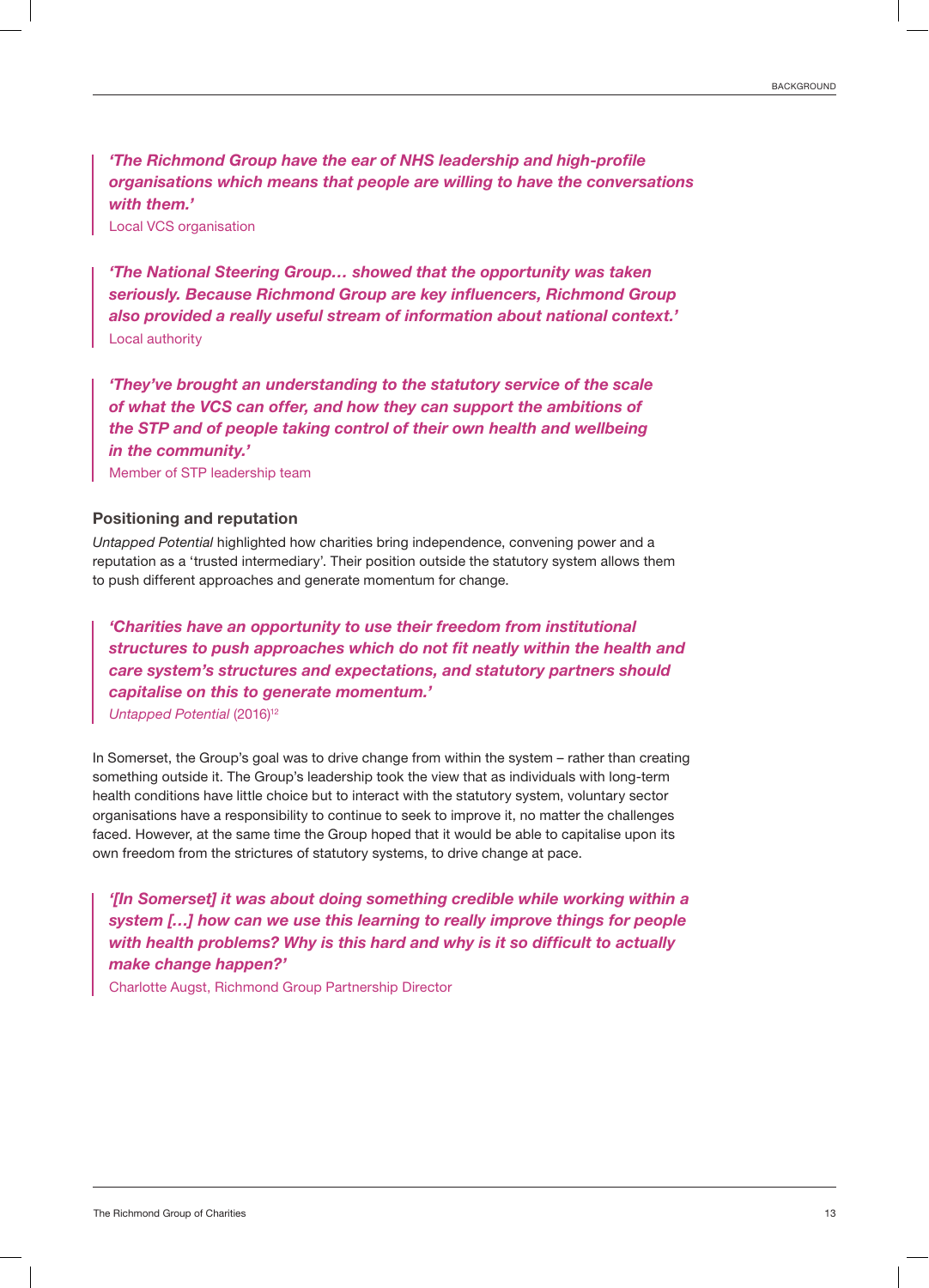#### Flexibility and innovation

From the start, the Group made a commitment to take risks and work in a flexible way in Somerset. It committed to a programme with very broad outcomes and invested in programme managers to work in an agile way without a pre-determined idea of what the programme was going to look like. The driving force behind the programme was a conviction that collaboration was, in itself, a positive force that would be likely to lead to better outcomes. This made the programme unusual in the sense that there was no particular product, nor any particular provider envisaged when the programme began. While open-ended conversations between the VCS and the health system are not unusual, the commitment of such significant resource to an openended conversation is a differentiating factor, and was felt to have opened up a different kind of conversation on all sides.

*'It helped having an open conversation without a fixed agenda, for example about unmet need, differing perceptions of the service user experience, and opening up new links.'* Richmond Group charity

#### Access and reach

As noted above, the Group recognised that its own access and reach within local communities were a key asset in the programme. At the same time, the Group was strongly mindful of the need to balance this with a message to the statutory healthcare system and the wider local VCS that it was not representative of all of the community. The Group wanted to recognise the significant body of voluntary sector work which took place beyond its member charities. This was reflected in the Group's initial brief to its local programme manager to develop relationships with the Group's local member charities, the statutory system and the wider VCS and by the prioritising of the local VCSE Strategic Forum and Advisory Group as key contacts within the programme. Research interviewees recognised that the local programme manager worked hard to consistently convey this message.

*'[The local programme manager] was clear and consistent in what she said and did in promoting the importance of the wider voluntary sector.'* Local VCS organisation



The driving force behind the programme was a conviction that collaboration was, in itself, a positive force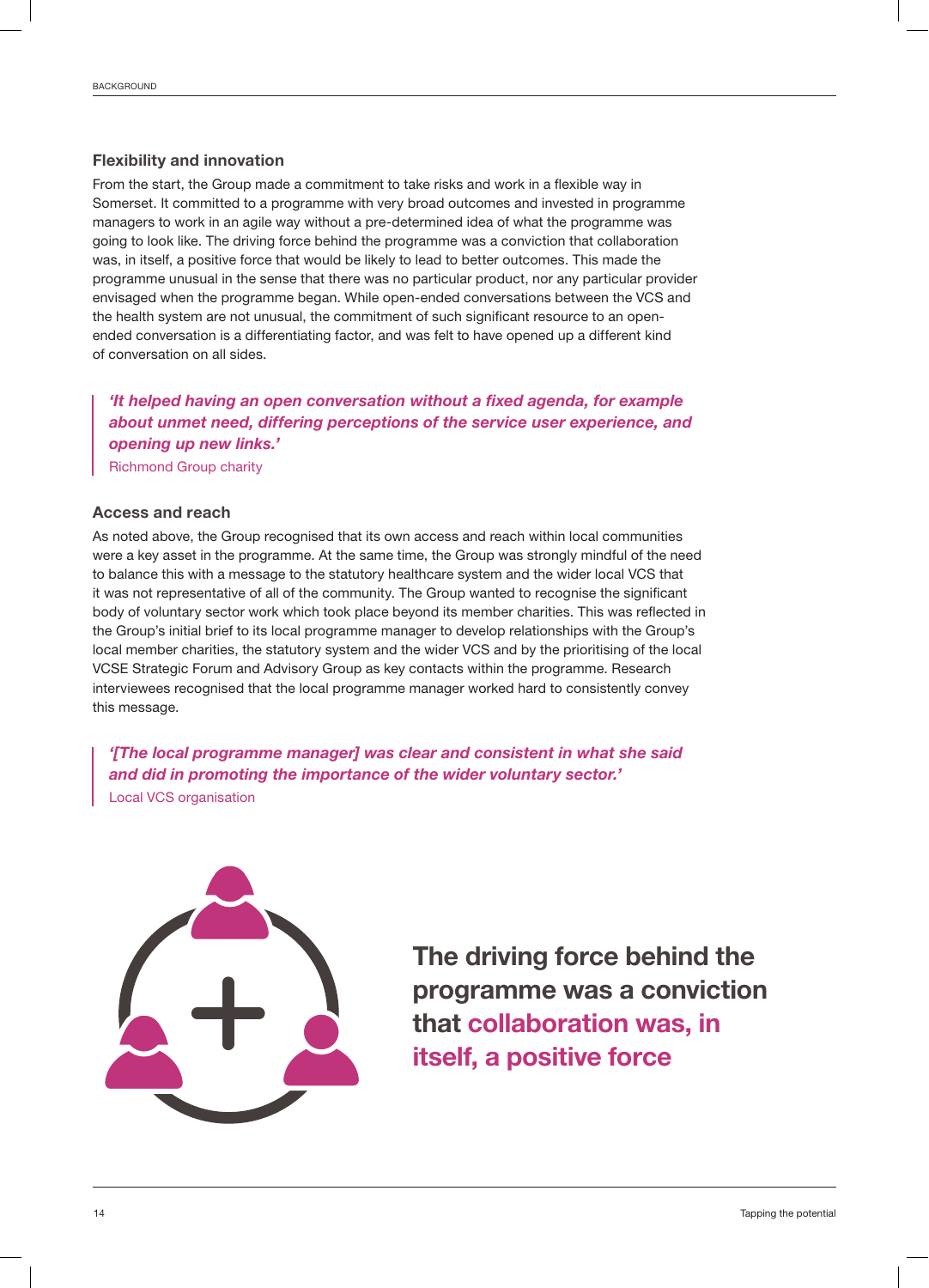#### Leveraging additional resources

One of the strengths the Group brought to this programme was additional resource, deployed in a creative way. The Group pooled funds to bring in programme managers to work at both national and local levels to support collaboration in Somerset. This small team operated in an agile way to deal with issues as they arose, supported and managed through the Group's central secretariat. The two programme managers started in September 2016, working to drive forward local and national relationships, carry out research and identify priorities for the programme. The programme managers brought skills in both the 'soft art' of relationship building and the 'hard science' of data analysis and presentation. These roles were central to the initial stages of the programme, adding capacity, skills and expertise to the system.

The Group also brought a commitment to pooling further national and local resource and capacity from within the Group's member charities. The requirement or exhortation (depending on the formal structures of the charities) passed down to local leaders to participate in partnership activity provided the Group's local programme manager with a baseline partnership from which to build wider relationships with the local VCS beyond the Group. And the requirement on the Group's member charities' national staff to participate provided the Group's national programme manager with a source of expertise to inform the work and make connections to wider learning. This capacity and resource was clearly vital in enabling the programme to progress through its early stages.

*'There has been quite a challenge in the voluntary sector and place-based work to undertake larger projects because of lack of capacity and narrow focus on delivery. I was pleased to get outside capacity to do some of this work, with a view to bring together ideas and have an open-ended conversation, rather than a preconceived idea about what to offer.'* Richmond Group charity

As the programme has continued, the resource provided by the Group has supported continuity to help weather the significant changes taking place within the Somerset STP leadership. The Group has remained in the driving seat of the programme as it has progressed and has continued to hold the programme independent of the STP process or timelines. The pace of change within NHS leadership and within the STP's structures has been so significant that now the Group's programme and its local programme manager are among the few areas of continuity within the wider STP programme.

*'The nature of what the STP is trying to achieve will change in the next 18 months. DTRT is talking to people in Somerset about this. Even if plans change and leadership changes, the links are still strong.'* National stakeholder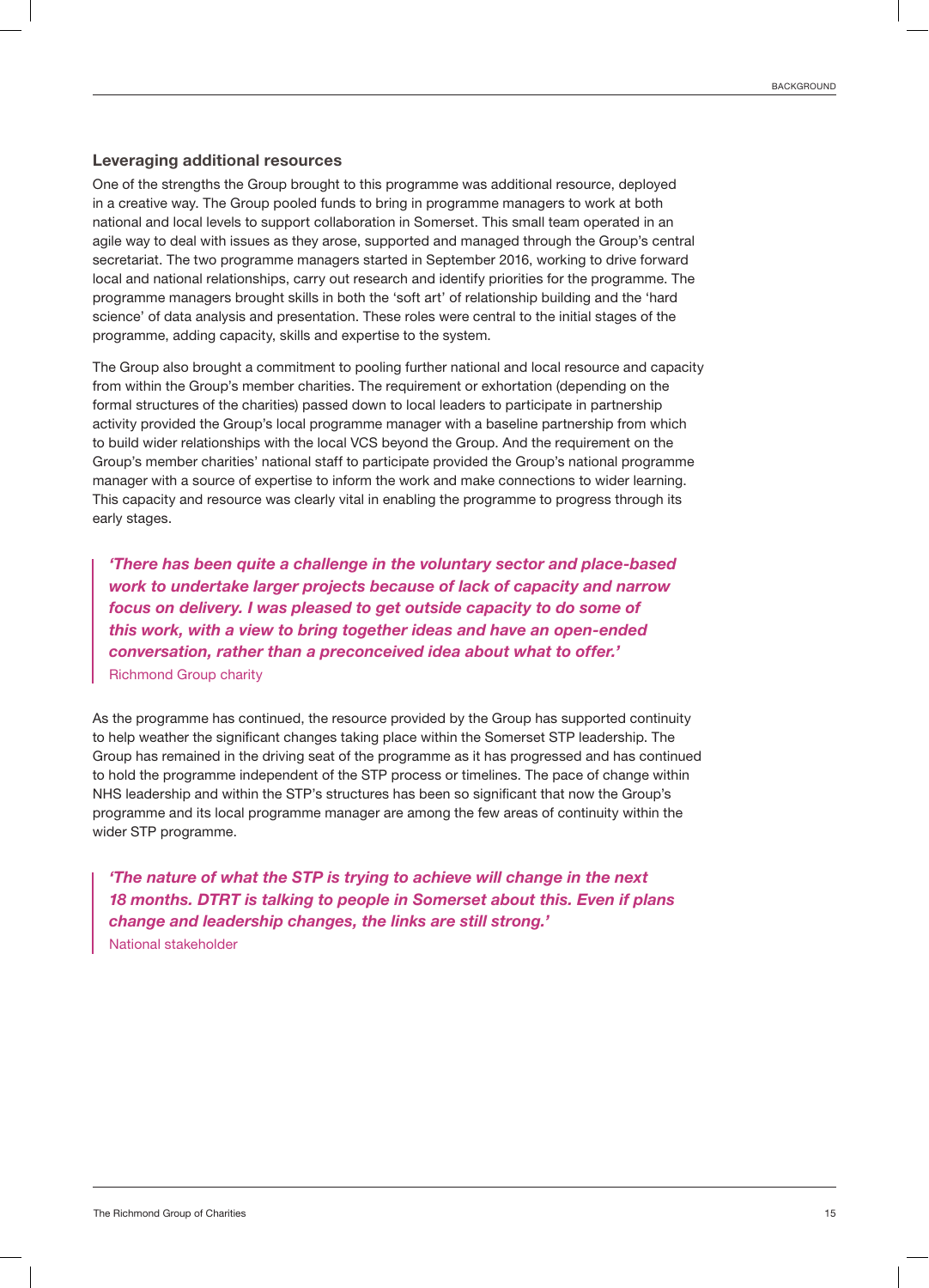## The Richmond Group's approach in Somerset

This chapter describes the journey of the Somerset programme so far. This is told from the perspective of the Richmond Group and outlines what they were trying to achieve and how they went about it. In later chapters, we explore the achievements and challenges from a wider range of perspectives based on our interviews.

Through conversations with the Group's programme team, we articulated the value that it was trying to generate through each stage of the Somerset work. Figure 2 below shows the 'value chain' of activities, intended outcomes and goals from the Group's perspective.\* The Group aims to catalyse local collaboration through a series of activities that help the VCS and statutory sectors become collaboration-ready, and then work together practically on projects that improve health and care.

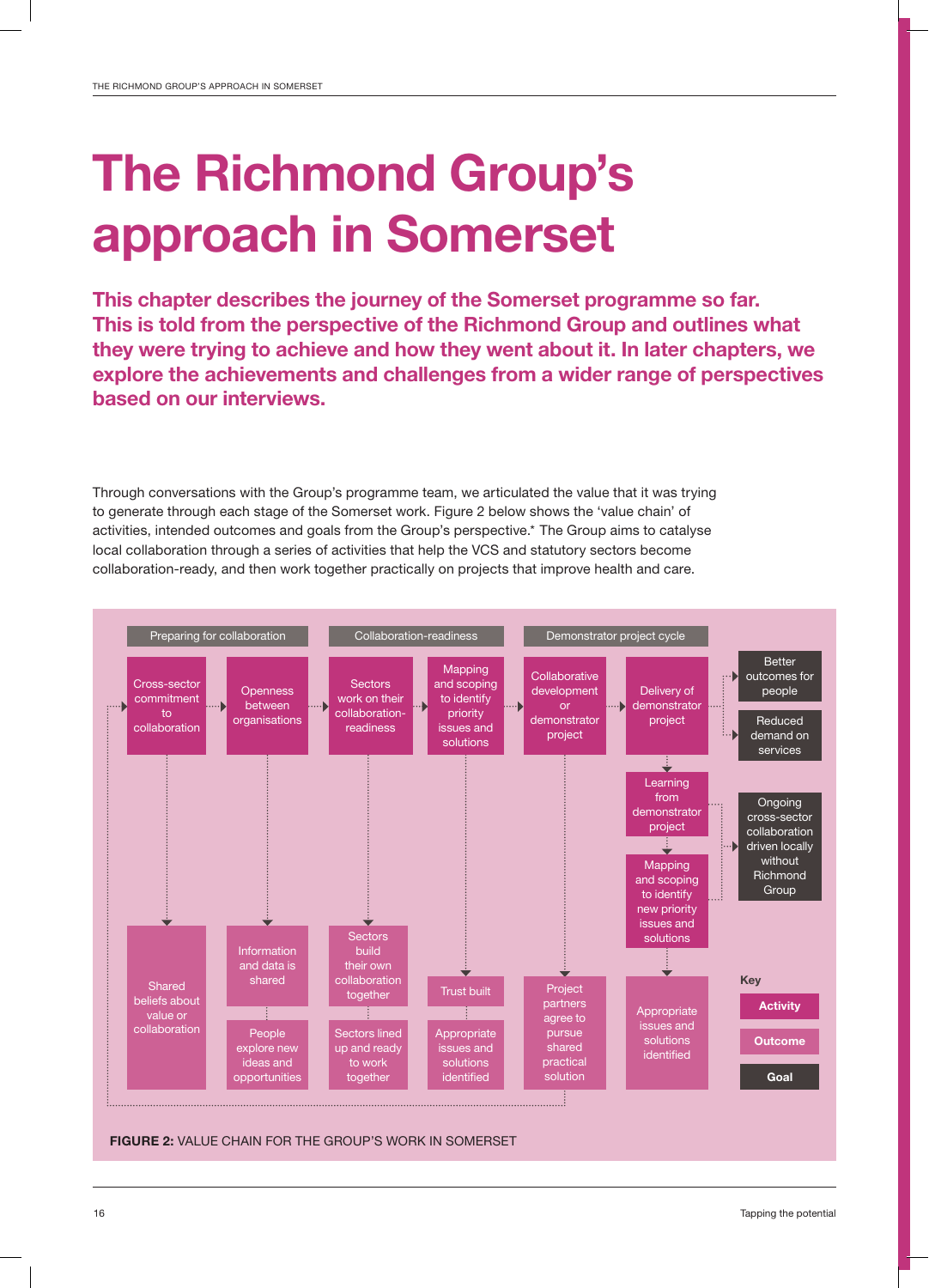The process starts with a preparation stage: building cross-sector commitment to collaboration and promoting openness so that information is shared and new ideas explored. This is followed by a readiness stage: ensuring the sectors are lined up and ready to work together, then mapping and scoping key priority issues and new ways of working. These activities were completed in Somerset by summer 2017 and are the focus of this research.

Having completed the preparation and readiness stages, the Group and partners are now moving into the demonstrator stage of the work in Somerset. This includes developing and delivering practical demonstrator projects to improve health and care. Alongside this work, effort continues to nurture the existing collaboration, and to foster new areas of collaborative activity. The goal is to get the VCSE and statutory sectors into a place where they drive place-based mapping, scoping, and practical solutions on an ongoing basis without intervention from the Group, ultimately resulting in better health and care outcomes for people and reduced demand for statutory services. If this is successful in Somerset, the approach has the potential to be rolled out in other areas.

> The goal is better health and care outcomes for people and reduced demand for statutory services

\* This diagram is informed by a theory of change approach, but we did not undertake a full robust theory of change process with stakeholders. Rather, the value chain articulates the value of the programme from the programme team's perspective. For more on theory of change, please see Kail, A, and Lumley, T. (2012) *Theory of change: The beginning of making a difference*. 13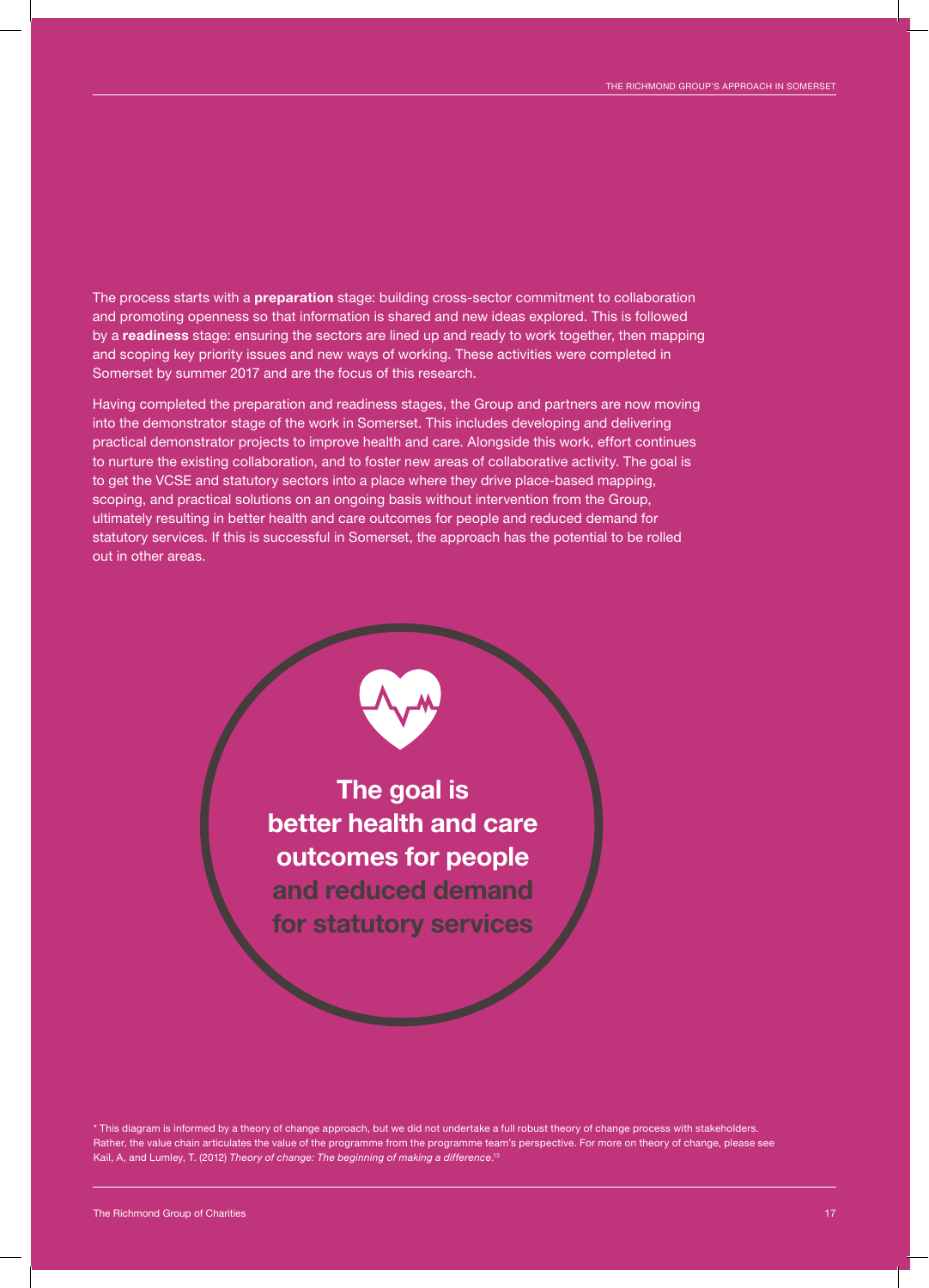## Preparing for collaboration

To build commitment to collaboration, the Group harnessed its existing relationships and made new connections. Building on the initial connections the programme had with the STP SRO Matthew Dolman and with the Group's local member charities, the programme team invested time in identifying key players, building relationships, and assessing points of leverage for influencing decision-makers. Significant thought and time was invested into considering how and when to engage local and national stakeholders, to drive the programme forward. Figure 3 shows how connections across different groups in Somerset developed in person (grey lines) and the strength of those relationships (white lines, undashed=strong, dashed=less strong).

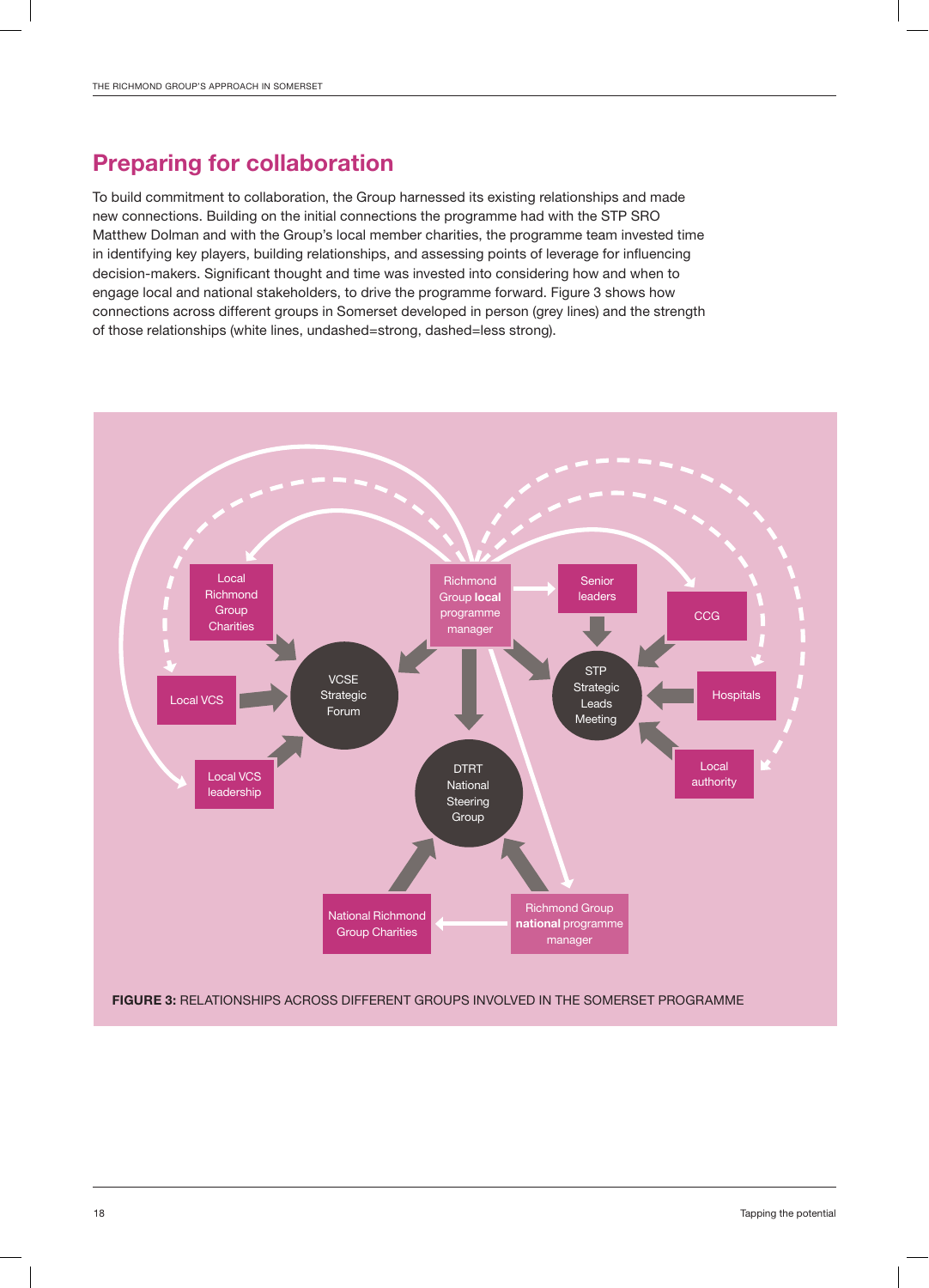The local programme manager worked closely with senior leaders in the local STP, who played a key role in 'opening doors'. The programme manager invested time in the initial stages of developing new relationships and met people on their own terms: going to their offices or meeting them in more informal settings. This worked particularly well in bringing in harder-to-engage groups or those, such as some members of the STP, less familiar with the work of charities.

*'In all cases I worked to try and develop relationships and communications in a way that was easiest and most productive for the individuals involved. I was flexible and willing to put the time in to meeting with people if they wanted to meet, and did a fair amount of legwork around the county consequently.'* Aimie Cole, Local Programme Manager

The national programme manager supported the local work through undertaking policy monitoring and analysis and acted as a link between local and national Group activities. More information on the two programme manager roles can be found in Appendix 1.

One of the most critical relationships which was forged through the STP SRO was with the leader of the local VCSE Strategic Forum and Advisory Group, Liz Simmons. The Group made a firm commitment to working collaboratively not only across its own membership, but with the wider VCS, and were very conscious of the potential sensitivities that might arise about the Somerset programme from the VCS organisations outside of the Group. Over 2,800 VCS organisations operate across Somerset, so building relationships with all of them would have proved extremely challenging, had the Group not been able to tap into infrastructure bodies like the local VCSE Strategic Forum and Advisory Group, who have links across this wider sector, and pre-existing structures for collaboration.

The Richmond Group's Director also played a critical role in connecting national and local conversations and ambitions, such that they fed into each other. She presented the Somerset work at national conferences and committees and held a high number of one-to-one meetings with senior stakeholders across the health and care landscape. This placed the Somerset work in a wider discussion about the potential role of the VCS in health and care.

In addition, the Doing the Right Thing National Steering Group ensured good governance of the programme and maximised the it's influence. This group of senior leaders from health and social care guided the direction and shape of the programme and provided recommendations on how to maximise its impact.



VCS organisations operate across Somerset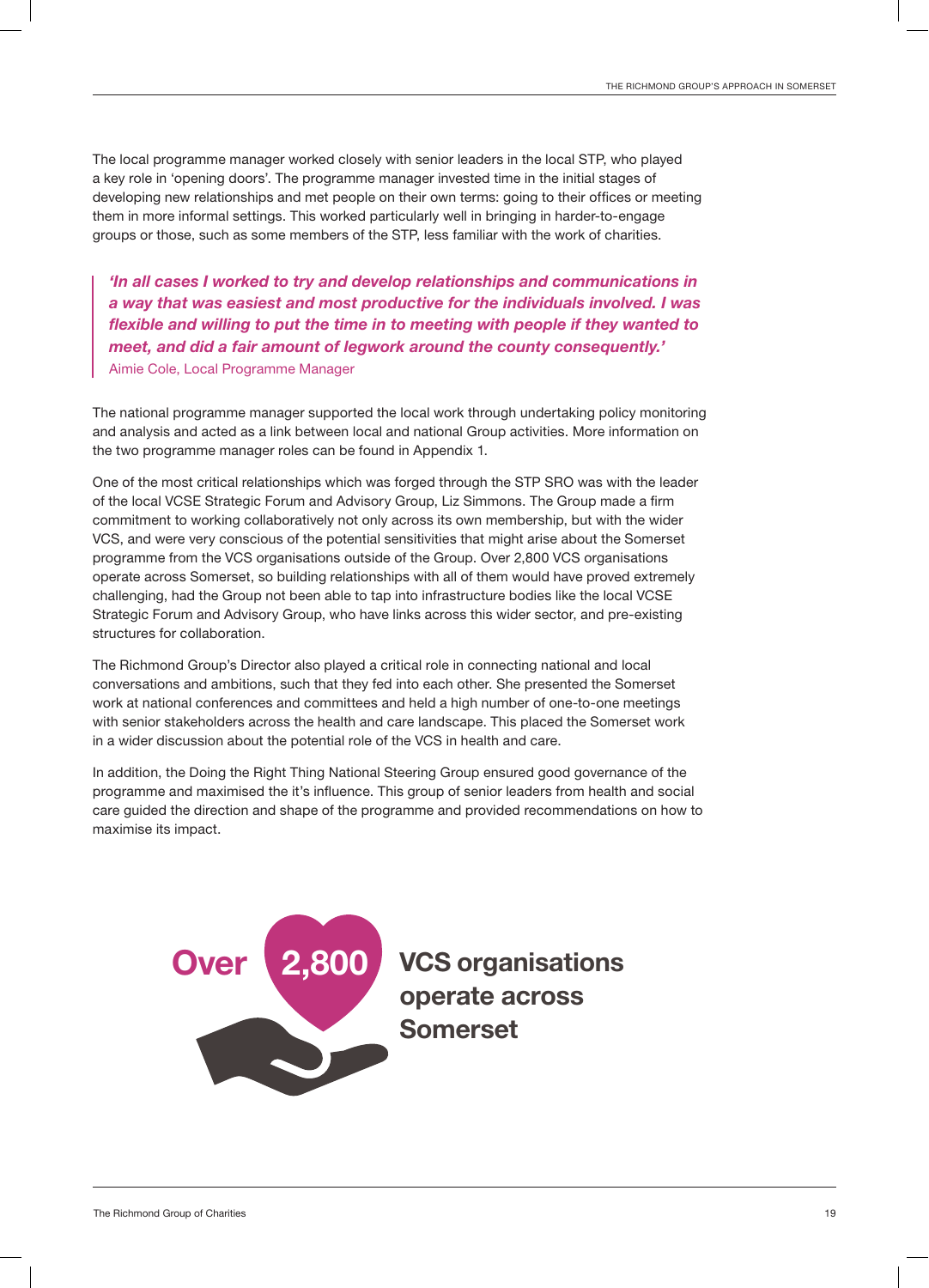#### WHAT DID THE RICHMOND GROUP DO?

During summer 2016, informal discussions took place between the Somerset STP and the Group. This resulted in an agreement that there was sufficient shared ambition and willingness to collaborate and to locate the Group's proposed collaboration programme in Somerset. The Somerset STP SRO facilitated early discussions between the Group secretariat and a number of key figures within Somerset including the SW AHSN lead, the VCSE Strategic Forum and Advisory Group lead and others within the STP.

In the same period, discussions across the Group's member charities and with Public Health England led to an agreement on the allocation of a pooled budget. These funds were intended for the recruitment of a local programme manager for an initial six-month period to undertake scoping and development work towards a plan of action, and to support this work, a national steering group and national programme manager would also be resourced. These roles were designed to provide a conduit through which knowledge and expertise garnered nationally could be fed through to the local level to complement existing knowledge and expertise.

The DTRT National Steering Group already brought together senior leaders in health, social care and the Group's member charities, but the membership was refreshed to ensure it had the expertise to steer the programme, including knowledge of Somerset's health and care systems.

In September 2016, the local and national programme managers were appointed and promptly started their initial scoping work. The local programme manager was briefed to spend an initial six months scoping out potential for collaboration between the local voluntary sector and the statutory health system. Her brief was relatively open and included a requirement to gather data on local need and community assets and establish links with the STP, across the Group's member charities and with the wider voluntary sector.

That month, a kick-off meeting and dinner hosted by the Group's CEOs was held in London with the Somerset STP leadership team and the SW AHSN. The meeting helped formalise the start of the collaboration, providing an opportunity for everyone to get to know each other in both a formal and informal setting. It opened up discussions about the shared problems that the programme aimed to solve. This was organised by the Group's central secretariat, with briefing papers compiled by the national programme manager.

Following the kick-off meeting, an in-principle agreement to collaborate was reached between the Group, the Somerset STP leadership team and the Somerset VCSE Strategic Forum and Advisory Group. A formal Memorandum of Understanding was considered, but was decided against on the grounds that its creation would divert significant resource and add little value to the programme. Alongside this, the SW AHSN offered to contribute some of their voluntary sector lead's time to the programme; this was taken up and capitalised upon throughout the programme.

During the first six weeks of the programme, the local programme manager met all system CEOs, the CCG leadership team, STP workstream leads, the Public Health Director and Director for Communities, the Group's member charity leads, other VCS local leaders and the SW AHSN lead for VCS partnerships. Initial introductions came though the Group's member charity leadership, the head of the Somerset VCSE Strategic Forum, and the STP SRO. The local programme manager used these meetings to introduce the programme, build relationships and develop an understanding of Somerset and its people. This included understanding the Somerset health and social care system, its pressures, and the work already underway in partnership with the Group and wider VCS, supported by the sourcing of relevant documents and datasets.

The national programme manager organised a roundtable with local and national stakeholders, which was subsequently hosted, written up and published by the Health Services Journal. This signalled a public commitment to the programme, and explored the opportunities for collaboration.14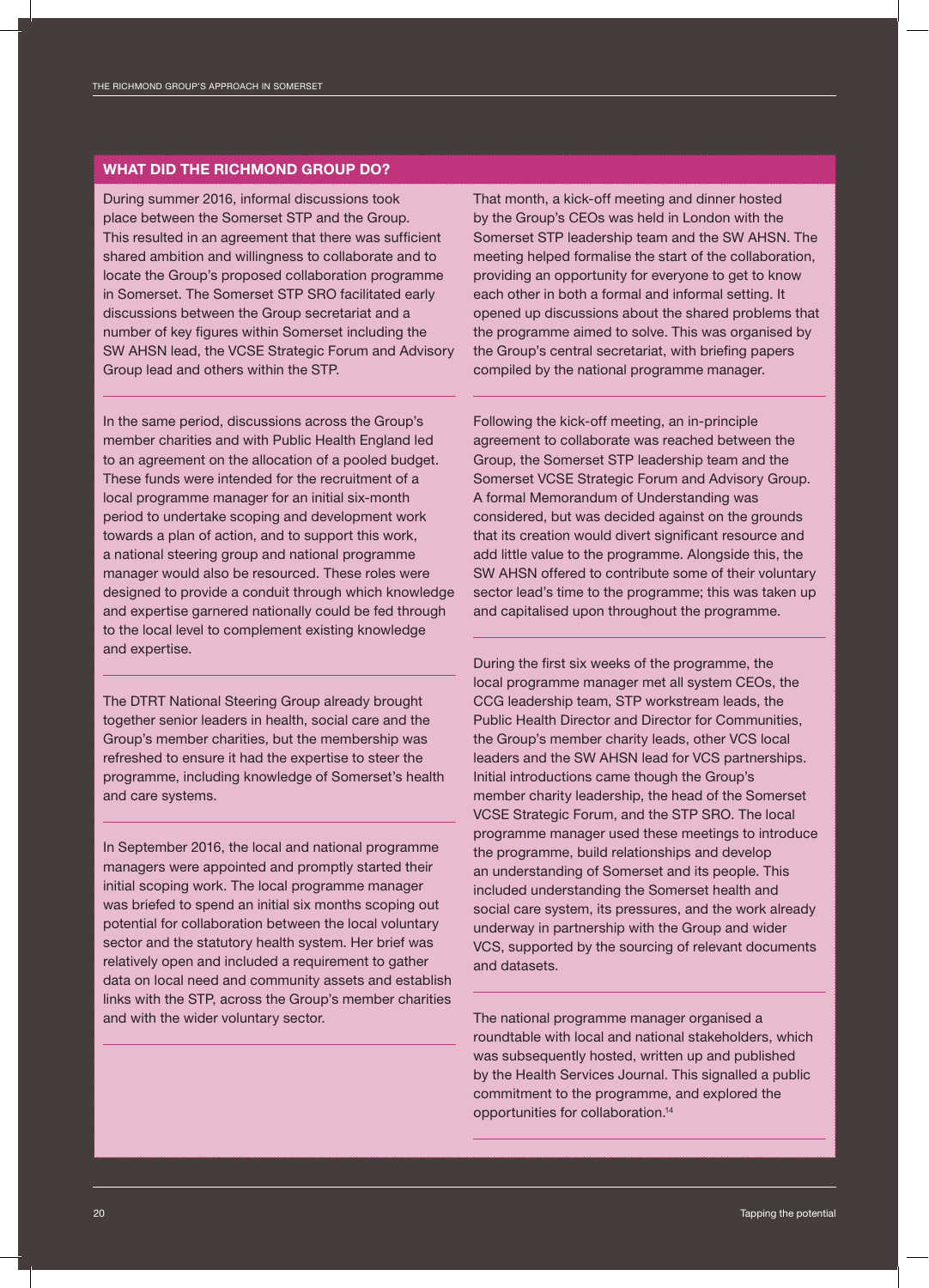

The partners decided against creating a formal Memorandum of Understanding, on the grounds that this would divert resource and add little value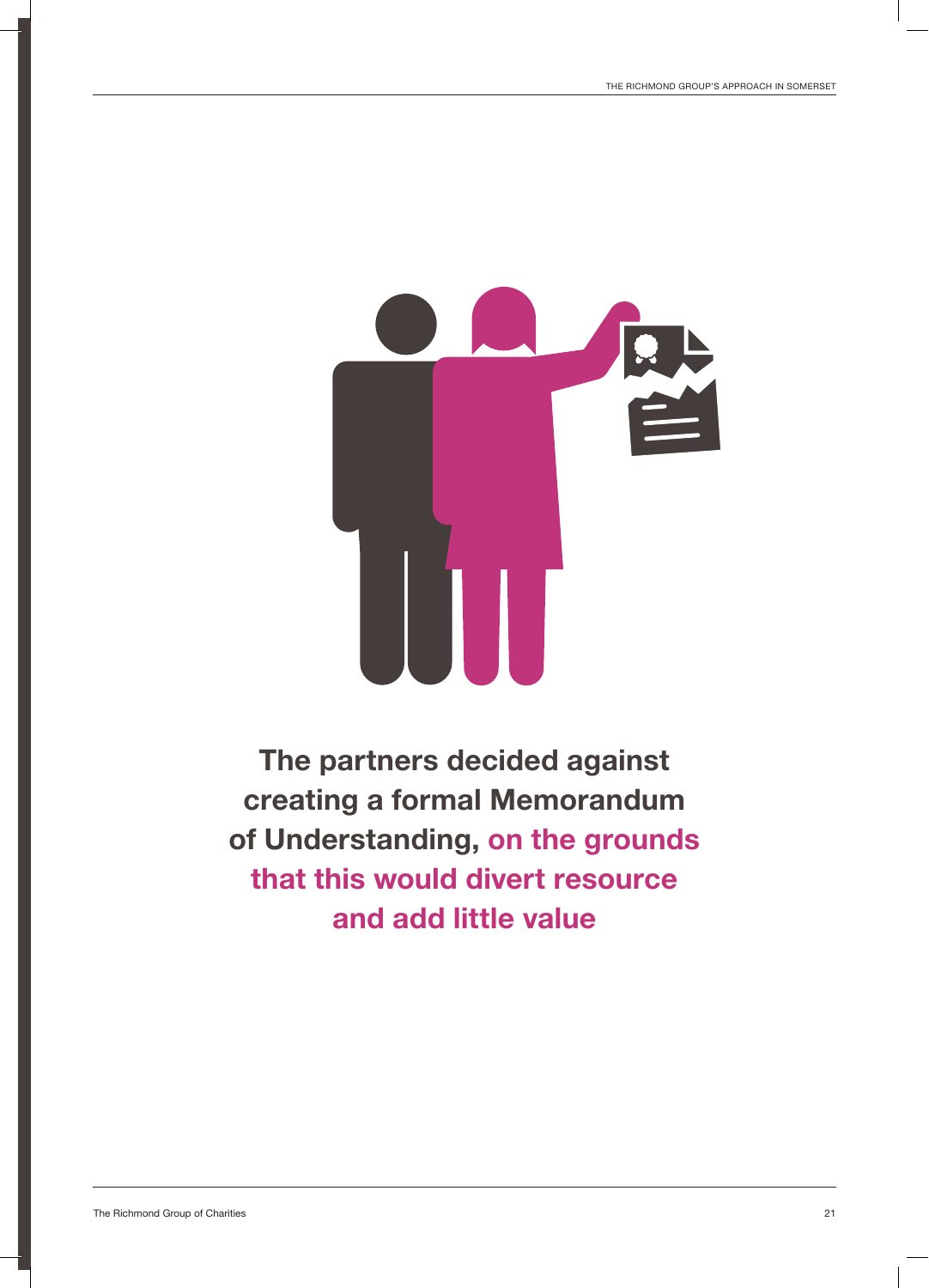### Collaboration readiness

A mapping exercise helped the Group better understand Somerset's population, health and social care systems, their pressures, and the work already underway in partnership with the VCS. The objectives of this exercise were to ensure the programme focused on building on, rather than replacing, work already done in Somerset. It also focussed on ensuring that the programme was addressing a need, aiding transformation in the system and offering meaningful support to people.

Two things became clear from the mapping exercise. On the one hand, there were significant pressures in the health and care system, and many areas in which additional voluntary sector capacity and input was perceived as a potential solution. On the other hand, there was a lot of activity already going on to address these needs across Somerset, albeit in a patchy, inconsistent way. These included programmes being rolled out as part of NHS England's New Care Models initiative.15

The mapping and engagement process uncovered a number of potential areas for collaboration between the local VCS and statutory sector. The area that emerged as one which best joined up the identified needs and solutions was to develop stronger links between the VCS offer and primary care.

A number of schemes which aim to link people with practical and emotional support from the voluntary and community sector via their GP, were already up and running and working well in Somerset. However these were only available in a few parts of the County. At the same time, due to GP shortages and ailing secondary preventative services, there was a growing need to relieve pressure on primary care across the County. The Richmond Group chose to adopt the phrase 'scaling up social prescribing' as a shorthand way of describing a project which would draw together and build upon the existing enthusiasm for adopting this approach from the bottom up across Somerset, and meet significant current need. The term 'social prescribing' was chosen because it was felt to be well-understood by national and local statutory partners.

#### WHAT IS SOCIAL PRESCRIBING?

Social prescribing is an approach which seeks to address people's needs in a holistic way and support individuals to take greater control of their own health. It enables GPs, nurses and other primary care professionals to refer people to a range of local, non-clinical services. Social prescribing schemes can involve a variety of activities which are typically provided by VCS organisations. Examples include volunteering, arts activities, group learning, gardening, befriending, cookery, healthy eating advice and a range of sports. There are different models for social prescribing, but most involve a link worker or navigator who works with people to access local sources of support.

For more information, see The King's Fund (2017) *What is social prescribing?*<sup>16</sup>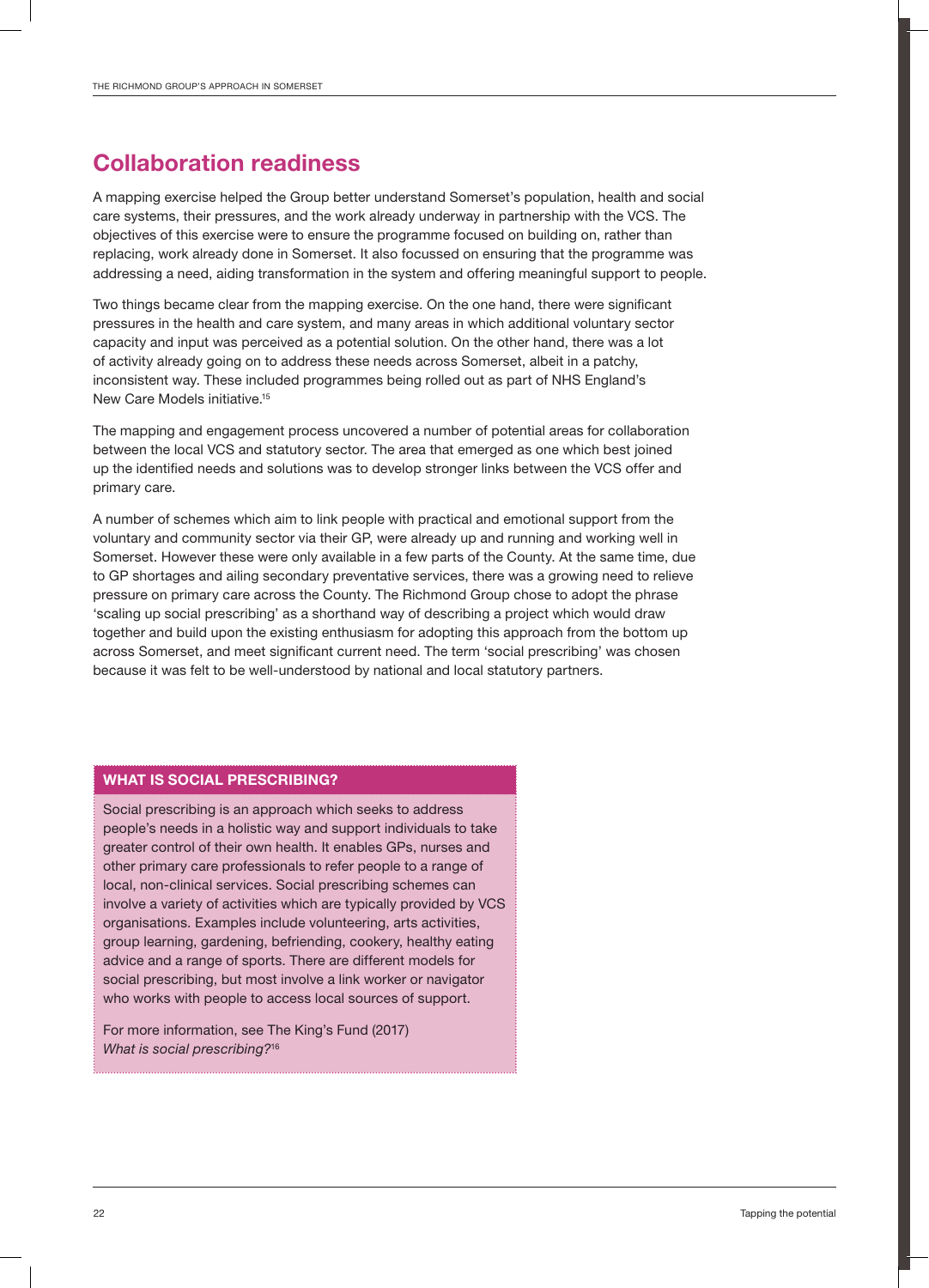#### WHAT DID THE RICHMOND GROUP DO?

The local programme manager worked with knowledgeable local VCS leaders to identify existing practice and gaps in local services and geographic variations. She also worked with SW AHSN, who were able to provide information from various local research projects and datasets, and offered insight into how those datasets were collated and how they related to each other.

As themes in the existing research began to emerge, the national programme manager undertook further desk-based research to understand the relevant policy contexts and published evidence. Guided by the DTRT National Steering Group, she also spoke with health and care experts from across the country to gather learning about what had worked and not worked in other areas.

Two months into the programme, the local and national programme managers collated what they had learnt into a 'snapshot' document. This summarised learning about Somerset's geography, population, health and social care system, including new models of care, and included contextual comparisons with national trends, with the opportunities and challenges for collaboration.

In November 2016, people were brought together to feed into this snapshot document, with workshops for the Group's local member charities and an event with cross-sector representatives. Local statutory and VCS leaders (including the Group's local member charities), the Group's CEOs and Directors, and the DTRT National Steering Group reviewed early drafts of the snapshot and the emerging themes and priorities. These included prevention, the pronounced workforce challenges within primary care, emerging successes of new 'social prescribing' models of care, and the opportunity for the VCS to further support patient pathways in and out of hospital. It is important to note that these themes and priorities were specific to the Somerset context and may well vary in significance from one area to another.

The local programme manager subsequently focused her conversations and research on improving understanding of these themes and priorities across Somerset. This included having conversations with hospital discharge managers and visiting new care model projects across Somerset.

At this point, the Group felt that social prescribing represented the 'sweet spot' between the identified problems and solutions. It was a concept that was familiar to many in Somerset, as well as being a way of connecting up the needs and activities revealed by the mapping and scoping exercise. 'Social prescribing' was a way of labelling or packaging up existing activity, but it also encapsulated the solutions that were needed.

The national programme manager, reviewed social prescribing services outside Somerset looking at models, pathways, costs and evidence of outcomes. The national programme manager then compiled a briefing on her learning, including the five common components of 'good' models of social prescribing.

The Group commissioned Britain Thinks to hold a workshop with 12 Somerset residents who might use 'social prescribing'. The aim of this was to better understand people's experiences of using their GP surgery and find out what they thought about new services that help GPs give people non-medical advice and the additional support that they need. The workshop attendees were overwhelming positive about this type of service. They also described key features they felt it should have, as well as the language that should be used to talk about and describe it.

The local and national programme managers shared their learning with Somerset's statutory sector and VCS leaders, the Group's CEOs and Directors, and the DTRT National Steering Group throughout. This allowed ideas to be discussed and evolved with a range of perspectives. It also ensured ongoing local and national commitment to the programme.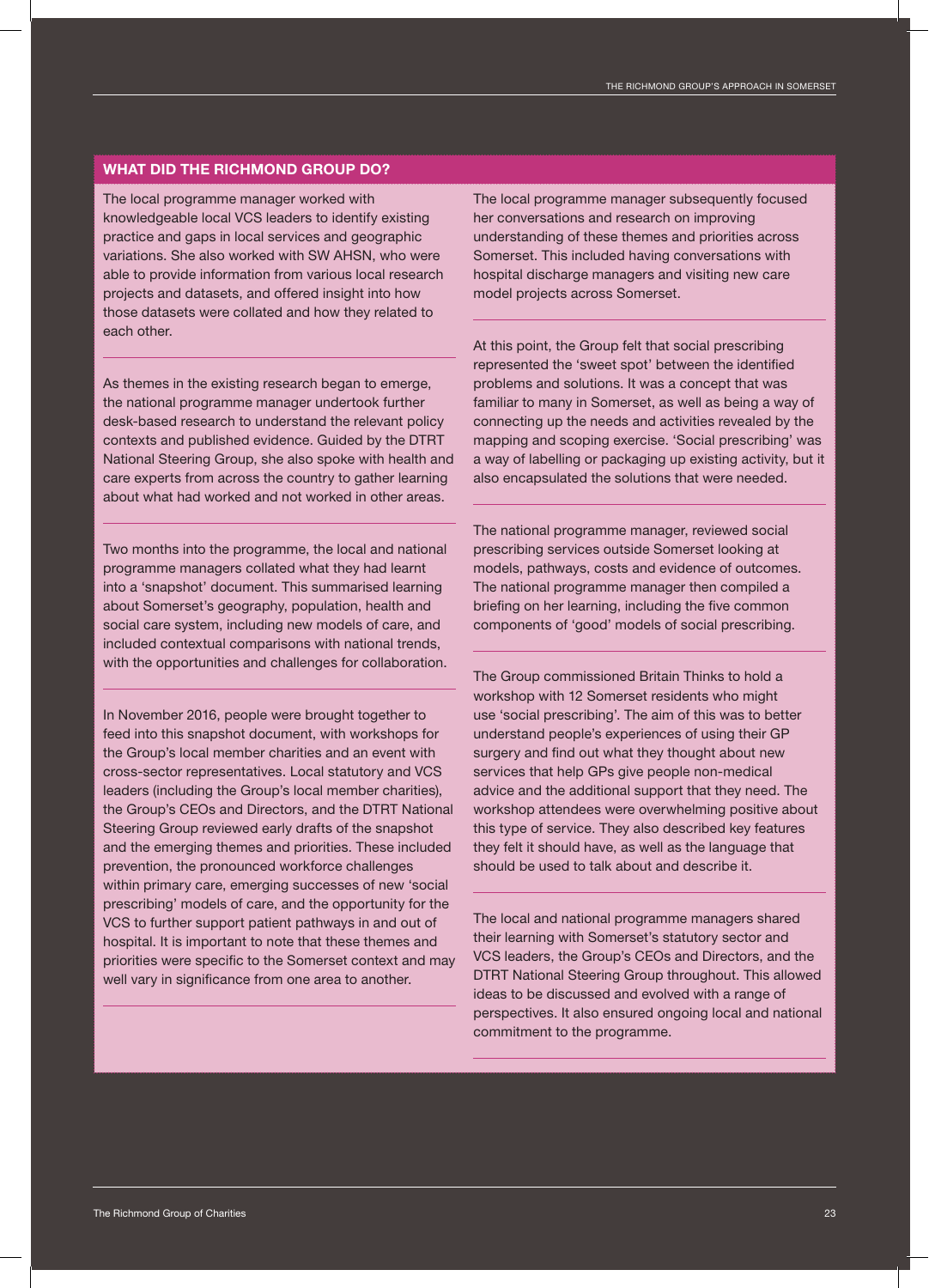*'The Britain Thinks workshop with Somerset patients really strengthened our commitment to social prescribing. It also gave us quite a good idea about how to talk about these kinds of services in a way that makes more sense than "social prescribing".'*

Chloë Reeves, National Programme Manager

### Proposing an initial demonstrator project

Drawing on the knowledge and learning developed up until this point, a report was put together which facilitated an agreement between the Group and local partners to collaboratively develop a proposal for rolling out social prescribing services across Somerset. A joint Expression of Interest was then put to the government funded Life Chances Fund,<sup>17</sup> which provides a portion of payment-by-results contracts to locally developed projects.18 These services were envisaged to be community-based and would link people with health problems into social, emotional and practical support. This was the first point in the programme at which any formal commitments to specific activities were made across the collaboration.

> A joint Expression of Interest was then put to the government funded Life Chances Fund which provides a portion of payment-byresults contracts to locally developed projects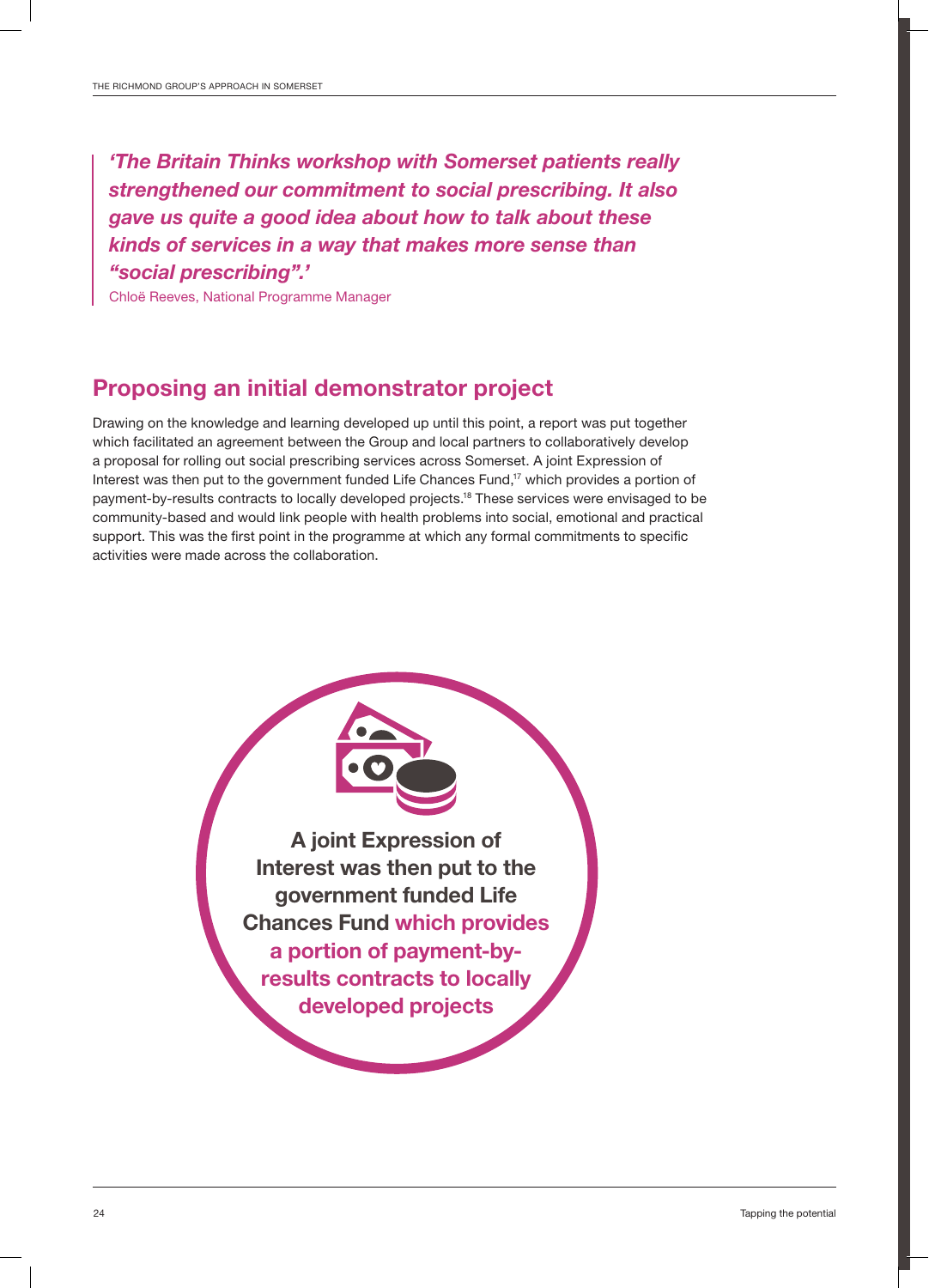#### WHAT DID THE RICHMOND GROUP DO?

With support from the national programme manager and the Group's central secretariat, the local programme manager drafted a report bringing together findings from the scoping work and proposing three workstreams to take forward (see Appendix 2). This included a recommendation to explore an outcomesbased contract, backed by social investment, as a potential funding option for the third workstream of scaling social prescribing across Somerset. The Life Chances Fund was suggested as a potential source of funding for this. The report also included a request to the STP for a statutory resource to work with the Group to further develop the proposal for the Life Chances Fund.

The report was developed through discussion with Somerset's statutory sector and input from VCS leaders including the local Richmond Group member charities, CEOs and Directors from the Group, and the DTRT National Steering Group.

In April 2017, Somerset's VCSE Strategic Forum and Advisory Group discussed the report and committed to continue collaborating to deliver the proposed workstreams and to work with the local programme manager to explore the feasibility of an outcomes-based contract and social investment.

The Group's partnership director and local programme manager presented the final report and its proposed workstreams at a formal meeting of the STP leadership team. They agreed to continue collaborating to deliver the proposed workstreams, to explore the feasibility of social investment, and to make a staff member available two-days-per-week to work with the local programme manager on the next stages of the programme and ensure close coordination across STP workstreams.

The local programme manager convened a group to work on the Expression of Interest (EOI) to the Life Chances Fund. This 'EOI team' included the NHS project manager made available by the STP, the SW AHSN VCS lead, as well as representatives from the VCSE Strategic Forum and Advisory Group, public health, adult social care and community development in the council, and clinicians and commissioners from the CCG. Together they drafted the EOI, while linking in discussions and decision-making within their own organisations.

The national programme manager organised two events to facilitate further learning to inform local and national discussions. One focussed on social investment, to ensure the Group's member charities were ready to take informed decisions about this type of funding. The second event looked at outcome measures and tools for social prescribing.

With neither the Group nor the STP being legal entities, the Group's central secretariat and EOI team worked to identify lead signatories to the EOI while ensuring risk and opportunity were pooled across the participating organisations. The EOI was submitted at the beginning of August 2017.

At the time of writing, the bid had been successful and match funded by the SW AHSN. Work has now begun on the development phase of the programme. As well as being a key workstream through which tangible change for individuals may be achieved, it is hoped that this work will act as a demonstrator project through which wider lessons can be learnt about the benefits of collaboration locally.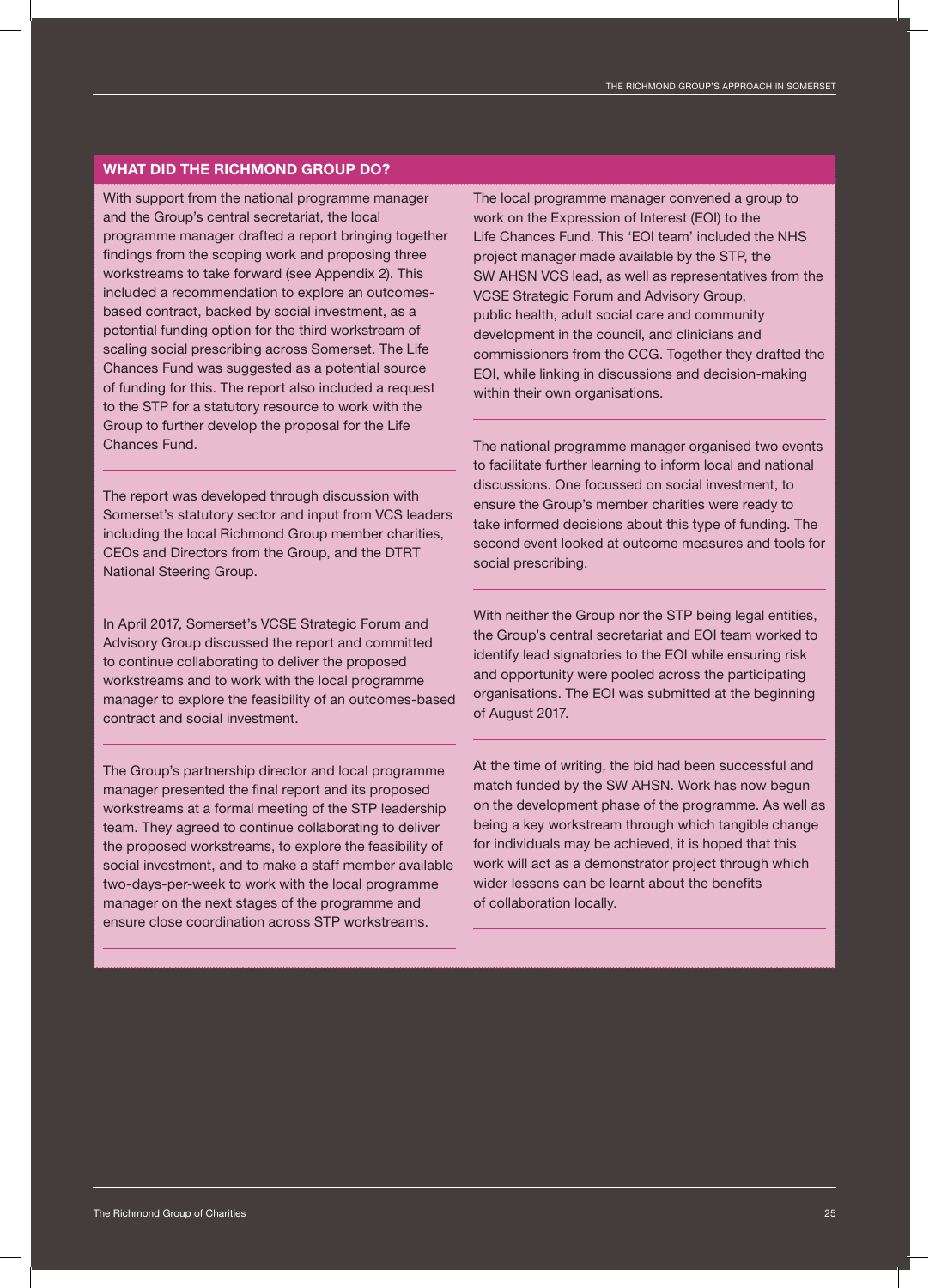## How well did the programme meet its aims?

In this section we assess the extent to which the Somerset programme achieved the outcomes it set out to achieve in these early phases. We have separated our analysis into two groups of outcomes relating to the preparation and readiness stages respectively.

For each group of outcomes, we look at both achievements and challenges to the programme meeting its aims and briefly look ahead to the outcomes of the demonstrator stage.

These are not linear processes, so there are overlaps between the stages in practice. For example, collaboratively developing a shared practical solution (in the demonstrator project stage) should further reinforce the cross-sector commitment to collaboration (in the preparation stage).

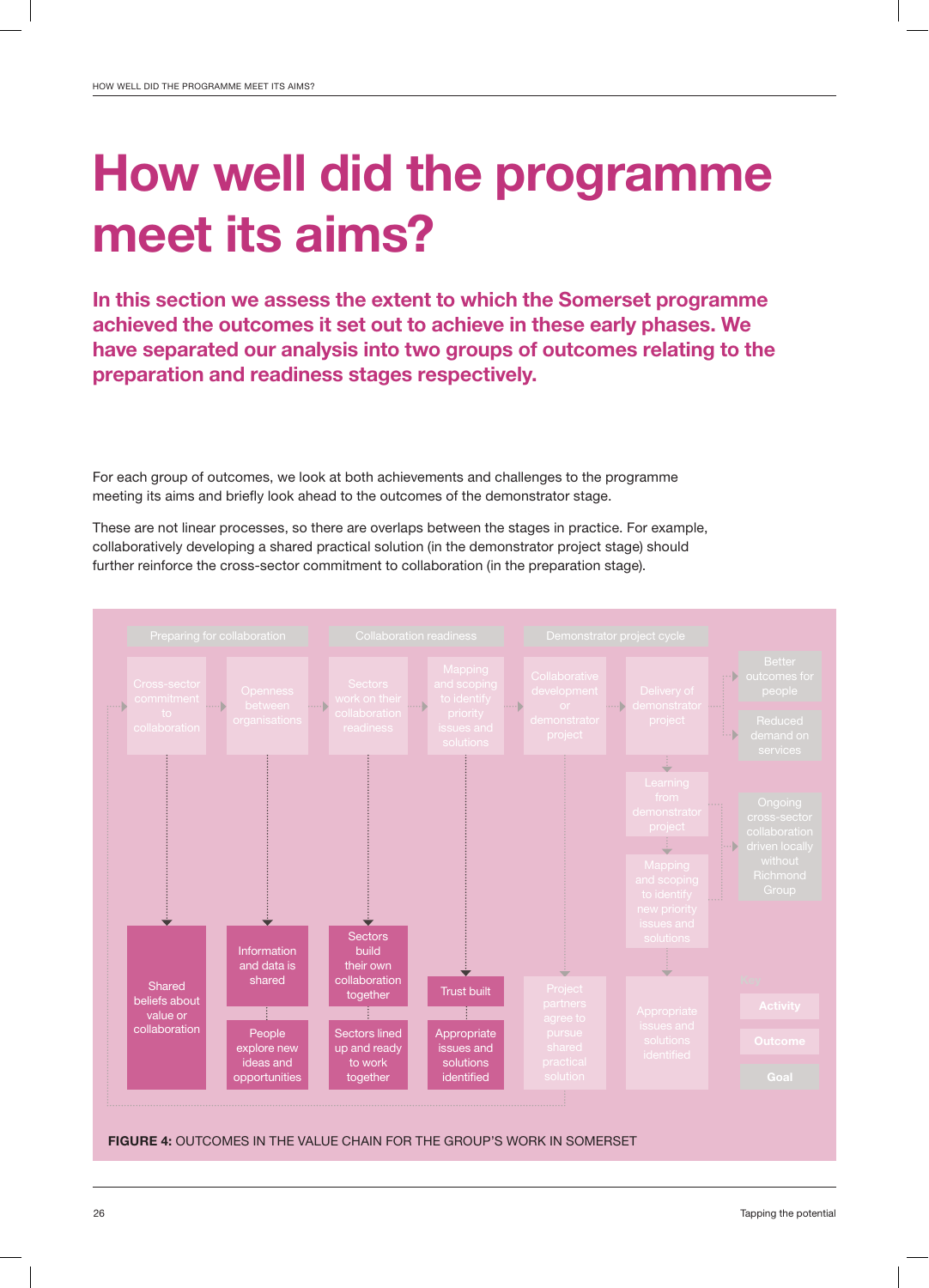### Preparing for collaboration

By the time we conducted our research, these early outcomes had largely been achieved. Stakeholders expressed shared beliefs about the value of cross-sector collaboration and understood each other better. They were open to sharing information and exploring opportunities together. Nonetheless, challenges remain about the depth of engagement and different perceptions of what success looks like.



#### **Achievements**

Clarity on aims and value: Everyone appeared to be on board with the aims of the work and there was clarity about the value of involving the VCS in the health and care system. Stakeholders expressed a shared commitment to the ideas that were being developed through the programme.

*'At one meeting where representatives from 14 organisations came, where Aimie [the local programme manager] presented her draft paper, there was a sense that they all had a similar view and were joined up in their thinking.'* Local health leader

Stakeholders did not necessarily think that this clarity around the value of the VCS was a result of the Group's work and some pointed to existing local efforts. Nonetheless, the Group's work appears to have genuinely captured the aims and values of the different local players involved and there was a sense that it was 'in harmony' with existing initiatives.

*'On a Somerset level, [we had] already started to do a lot of learning about the true value of the VCSE sector and were already having a mature conversation about collaboration with VCSE sector – hence the project has not done much to change understanding as that understanding was already there.'* Local authority

*'The VCSE sector has been working collaboratively with the public sector for a while – I don't think the Richmond Group has been influential in creating change in that sense.'*

Local VCS organisation

*'The Richmond Group were pushing at an open door and in harmony with what we wanted to do. We were already a fair way ahead in terms of strategy when Richmond Group came in. We're on a journey towards person-centred care and have done a number of pilots in that area already.'* Local health leader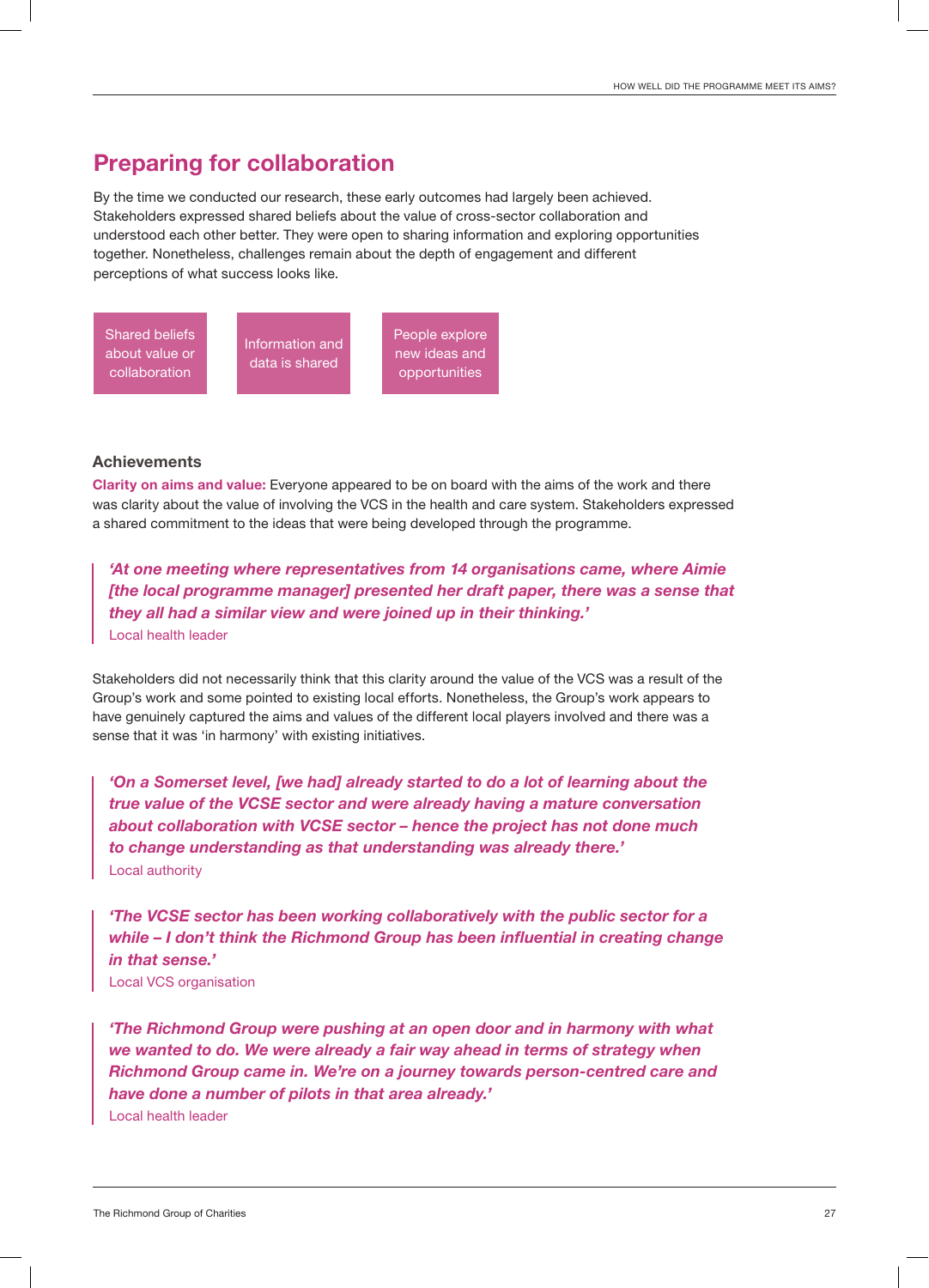Energy and excitement: Even if interviewees felt that the Group had not initiated a commitment to new ways of working, there was a sense that they were galvanising action in this area. This was reflected in a shared sense of energy and excitement around the programme.

*'First impressions: very excited. Somerset has a very complex geography of providers and it was exciting to have an organisation like the Richmond Group involved.'* Local authority

*'Once you understand what is out there and what is done, it's really energising. Statutory services are desperate for energy and that is where the Richmond Group feeds us and allows us to work together.'* Local health leader

Senior-level engagement: Involvement of senior leaders from the statutory health system in Somerset and the DTRT National Steering Group was integral to driving the programme forward. A handful of senior leaders worked behind the scenes to help open the right doors, at the right time. Their personal authority and commitment to the programme was crucial to engaging people from the STP and statutory health system and getting their buy-in to the work.

*'Senior level engagement was key in getting people in STP enthusiastic about the project and helping them realise the value in participating. It also helped the Richmond Group make links and establish relationships with the STP.'*  Local health leader

Better understanding of challenges faced and ways of working: Representatives from both the VCS and the health and care system reported an improved understanding of how each other works. Statutory health stakeholders felt they have a much better grasp of what value charities can bring to health and care transformation, and the opportunities that this presents. Charities also became more aware of the workings and motivations of statutory health and local government, and the challenges they are facing.

*'Most of us have been in a room together a few times, which would not normally happen other than at commissioning meetings. That's been really useful, I now have a greater understanding of… the scale of what the statutory services are handing down and the challenges the local authority are facing.'* Richmond Group charity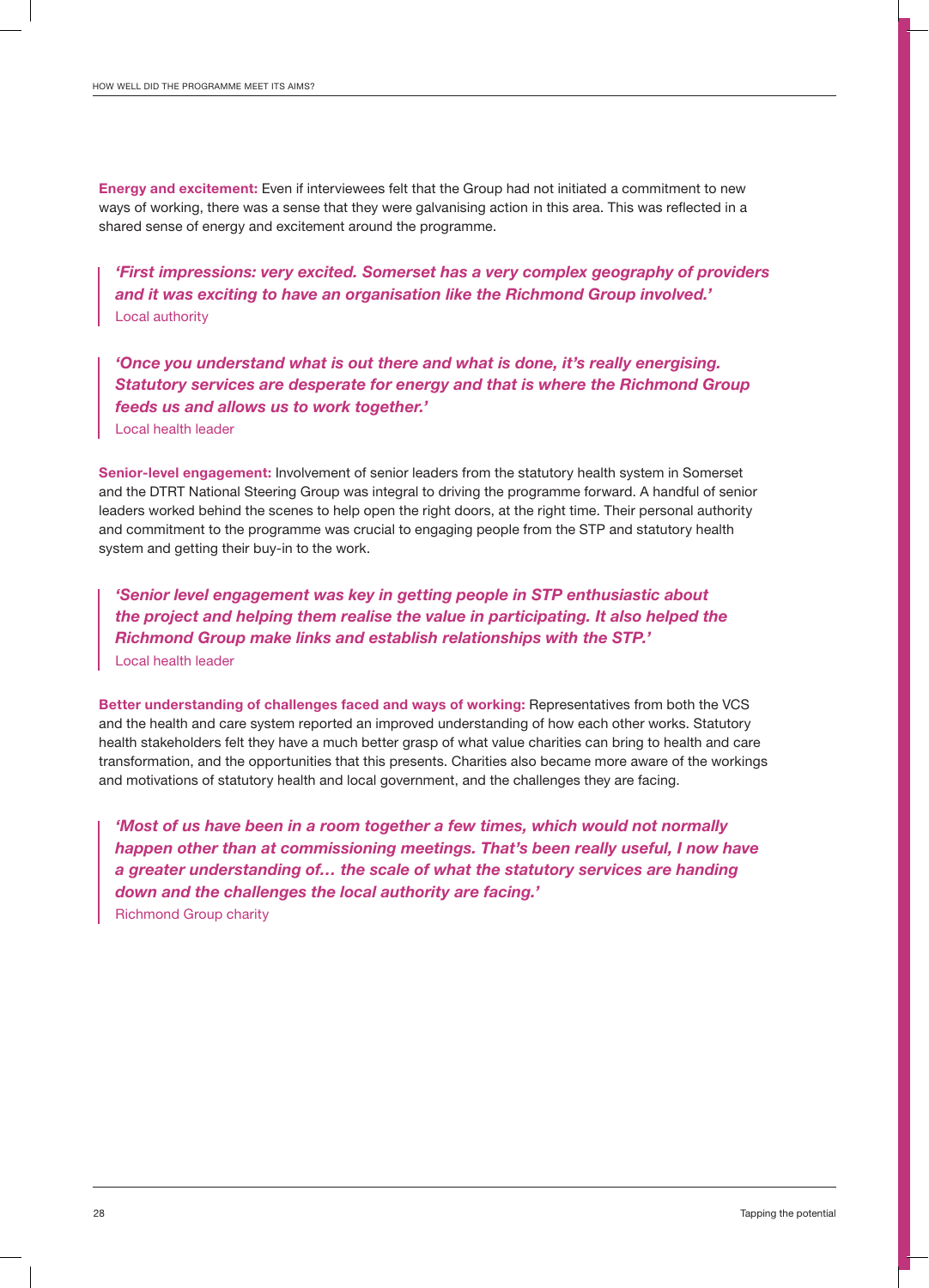

Representatives from both the VCS and the health and care system reported an improved understanding of how each other works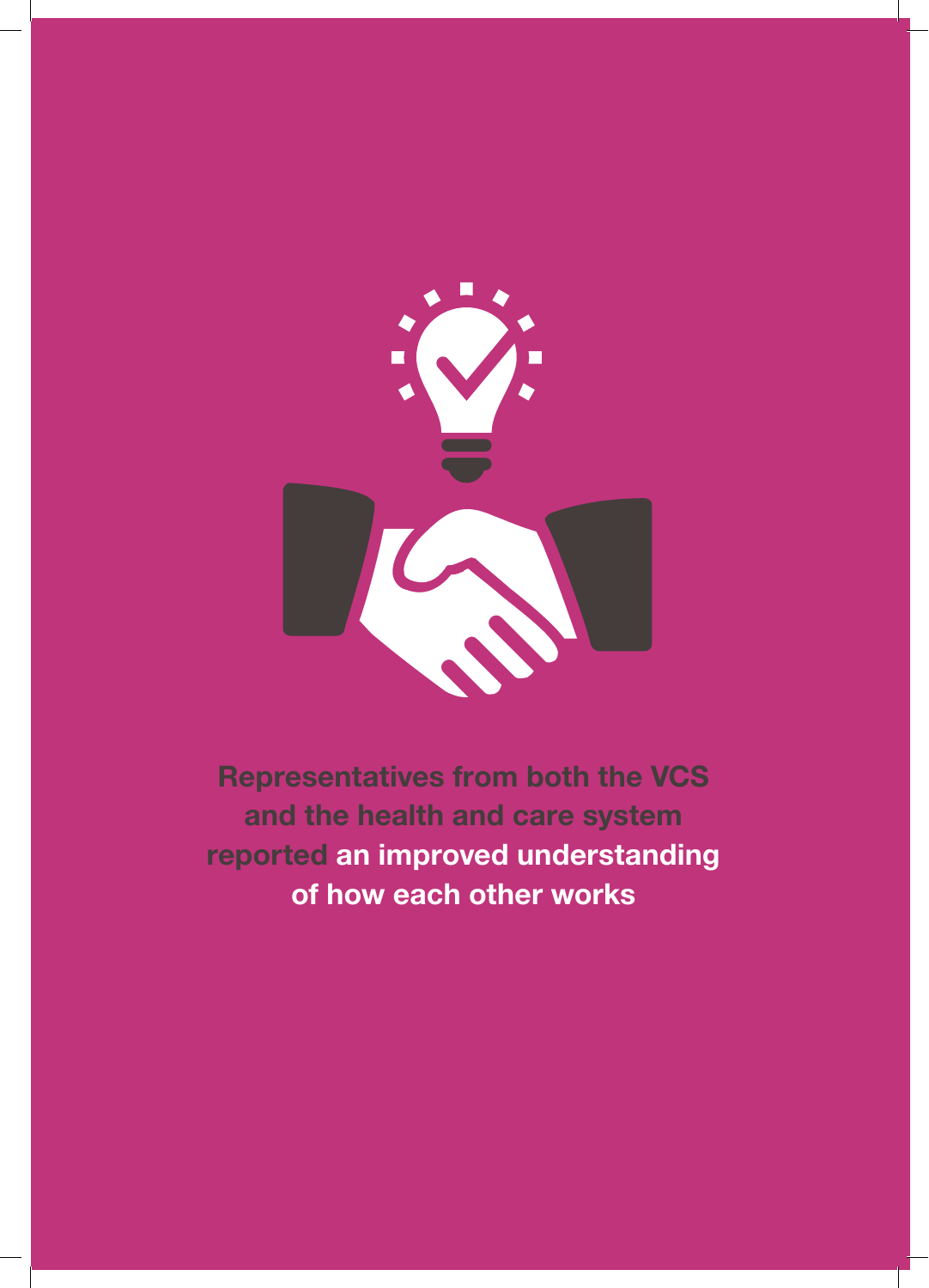Charities leading the way: The fact that the Somerset work has been led by the charity sector has given local VCS organisations a sense of hope and confidence. The programme has helped to bring the Group's member charities closer together and has forged links between the Group and the wider VCS. For example, the Group's local member charities have been holding market place events for their operational staff, so they can familiarise with what each can contribute as a group. This suggests charities are making progress towards the *Untapped Potential* vision of a sector that is clear where individual organisations have strengths and where others can add more value.

*'The programme has led to an increased interaction between charities in a positive way… Some of the local service delivery members had become very negative, especially in the current funding environment. This collaboration helped them interact in a more positive way and in a sense, give them some hope.'*

Richmond Group charity

#### **Challenges**

Engaging local VCS sector: Some local VCS organisations not in the Group and members of the local authority in Somerset had concerns that communication about the work did not cascade down to smaller local charities. There was also some initial suspicion from local charities about the Group's motives in undertaking this work. The national profile and ambitious nature of the programme meant that there were concerns that the Group were advancing the interest of larger charities. While the local programme manager's work was felt to have been effective in assuaging these concerns to some extent, it has not been possible for the programme manager to connect directly with all local organisations. It is therefore likely that some concerns will remain.

*'Local charities were worried that Richmond Group charities wanted to take over contracts. However, over time [the local programme manager] has managed to build relationships with the local sector and alleviated some of their concerns… Opinions on the project within the local sector have changed to some extent, but feelings about competition haven't completely disappeared.'*

Local VCS organisation

Resource constraints: Some interviewees were worried that a lack of resources prevented smaller charities from being more involved in the programme. Involvement was inevitably easier for some of the larger charities with a wider remit and greater resources. While the Group's programme managers were able to work creatively, others had to fit the project around their existing work.

*'Resource has been a big challenge in getting involved with this project. There have been challenges in bringing all the partners together as this project is mapped on top of everyone's daily work.'* Richmond Group charity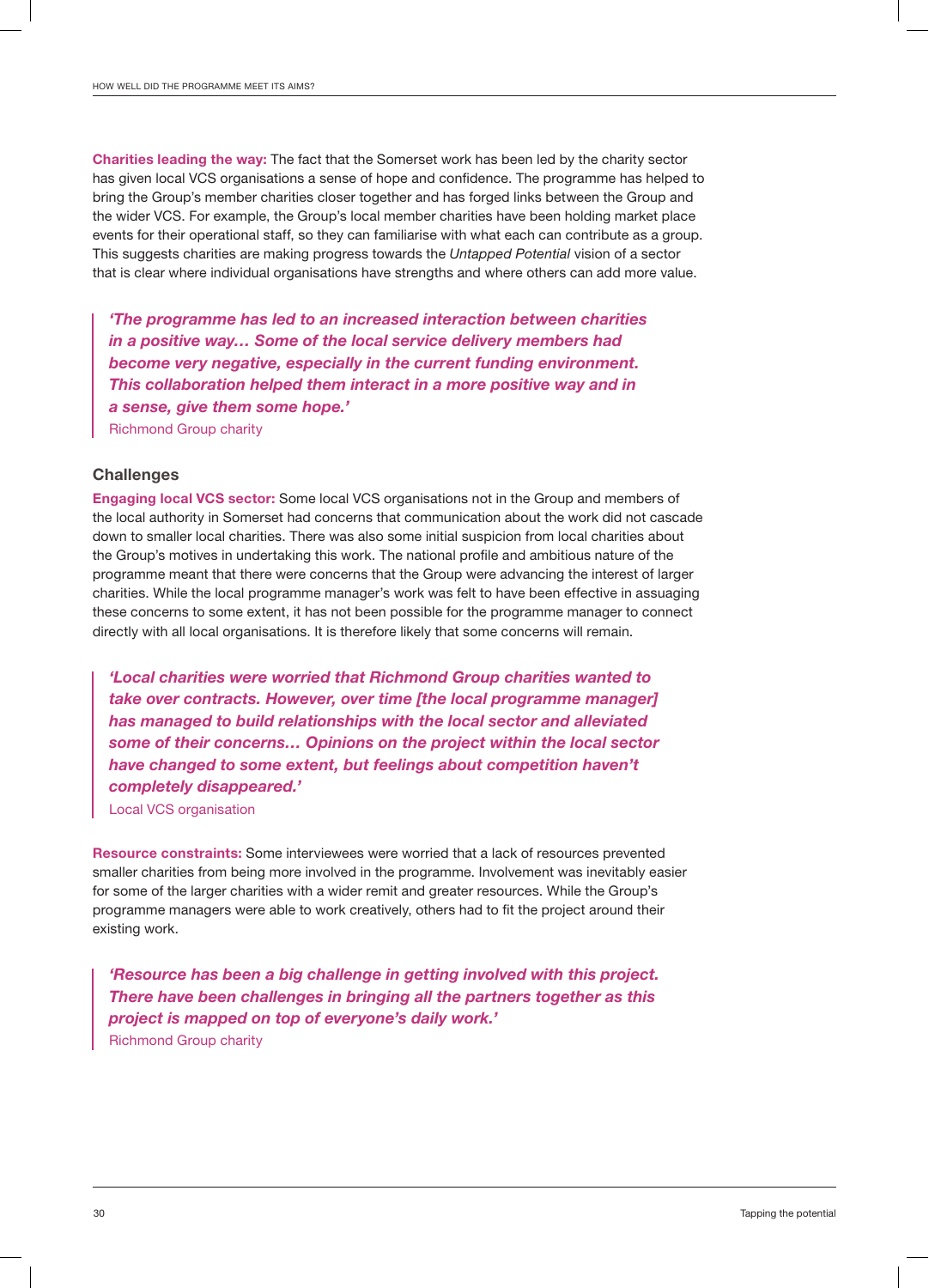Difficulty in seeing the value of relationships in and of themselves: Different people had different perceptions of success in relation to this programme. While the Group had an underlying interest in meeting the challenge posed by *Untapped Potential* to properly integrate the VCS offer into health and social care, for others this more abstract question was of little interest. For some of those involved in the programme locally, there was a sense that collaboration could only be a means to an end, and that the 'proof is in the pudding'. This limited some participant's willingness to engage in discussions about lessons learnt at this stage.

*'The true test is going to be where we will be in six to 12 months' time and will it be translated into something that will make a difference.'* Local authority

*'The jury is out to whether anything will change as a result – it will depend on the wider health and social care system, the financial pressure and resource constraint it's facing.'* Local VCS organisation

> The programme has helped to bring the Group's member charities closer together and forged links between the Group and the wider VCS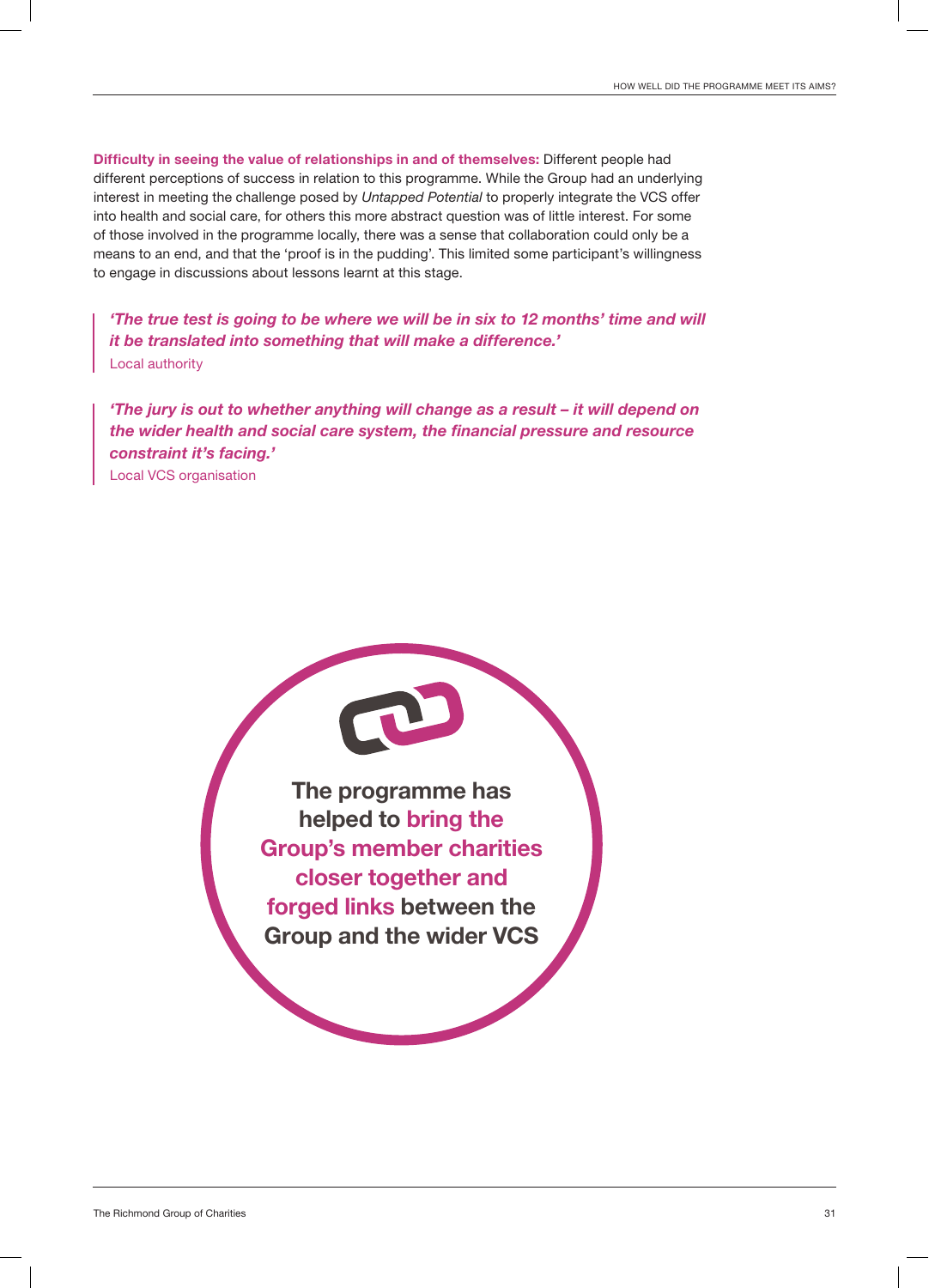### Collaboration readiness

Significant progress has been made to get the health system and the voluntary and community sector ready to collaborate, and identify appropriate issues and solutions to tackle. Nonetheless, external pressures and cultural factors continue to provide challenges to building trust and embedding collaboration.



#### **Achievements**

Improved VCS profile: The Group's national profile and engagement with senior stakeholders helped to increase the profile of the VCS sector with local statutory decision-makers. Stakeholders reported that the Group brought increased credibility and gravitas. Some felt that they hadn't said anything particularly new about the charity sector's role but had packaged it in a way that made it more attractive to senior leaders.

*'The Richmond Group have got an understanding of how the wider system works and how senior leadership in the system works and have been able to package up their work to make it easier to understand and palatable for decision-makers.'*

Local health leader

Robust mapping: The mapping process was regarded as robust and comprehensive, showing a good understanding of the needs of service users. Having dedicated resource in the form of the local and national programme managers was key to making this happen and making the right connections both locally and nationally, in terms of including the right people and existing research. Stakeholders across the board agreed that the right issues were being identified.

*'Built from the grassroots, the scoping phase had led to a good understanding of the needs of service users.'* Richmond Group charity

*'The process has been robust so far, it was done thoroughly and by consulting widely, listening to key players, it was a comprehensive exercise which took some time.'*

Local health leader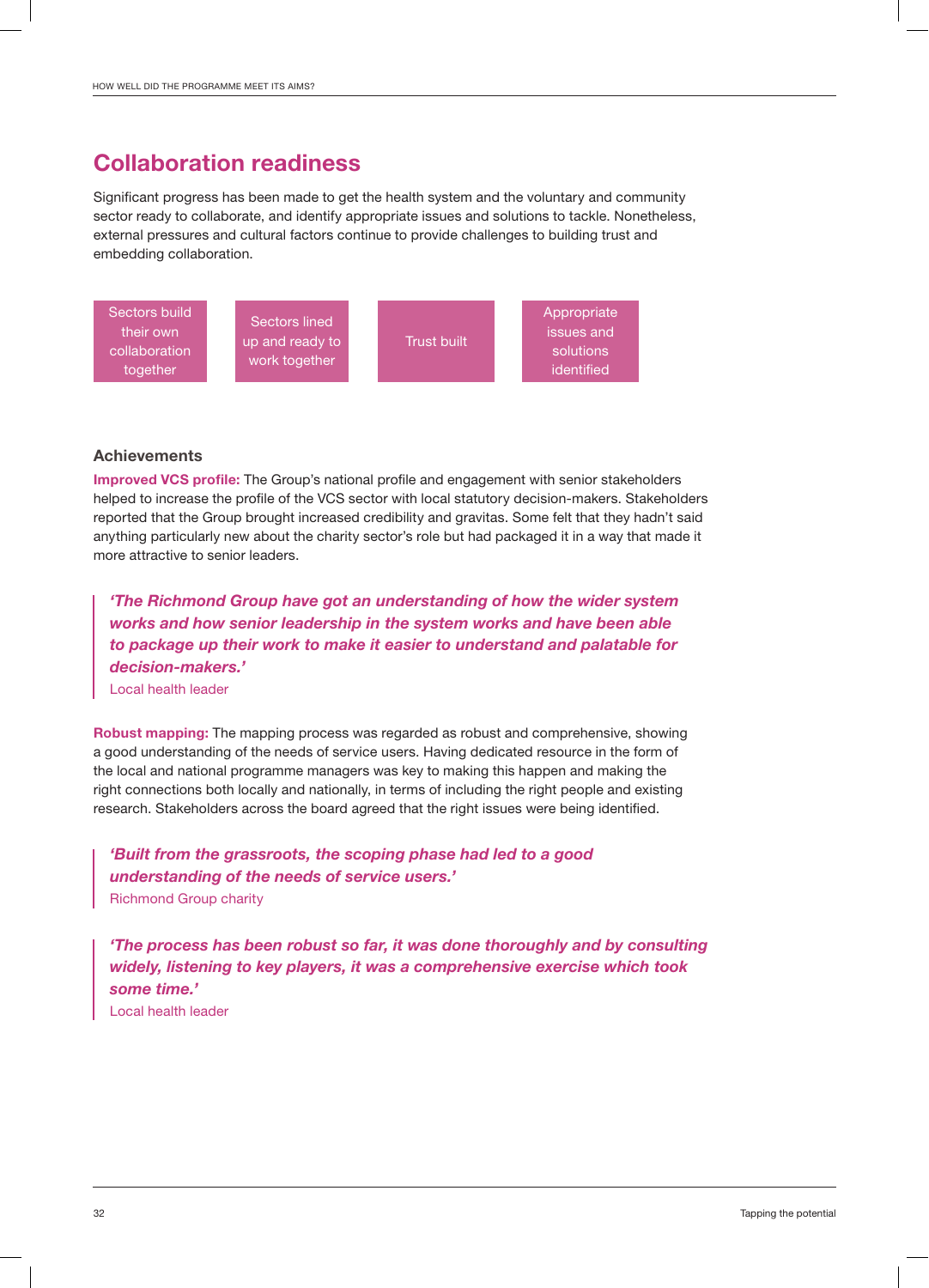Commitment to ongoing joint working: A key milestone for the programme was the commitment by the STP of their own resource to the ongoing collaboration. While the STP leadership had devoted significant time and energy to the programme, the primary operational resource committed was provided by the Group and leads from the VCSE Strategic Forum and Advisory Group, and the SW AHSN. In signing off a proposal for ongoing collaboration, the STP leadership then committed operational resource in the form of a project manager to work for two days a week on the programme. The Group felt this was a concrete shift in attitude from the STP towards them recognising the value charities could offer to local health services.

*'Getting the STP to commit programme management time to this work felt like a really significant milestone for the project. It showed they were serious about what we were doing, and felt it was worthwhile.'*

Aimie Cole, Local Programme Manager

It is also significant that by the time of our research the local programme manager had been invited to join the Somerset Commissioning Academy with 50 other local leaders. This may be an indication that the programme manager personally – and by extension the Group's presence in Somerset – is increasingly seen as part of the wider landscape in Somerset.

#### **Challenges**

Statutory health's flexibility for change: While the Five Year Forward View and other subsequent initiatives have signalled an intention to create a shift in the way the NHS perceives value, the reality is that NHS services are funded with a greater focus on outputs over outcomes and are facing significant challenges with funding. So, while the work in Somerset has created changes in the tone and type of conversations that are happening, there are concerns about the extent to which this work can make a real difference to how the system will operate in future.

*'The way [the NHS] thinks about the world is very much driven by contractual activity and what goes on in hospitals… They are used to looking at numbers of people with hip operations; now they have to think about social value, it's quite a different way of thinking about the world.'*

Local health leader

Ongoing commitment from statutory partners in health: Although key decision-makers from the statutory health system are on board with the programme in principle, some felt that a more concrete commitment needs to be made by them in taking the work forward. The flipside of the charity sector's leadership in this programme is that it may be easier for skeptical statutory partners to disengage from the programme with fewer consequences. Though engagement was generally positive from those working in the STP, there were concerns that this had not yet been matched by a more tangible commitment.

*'All the energy for the project is coming from the voluntary sector rather than the statutory system. In the statutory system, it is acknowledged more collaboration is important, but talk doesn't turn into action.'* Richmond Group charity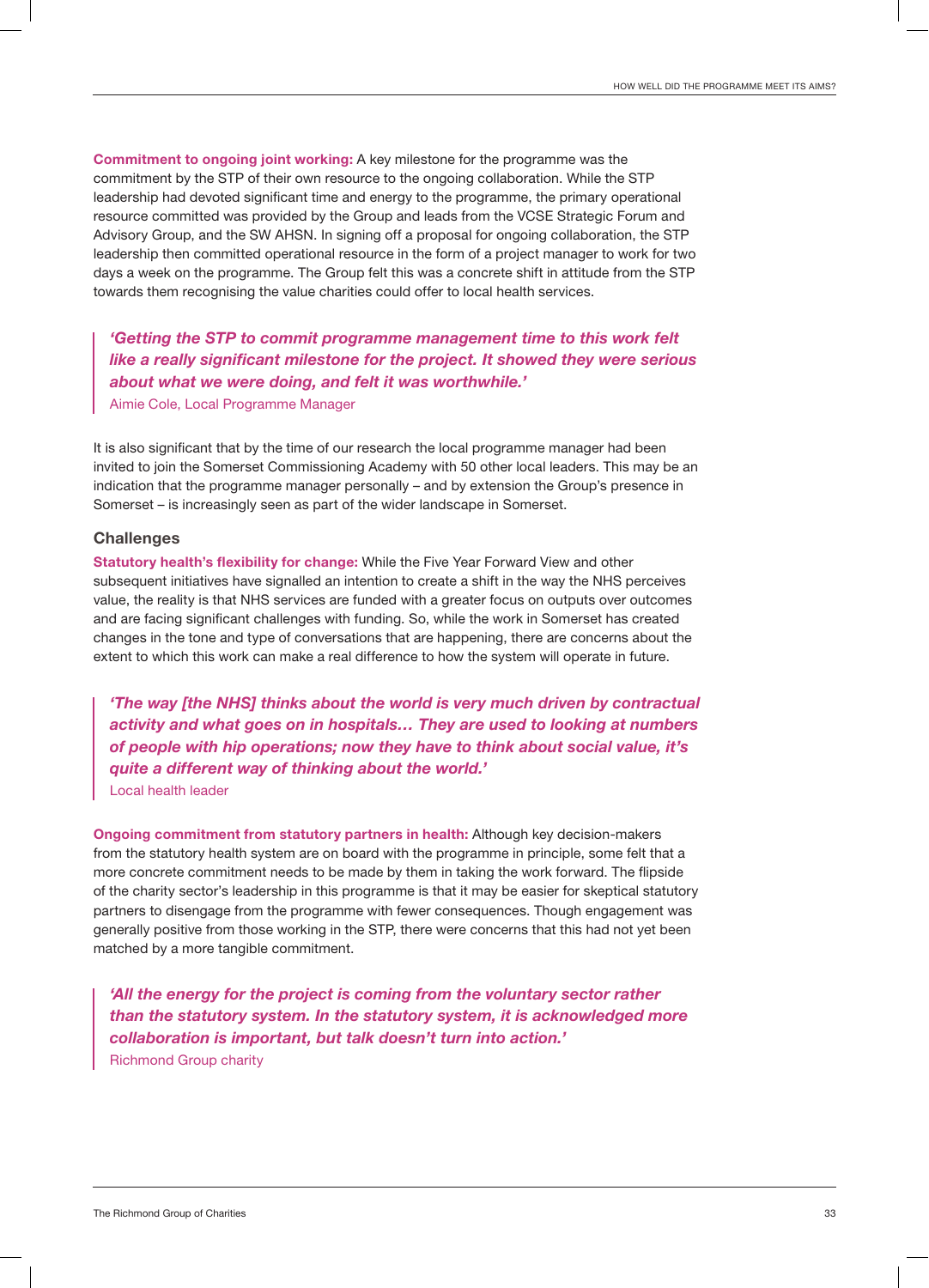*'One concern is that NHS England hasn't put money in. All the relationships have been made, however when it comes to actually commissioning services on a larger scale all the conversation dries up.'* National stakeholder

Changes within the STP: Another significant challenge to the programme has come, and will continue to come, from the ever-changing personnel and governance structures of the statutory bodies within the STP and within the NHS organisations. This required a significant amount of work to build new relationships with new senior leaders, and has led to significant change in the wider health system structures and programmes into which the Group's programme fits. These factors pose significant risks to the programme.

*'Turnover in the local statutory sector made collaboration quite difficult, but we were lucky to have [the STP SRO] who was committed to working across hierarchies to bring people together and have a genuine conversation.'* Chloë Reeves, National Programme Manager

Cultures of competitiveness: The initial suspicions about the Group's motives stem in part from a wider culture of competitiveness, which has placed some limitations on the nature of relationships that can be developed. Charities are often forced into a situation where they need to compete with one another. Moreover, the dominant commissioning model is focused on a strict purchaser-provider relationship, making it harder to collaborate across sector boundaries. This is likely to prove even more challenging when the programme moves towards more concrete plans for collaborative activity which will inevitably result in some VCS organisations gaining more than others.

*'Getting people to work together was challenging because of the purchaser-provider split, so collaborative working was new. They still have confrontational mechanisms of haggling over money etc. which didn't make for an easy life.'*

Local health leader

Overlap with existing initiatives: Some felt that the programme overlapped with existing initiatives, and that better coordination would ensure there was no duplication. In some cases, the overlap proved positive, in helping support new links and think through new approaches, for example with the proposal. In other ways it was felt there was an element of reinventing the wheel and stepping on toes happening through the replication of existing work.

*'There is too much going on in terms of transformation in Somerset and many groups are all talking about the same thing. The case needs to be made on how the forthcoming project is particularly adding value.'* Local authority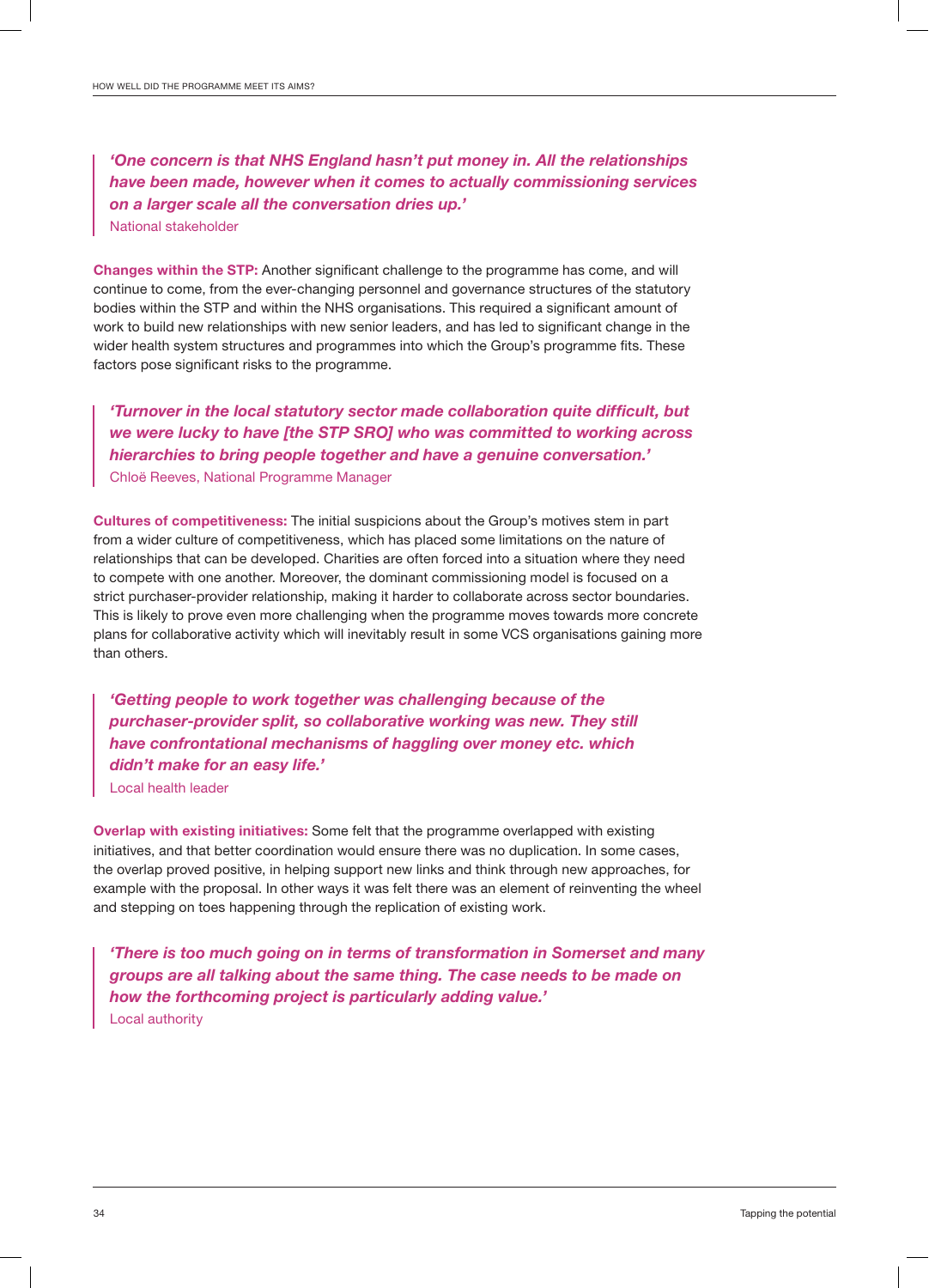### Looking ahead to the demonstrator project

We are already seeing early signs that outcomes for this stage of the value chain are being met. However, the research has identified some significant challenges here which should be kept in mind whilst developing, delivering and learning from the demonstrator project.

Project partners agree to pursue shared practical solution

Appropriate issues and solutions identified

#### **Achievements**

A tangible proposal for new ways of working: The process of the mapping and scoping, alongside the development of a proposal for the Life Chances Fund, helped to develop relationships and ultimately led to a proposal that reflected the aims and values of all the local players. It seemed sensible to the Group that rolling out social prescribing at scale across Somerset would be the best approach for the proposal, because it had the potential to meet existing need, and would be a good way of building on existing voluntary sector effort in Somerset. The proposal also provided a rationale for formalising the relationship between the STP and VCS in a way that had not been considered a priority before, and also provided deadlines to work towards, helping to progress the programme.

*'It was a useful coming together of conversations and understanding through the Life Chances Fund, in helping people understanding what social prescribing means and how it could work in Somerset. This has helped move things on and prompted the bringing together of different workstreams.'* Local stakeholder

Bringing together new groups to find solutions together: While the social prescribing proposal is the most prominent of the activities now being undertaken in collaboration, the programme has also helped inspire other smaller scale collaborative projects. The Group's local member charities identified the need to develop a better understanding of each other's work so held a market place event to start to address this. Work has also explored ways that patients receive help before and after treatment in a hospital. One local Group member charity has developed a new assisted discharge service, and through this is testing how cross-charity referrals, record keeping, and tracking works operationally, to improve support for patients coming out of hospital.

*'In terms of the assisted discharge service, we're currently seeing how that can work operationally, which is really exciting.'* Richmond Group charity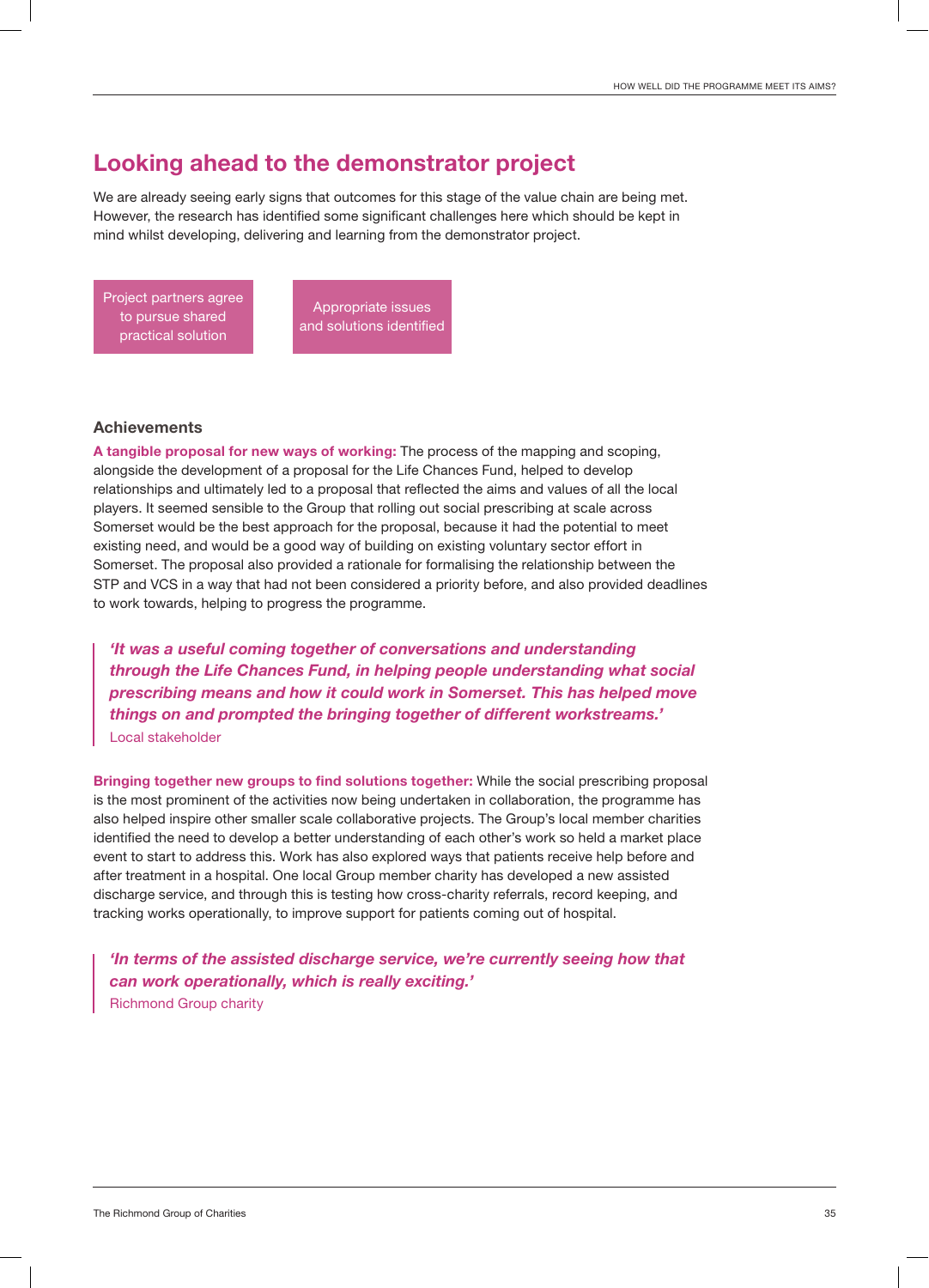Increasing local ownership: As the Somerset work progresses, the vision is that local partners gain increasing ownership of the work and it is eventually driven by them with the Group playing a less prominent role. This has already started, where for example, the Life Chances Fund expression of interest was collaboratively developed by a Somerset bid team with representatives from the Group, local VCS not in the Group, STP, public health, adult social care, community development, and SW AHSN, in coordination with primary care leads and the out of hospital STP workstream.

#### **Challenges**

Securing funding for new ways of working: The work in Somerset has, to date, largely been funded by the Group, with other partners providing in-kind investment, most notably in the form of two days per week of programme management time by the STP. However, as the demonstrator project moves into delivery, further funding is crucial to maintain the engagement of those involved in the programme, particularly smaller charities. Stakeholders were enthusiastic about the potential of the Group to bring in funding to the system through the Life Chances Fund application, but challenges to their ongoing engagement remain, due to the uncertainty of the funding, ongoing financial pressures on health and social care, and difficulties associated with investing in change while simultaneously running services.

*'The big challenge is the money, or trying to balance the books and transform services simultaneously. You need to invest for change. Being able to fund that is very, very challenging for us to agree.'* Local health leader

Demonstrating impact: Many feel that demonstrating tangible outcomes will be critical to the success of this programme and securing further funding in the future. Taking forward the social prescribing proposal was seen as an important opportunity to learn and to test whether the programme has worked. Because of new relationships that have developed, some are also hopeful about developing new ways of working that genuinely help patients, however others are tentative about the results of this so early in the programme.

*'The project offers a big opportunity. If the bid is successful, the Richmond Group then needs to prove it can create impact. If they can do this, the uptake of this model in other areas will be quicker.'* Local health leader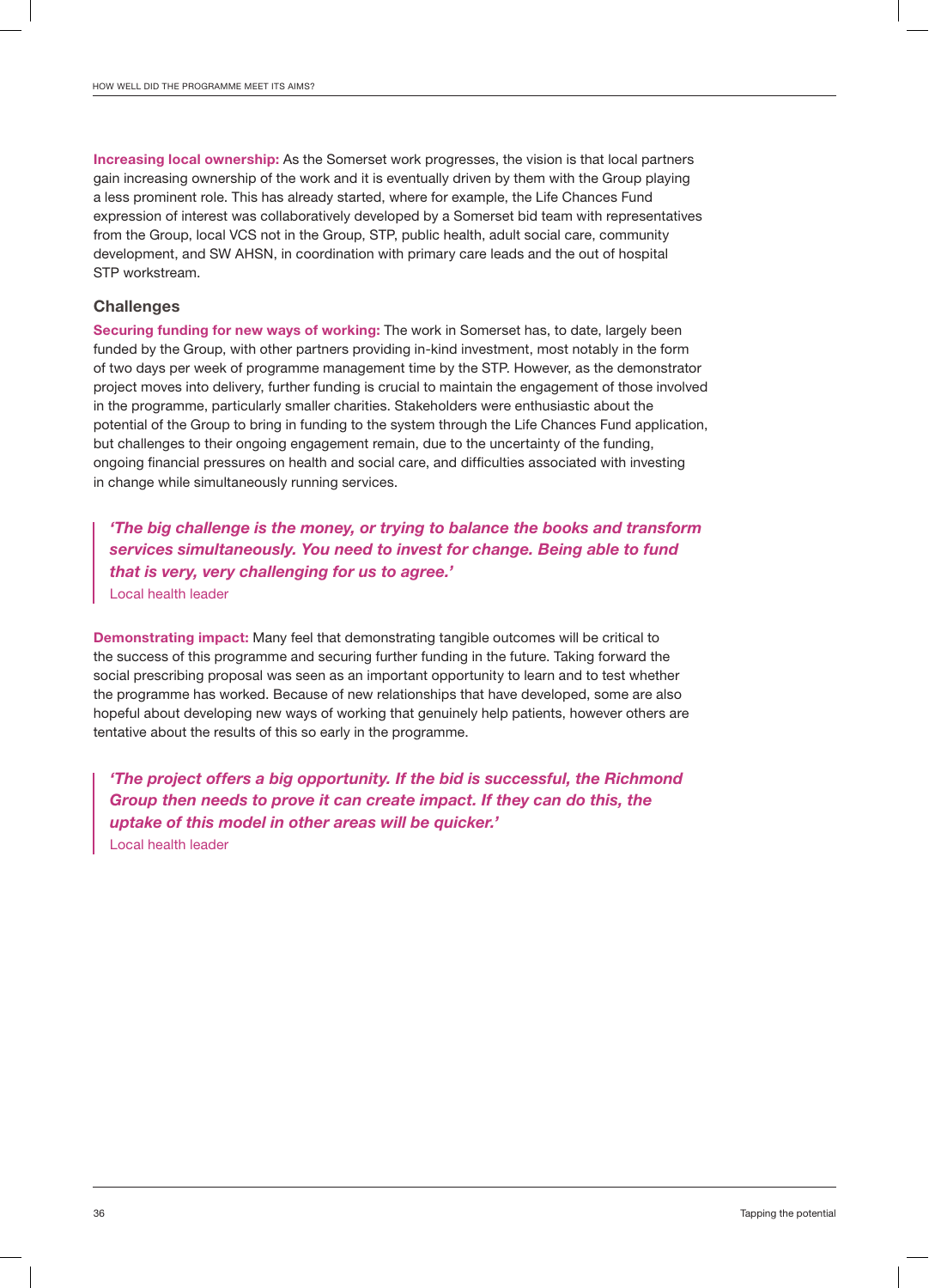Proving the potential for financial savings: Beyond demonstrating outcomes, several people mentioned that evidence that the programme specifically results in financial savings is needed to sustain stakeholder engagement. In particular, key statutory health stakeholders need to be convinced of this to further invest in the programme financially. Demonstrating the cost savings resulting from social prescribing approaches like the one planned can be incredibly difficult. There are challenges around both measuring outcomes and knowing which part of the NHS is benefiting from the cost savings. Efforts to measure the economic value of programmes like this need to be balanced with a wider understanding of what value means to people and communities affected by the issues.

*'A key factor of success is having a clear sense of the impacts and benefits of the work. This is important and the clearest expression of it is money. You can use system measures or distance tools, but knowing the cost will allow you to see the full benefit brought by the social prescribing model. It's a really important success factor to it and may help with the argument that this needs to be unlocked.'*

Local stakeholder

Accessing the right data: Commitment to collaboration and open sharing of information has sometimes been thwarted by barriers to sharing data. This challenge may have even more serious implications in later stages of the project, for example in demonstrating the impact of the work in Somerset, particularly the outcomes of the social prescribing proposal. Any delays may affect the level of different stakeholders' engagement with the work over time.

*'We are collectively looking at how we can use data to identify cohorts, sounds simple but it isn't… Since we started, the whole data situation has been stuck in an information governance situation, meaning data can't be shared. There is also a lack of analytical capacity in the local authority and CCG, who tend to outsource to academics and private companies.'* Local stakeholder

> Commitment to collaboration and open sharing of information has sometimes been thwarted by barriers to sharing data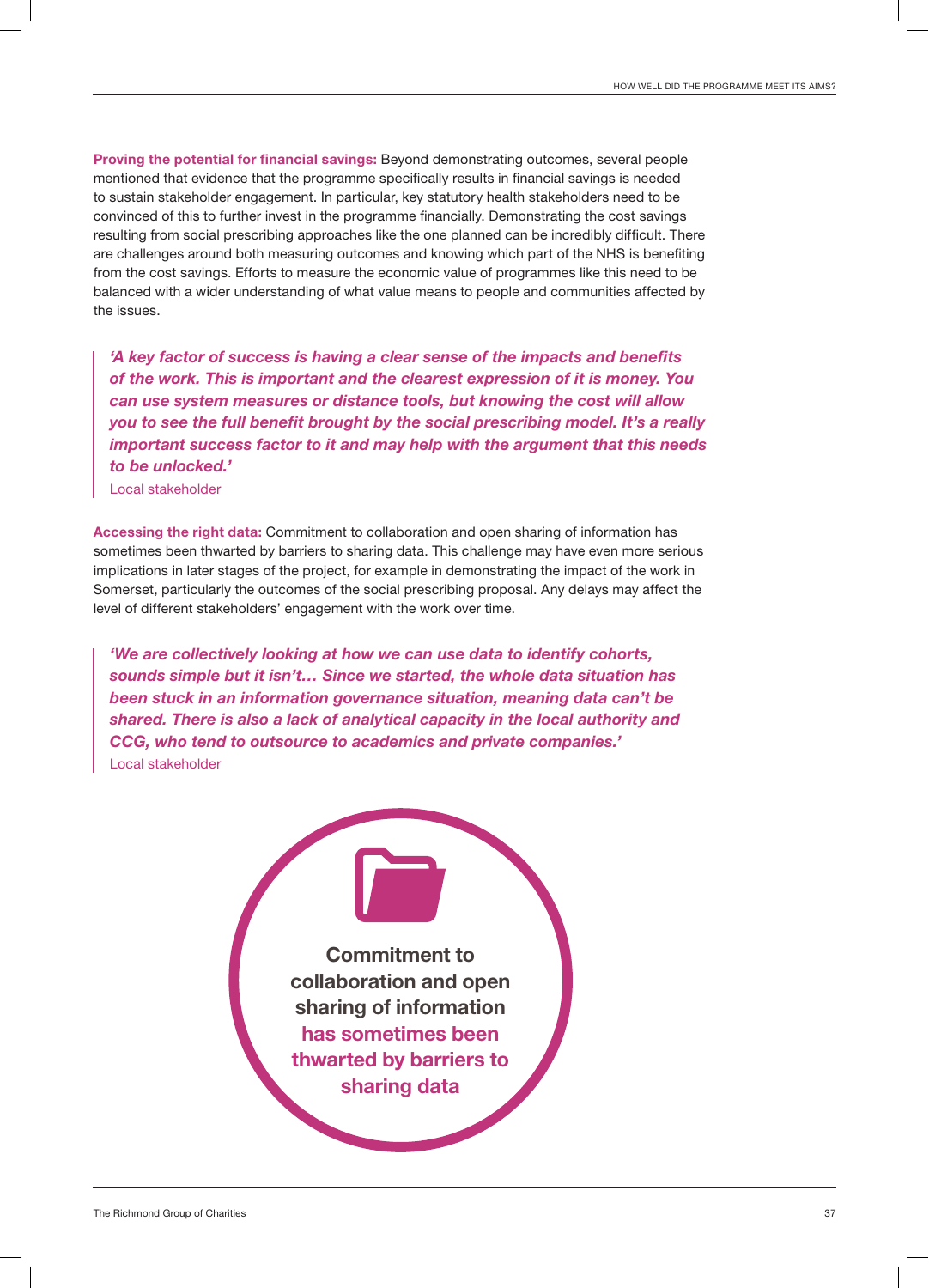## What can we learn from this programme?

While it is too early to judge this programme in terms of its ultimate goals, there are already some positive signs that the interim outcomes that the Group set out to achieve are on track. It is therefore helpful to reflect on what contributed to these outcomes, and to consider what we have learned about the risks the programme may face in future.

In Table 1 (page 40–41) we look at achievements, challenges and learning in relation to the core elements of the Group's approach. First, it is worth highlighting some of the cross-cutting themes and differences in perspectives that emerged from our conversations about wider lessons from the Somerset programme.

## Depth vs breadth of relationships

The Group's initial approach in Somerset focused on intensive senior engagement to gain buy-in and generate momentum for the work. It is clear from our interviews that this was critical to the achievements of the programme so far. However, there is also a recognition that as the programme moves into a new phase it is essential to broaden relationships. Some interviewees thought that a broader set of relationships would have been helpful from the start, although several recognised that there were pros and cons to both approaches.

This diversity of perspectives is reflected in the following quotations:

*'What made it work was using senior influence and having a conversation at the start with key stakeholders and explaining why it is in their interest to be part of this.'* National stakeholder

*'There was some messiness at the beginning and there was little clarity around who had made the decision and who the Richmond Group was. It is important to be very clearly engaged with sector leaders right from the beginning.'* Local VCS organisation

*'If they can get better engagement at the local level, it will act as an extra enabler. However, there is a sense that as the Richmond Group is a large national organisation it can dictate what the local organisations should do. They need to work much more at the local level.'* Local authority

*'By fostering strong links with the leadership they got a bit of an inside track. But after securing this they had to do some leg work with people lower down. This is probably a canny move, but it is debatable which way round to do it. There are pros and cons to each.'* Member of STP leadership team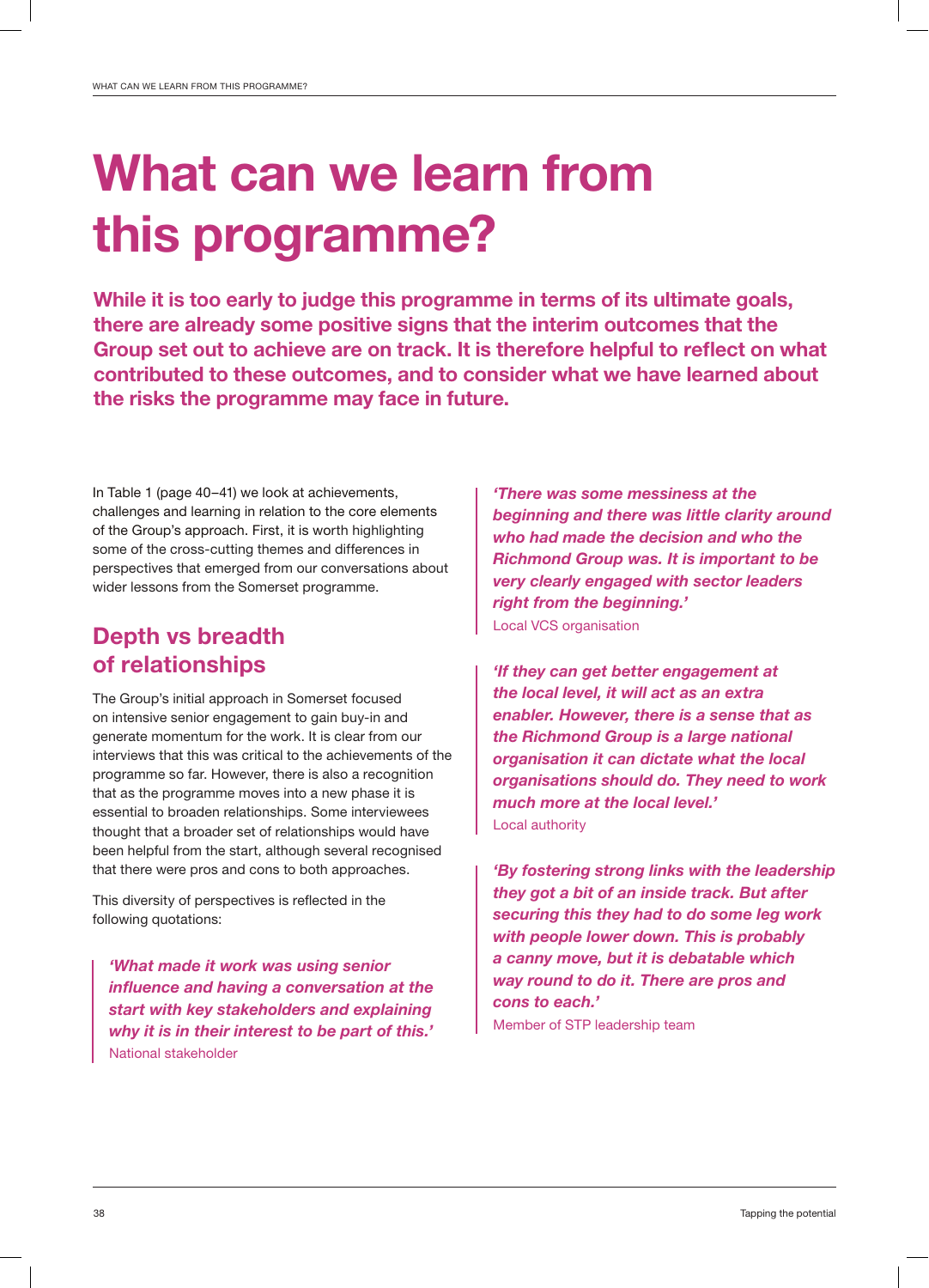## Open-ended collaboration vs practical goals

The Group's approach centred on an initial commitment to a programme with very broad outcomes. This commitment was matched by the Somerset STP leadership and other key stakeholders, meaning that the programme did not get sidetracked early on by negotiating formal institutional or contractual arrangements. For example, the partners proceeded without a formal Memorandum of Understanding as it was considered that this would divert resource rather than add value to the programme.

Our interviews reiterated the value of this open-ended approach to collaboration, with an initial focus on building relationships and holding more exploratory conversations. However, they also showed that some stakeholders had struggled with the perceived lack of a practical focus. Smaller charities in particular found it difficult to commit resource to a process that was so open-ended. Focusing on a few 'early wins' could have helped the Group to better balance these different perspectives and keep stakeholders on board with the aims of the collaboration.

*'You have to spend time to build relationships and have positive conversations first. You may end up somewhere different, but that's fine because there was genuine engagement.'* Local stakeholder

*'As a frontline practitioner, there were some missed opportunities in terms of some early wins which could have shown some of the short-term benefits. For example, quick interventions in addition to the current ambitious, bigger projects.'* Richmond Group charity

## Bridging role vs barriers to collaboration

The Group's work in Somerset demonstrates the power of bridging. The Group's programme managers were able to bridge gaps within and between different sectors, as well as between the local and national levels. Our interviews found that the Group had helped to align different interests, make connections, and 'package' the VCS offer in a different way for a statutory audience. Nonetheless, various barriers to collaboration have limited the power of this bridging role. These include a wider environment of competition, cultural differences between sectors, suspicion of the Group's motives, and a concern that the Group was reinventing the wheel. Despite these challenges, most interviewees recognised that the Group had built on existing initiatives and brought stakeholders closer together.

*'It's easy to recognise the challenges of bringing together 14 big charity organisations and statutory organisations with tensions, barriers and cultural differences.'* National stakeholder

*'[The programme managers] did a good job in trying to align the Richmond Group work with what others were doing and clearly there was much common ground.'* Local VCS organisation

*'[The local programme manager] made a real difference by having relationships in the area and understanding the subtleties of these... Doing this on both a local and national level was also very useful in bridging gaps.'* Richmond Group charity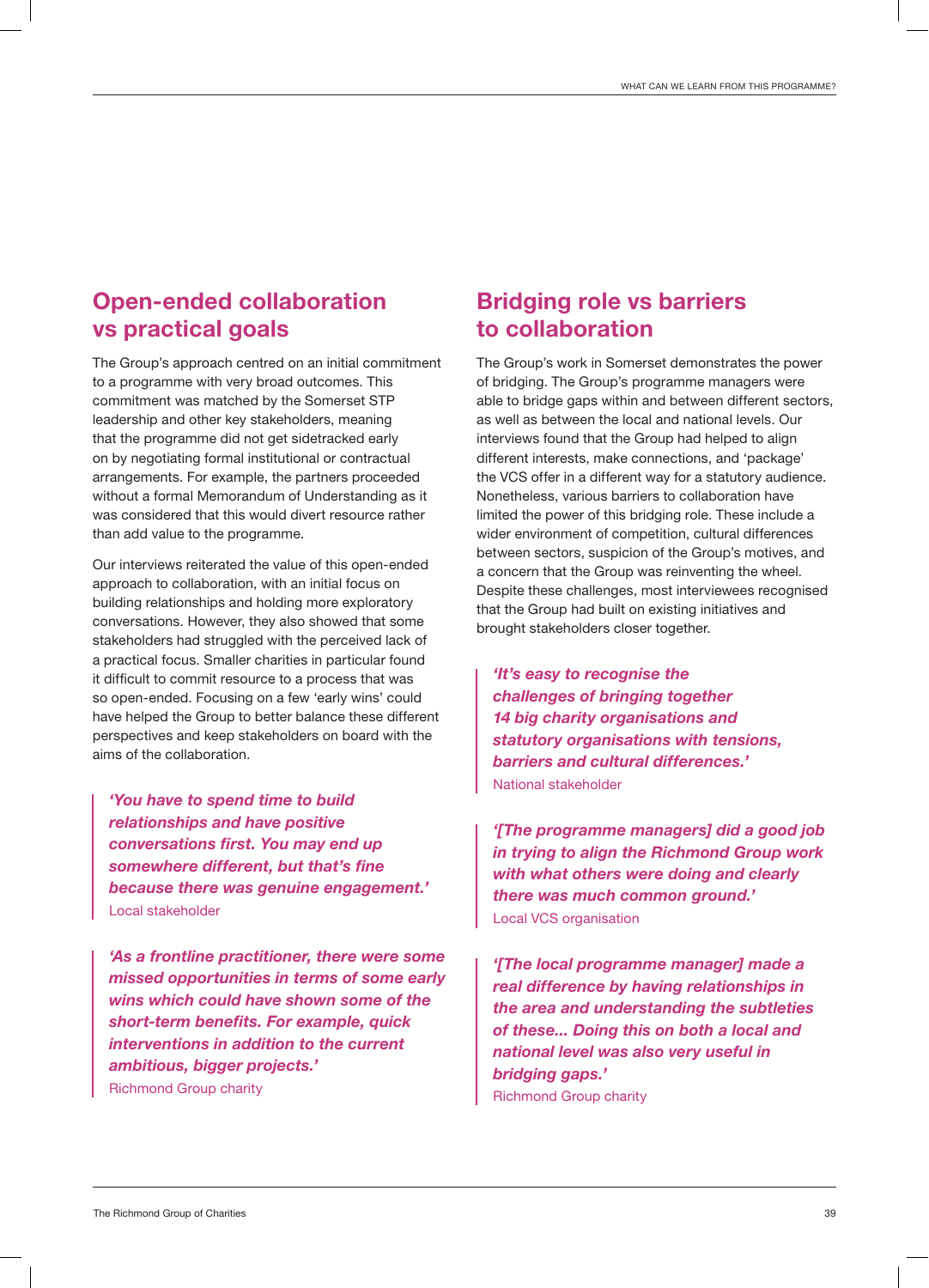Table 1 summarises our findings about achievements, challenges and learning in relation to the core elements of the Group's approach, identified above (pages 12–13).

| <b>ELEMENT</b>                                                                                                                 | <b>ACHIEVEMENTS</b>                                                                                                                                                                                                                                                                                                                                             | <b>CHALLENGES</b>                                                                                                                                                                                                                                                                                                                                         | <b>LEARNING</b>                                                                                                                                                                                                                                                                                                                                                             |
|--------------------------------------------------------------------------------------------------------------------------------|-----------------------------------------------------------------------------------------------------------------------------------------------------------------------------------------------------------------------------------------------------------------------------------------------------------------------------------------------------------------|-----------------------------------------------------------------------------------------------------------------------------------------------------------------------------------------------------------------------------------------------------------------------------------------------------------------------------------------------------------|-----------------------------------------------------------------------------------------------------------------------------------------------------------------------------------------------------------------------------------------------------------------------------------------------------------------------------------------------------------------------------|
| <b>Brand and</b><br>credibility:<br>the Group's<br>national profile<br>and collective<br>expertise.                            | Facilitated buy-in from<br>statutory partners<br>who considered this a<br>high-profile piece of work<br>of national importance.<br>Brought profile and national<br>connections to local VCS.<br>Senior level involvement<br>and decision making suited<br>statutory health culture, which<br>helped to ensure the work<br>was heard and decisions<br>were made. | Association with the Group's<br>brand may have acted as a<br>barrier for involvement of other<br>charities outside the Group.<br>Led to fear that larger charities<br>may dominate.<br>Senior level involvement<br>and decision making was<br>perceived by some as too<br>top-down and less suited to<br>smaller charities' bottom-up<br>decision making. | National profile and<br>credibility can be an<br>advantage, but needs to<br>be balanced with effort to<br>reach out to wider sector.<br>Need to develop space in the<br>programme to allow others<br>- especially smaller charities -<br>to input.<br>Consideration should be given<br>to the impact of the Group's<br>high-profile involvement on<br>local sustainability. |
| <b>Positioning and</b><br>reputation: the<br>Group's focus on<br>convening others<br>as a relatively<br>independent<br>player. | Beneficial to locate ownership<br>of the programme outside<br>NHS hierarchies, at least for<br>the scoping period - insulates<br>programme from near<br>constant churn.<br>Emphasis on convening<br>key stakeholders has<br>led to conversations and<br>connections that would not<br>have happened otherwise.                                                  | The Group's ownership of<br>the programme meant local<br>players didn't need to show<br>leadership to start with.<br>Emphasis on building<br>relationships with key<br>stakeholders runs the<br>risk of people moving on.<br>Operational-level relationships<br>are also needed to embed<br>the work.                                                     | Handover points need<br>to be worked towards<br>where statutory and other<br>local partners step into<br>leadership roles.<br>It is important to build<br>relationships at all levels as<br>the programme progresses.<br>This means going beyond<br>senior champions to<br>ensure sustainability at<br>an operational level.                                                |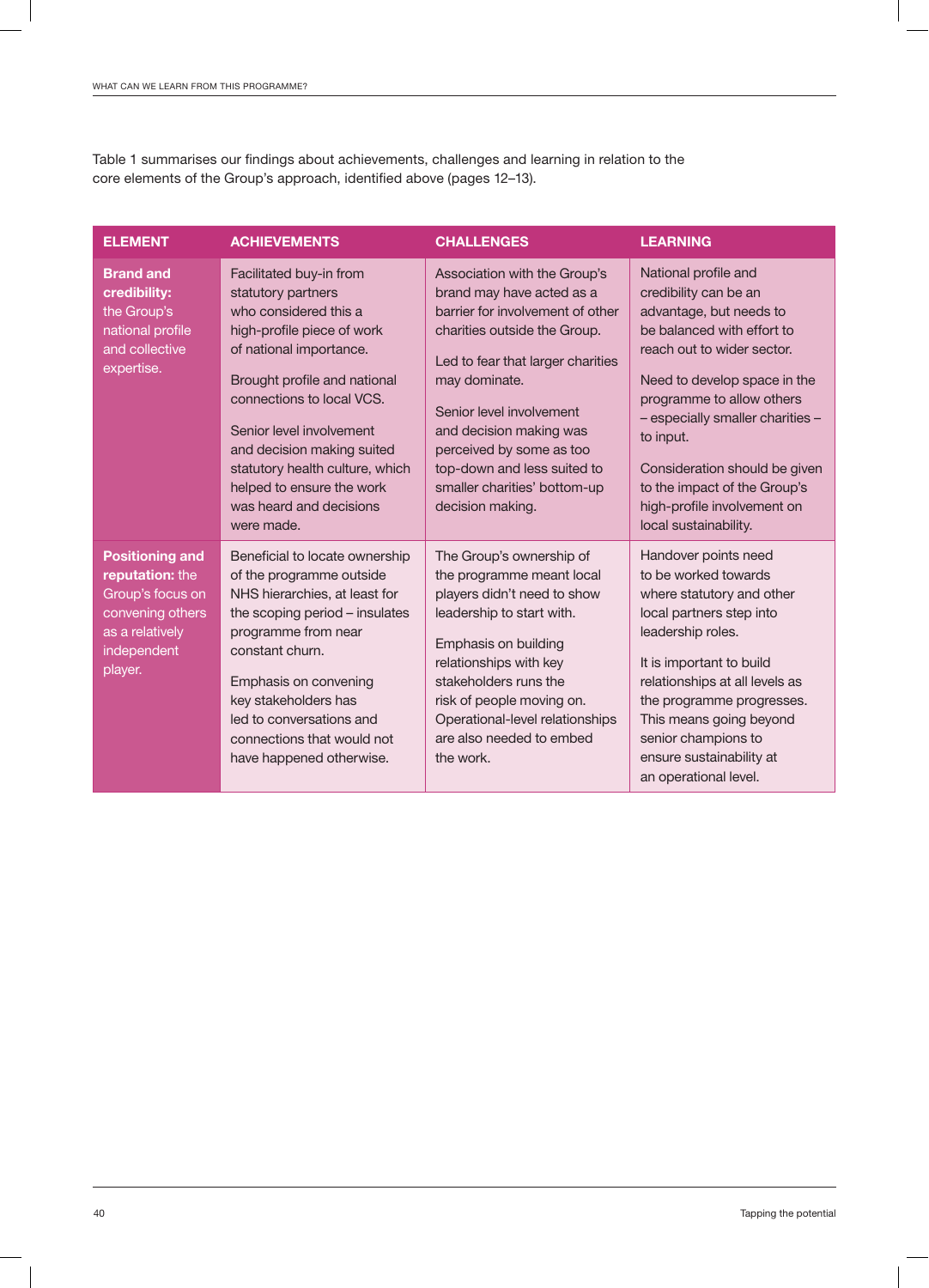| <b>ELEMENT</b>                                                                                                                                             | <b>ACHIEVEMENTS</b>                                                                                                                                                                                                                                                                                                                                                                                                                                                                                                        | <b>CHALLENGES</b>                                                                                                                                                                                                                                                                                                                                                                                                                                                                                              | <b>LEARNING</b>                                                                                                                                                                                                                                                                                                                                                                                                                                                          |
|------------------------------------------------------------------------------------------------------------------------------------------------------------|----------------------------------------------------------------------------------------------------------------------------------------------------------------------------------------------------------------------------------------------------------------------------------------------------------------------------------------------------------------------------------------------------------------------------------------------------------------------------------------------------------------------------|----------------------------------------------------------------------------------------------------------------------------------------------------------------------------------------------------------------------------------------------------------------------------------------------------------------------------------------------------------------------------------------------------------------------------------------------------------------------------------------------------------------|--------------------------------------------------------------------------------------------------------------------------------------------------------------------------------------------------------------------------------------------------------------------------------------------------------------------------------------------------------------------------------------------------------------------------------------------------------------------------|
| <b>Flexibility and</b><br>innovation: the<br>Group's open-<br>ended approach<br>and commitment<br>to a programme<br>with very broad<br>outcomes.           | Avoided getting delayed<br>early on by issues of formal<br>institutional structures,<br>contractual arrangements,<br>and governance.<br>Responsive to local needs<br>and changing circumstances.<br>Able to accommodate a wide<br>variety of perspectives and<br>being them closer together<br>over time.<br>Got people thinking and<br>acting in different ways - e.g.<br>holding a market place event<br>to understand each other's<br>work; testing cross-charity<br>referrals for a new assisted<br>discharge service. | Questions around institutional<br>structures and governance<br>will need to be addressed as<br>the programme progresses,<br>particularly as outside<br>investment is made.<br>Harder to identify how to<br>reach ultimate goals - and<br>may lose people in the<br>process. May be missed<br>opportunities for practical<br>'early wins'.<br>So far, the work has led<br>to pockets of innovation<br>but people are waiting to<br>see whether the bigger<br>demonstrator project can<br>bring change at scale. | Getting an open-ended<br>commitment to collaboration<br>before considering formal<br>structures can kickstart new<br>ways of working, but needs<br>to be formalised as the<br>programme progresses.<br>Flexibility is good, but need<br>to keep on board those<br>stakeholders who want<br>concrete outcomes.<br>Taking people outside their<br>normal constraints can lead<br>to new ways of working but<br>serious investment is needed<br>to scale and sustain these. |
| <b>Access and</b><br>reach: the<br>Group's efforts<br>to build on its<br>existing links in<br>the community<br>and engage with<br>the wider VCS.           | Working through existing local<br>VCS infrastructure enabled the<br>Group to engage with parts of<br>the wider VCS.<br>Comprehensive mapping<br>exercise enabled a shared<br>understanding of local need,<br>existing initiatives and how<br>to bring them together and<br>scale them.                                                                                                                                                                                                                                     | Larger charities were better<br>able to pick up and run with<br>the programme. Smaller<br>local charities were not as<br>intensively involved due to<br>resource constraints and<br>some suspicion of the<br>Group's motives.<br>As the programme is<br>building on existing initiatives,<br>some feel it needs to do<br>more to demonstrate how<br>it adds value.                                                                                                                                             | Future work needs to do<br>more to engage smaller<br>charities - both within the<br>Group and beyond.<br>New models of care<br>need to connect very local<br>and/or partial solutions that<br>smaller charities provide.<br>Bridging organisations like<br>the Richmond Group can<br>coordinate and scale up these<br>solutions to meet the statutory<br>sector's needs.                                                                                                 |
| <b>Leveraging</b><br>additional<br>resource:<br>pooling the<br>Group's resource<br>to invest in<br>dedicated<br>programme<br>managers and<br>take on risk. | Added resource and<br>capacity to the system<br>and drove work forwards.<br>Provided access to the<br>Group's national expertise and<br>knowledge of programmes in<br>other areas.                                                                                                                                                                                                                                                                                                                                         | Need to ensure there is<br>sufficient local capacity to<br>match national ambition.<br>External resource and<br>expertise may have decreased<br>the sense of local ownership.                                                                                                                                                                                                                                                                                                                                  | Pooling resources and risk<br>can be a powerful way<br>to drive more creative<br>collaborative programmes.<br>Consideration should be<br>given to the impact of external<br>resources on local ownership.                                                                                                                                                                                                                                                                |

#### TABLE 1: ACHIEVEMENTS, CHALLENGES, AND LEARNING IN RELATION TO THE CORE ELEMENTS OF THE GROUP'S APPROACH

 $\begin{array}{c} \hline \end{array}$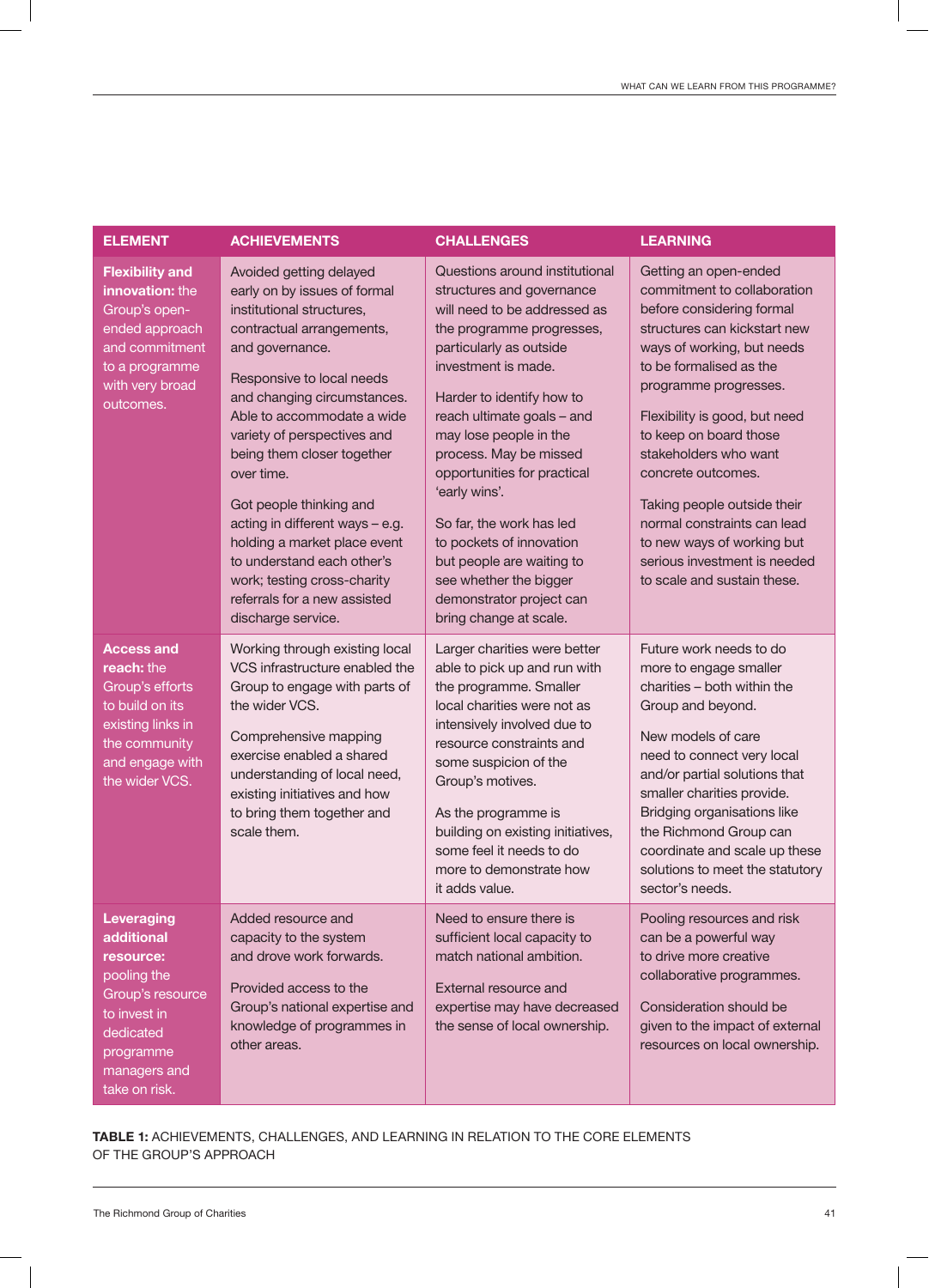## Beyond Somerset: wider reflections

Our research has implications beyond Somerset. It raises issues around health and care transformation, place-based collaboration, and evidence for complex interventions.

### Health and care transformation

The Group's work in Somerset responds to *Untapped Potential's* challenge to draw on the strengths of the VCS in health and care transformation. Our research shows the potential of the Group's approach, but it also highlights a number of ongoing wider challenges within the health and care system, many of which are likely to be beyond the capacity of any individual organisation or even any collaboration of organisations to resolve. These include:

- The challenges created by churn in NHS leadership and programmes, leading to loss of focus and relationships, which are often driven by changes in national strategy.
- The short termism generated by funding pressures and insecurities in both statutory health services and the VCS.
- The inherently anti-collaborative legal frameworks in which the current health system operates and engages with the VCS.
- The significant distance still to be travelled before the VCS, but also the NHS and wider health and care system, can speak with one voice in any given location.

Across the country, the pressures identified in *Untapped Potential* show no signs of abating: since we conducted our research, the Care Quality Commission's annual assessment of health and social care concluded that 'services are at full stretch'.<sup>19</sup> Prioritising new ways of working is made harder by the fact that so much management and clinical time is focused on reducing financial deficits and meeting waiting time targets.20 Participants at our roundtable also raised concerns that poorly implemented models of collaboration could lead to statutory health 'throwing people over the fence' into the VCS when they don't have the capacity or appropriate expertise to deal with those people.

The Group's work in Somerset shows the potential for the VCS and statutory sectors to collaborate constructively to meet these challenges. This research shows how the Group's work has increased local understanding of how the VCS can support the ambitions of the STP – now the main vehicle for delivering the NHS Five Year Forward View vision of integrated, personcentred care.<sup>21</sup> Members of the STP told us they have a much better grasp of what value charities can bring – to the extent that they have committed a project manager to work for two days a week on the programme. Charities also became more aware of the workings and motivations of the statutory sector, and the financial and operational pressures they are facing.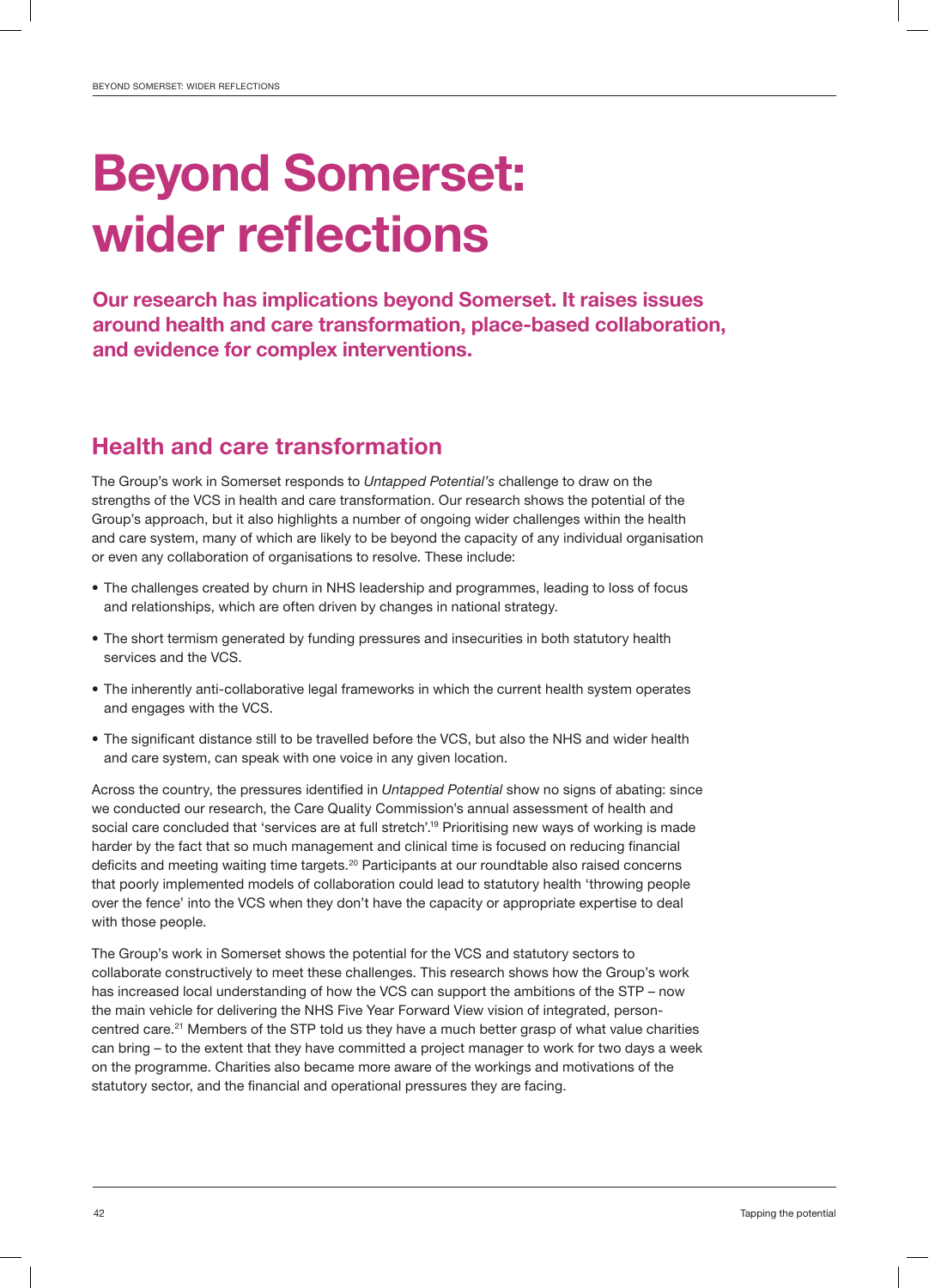This complements other initiatives that are exploring VCS engagement in health and care transformation. NCVO and The King's Fund are working<sup>22</sup> to increase voluntary sector involvement in health transformation by bringing the two sectors together for action learning and to understand their individual challenges and develop responses, with a focus on systemic change. Meanwhile the Realising the Value Programme<sup>23</sup> funded by NHS England and jointly led by Nesta and the Health Foundation has strengthened the case for person and community-centered approaches to health and wellbeing. Working with the Health Foundation and the Institute of Health Equity, NPC is also exploring the role of charities in addressing the social determinants of health.<sup>24</sup>

### Place-based collaboration

With the devolution agenda and a move towards place-based approaches in health, there is increasing interest in, cross-sector collaboration in place. Our research highlights some of the opportunities and challenges around making this a reality. The unique context for this work is important – a focus on health and care in a rural county of England – but the lessons about how collaboration happens could apply to many other settings.

The Somerset work demonstrates the power of a 'bridging' role. The Group's programme managers were able to bridge gaps within and between the VCS and the statutory health and care sectors. Previous research into cross-sector collaboration has shown how benefits stem from 'drawing synergy from the differences between organisations'.<sup>25</sup> The way that the local programme manager worked creatively across sectors meant that she was able to navigate those differences, open up conversations, and build relationships. Similar approaches have worked well in other areas:

*'Working with senior people and others across the system can result in significant impact. Being a bridge not in the system but sympathetic of it, can help make change happen quite quickly.'* Director, Health Lab, Nesta

The Somerset work also shows just how challenging it can be to achieve meaningful placebased, cross-sector collaboration. The dominant commissioning model means that charities are often competing for scarce resources, while the strict purchaser-provider split makes it harder to collaborate across sector boundaries. Successful place-based collaboration means overcoming or bypassing some of these tensions.

Some place-based collaboration programmes have found that detaching themselves from the workings of the NHS allowed them to achieve more. For example, the Bromley-By-Bow Centre began without backing from the NHS but worked around this and set up their own community GP practice, funded by the NHS. Others feel that involving the statutory sector slows things down and communities should take the lead to force change:

*'Independence from the statutory sector gives residents more power over making things happen and gives communities power. This happened in Balsall Heath26 and then the statutory health sector will have to get involved. Taking the lead from the NHS will drain energy and drive.'* Director of Transformation, Southwark CCG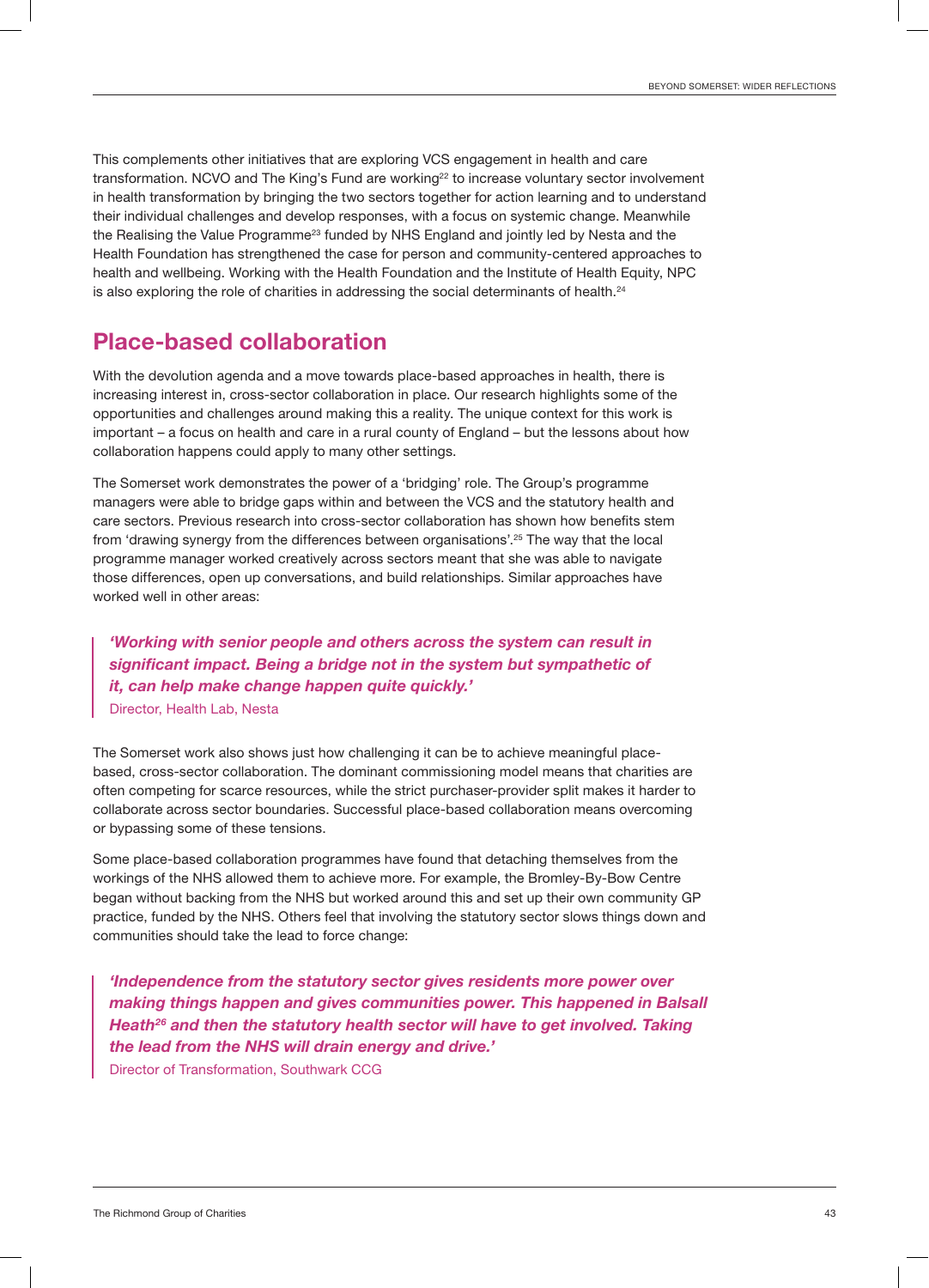There are advantages to taking this grassroots approach. However, there are also important disadvantages to note, such as being dependent on individual champions who can move on, and difficulties in replicating local models like this to benefit larger groups:

*'There's a disparity across local areas and the STP wants to roll out this sort of activity to places where it doesn't exist. It's also reasonable that they want a common measure of quality, whilst still retaining local ownership. Ultimately, we all want equity of provision. And some areas need a lot of help to achieve this.'*

Aimie Cole, Local Somerset Programme Manager

## Evidence for the impact of complex interventions

The importance of evidence came up time and again in our research. Stakeholders highlighted the importance of demonstrating the impact of collaboration – ideally with evidence of associated financial savings. Yet several interviewees admitted the challenges around this: accessing the right data to measure outcomes, accounting for the time lag between activities and outcomes, understanding which bit of the system benefits from any cost savings, and attributing change to the programme.

The challenges around evidence go well beyond this programme. There is widespread recognition of the limitations of classical accounting for the use of public funds – which often focuses on rewarding activities and outputs rather than outcomes – and the importance of taking full account of value as it is experienced by people and communities.<sup>27</sup> Other research has also pointed to the challenges of gathering evidence for complex 'systems change' interventions.<sup>28</sup>

Some emerging models, like that of Guy's and St Thomas' Charity, are proactively using a focus on place as a means of understanding complex interventions in the round. This deliberate focus helps them draw insights on how different factors interact to influence health, and therefore what approaches might be relevant in other similar areas.

Making better use of existing data and evidence can be part of the solution to these challenges. The Richmond Group's My data, my care<sup>29</sup> report highlights how better use of data can help to identify areas which need the most support, reach groups that are most at risk, and provide joined-up care.<sup>30</sup> NPC's recent report Towards an Evidence-led Social Sector<sup>31</sup> points out the shortcomings of our current evidence systems and the need to move towards more collaborative approaches where evidence is openly shared and used for learning and improvement. $32$ 

This research highlights the need to open up a wider conversation about evidence for the impact of collaboration, systems change, and complex health and care interventions.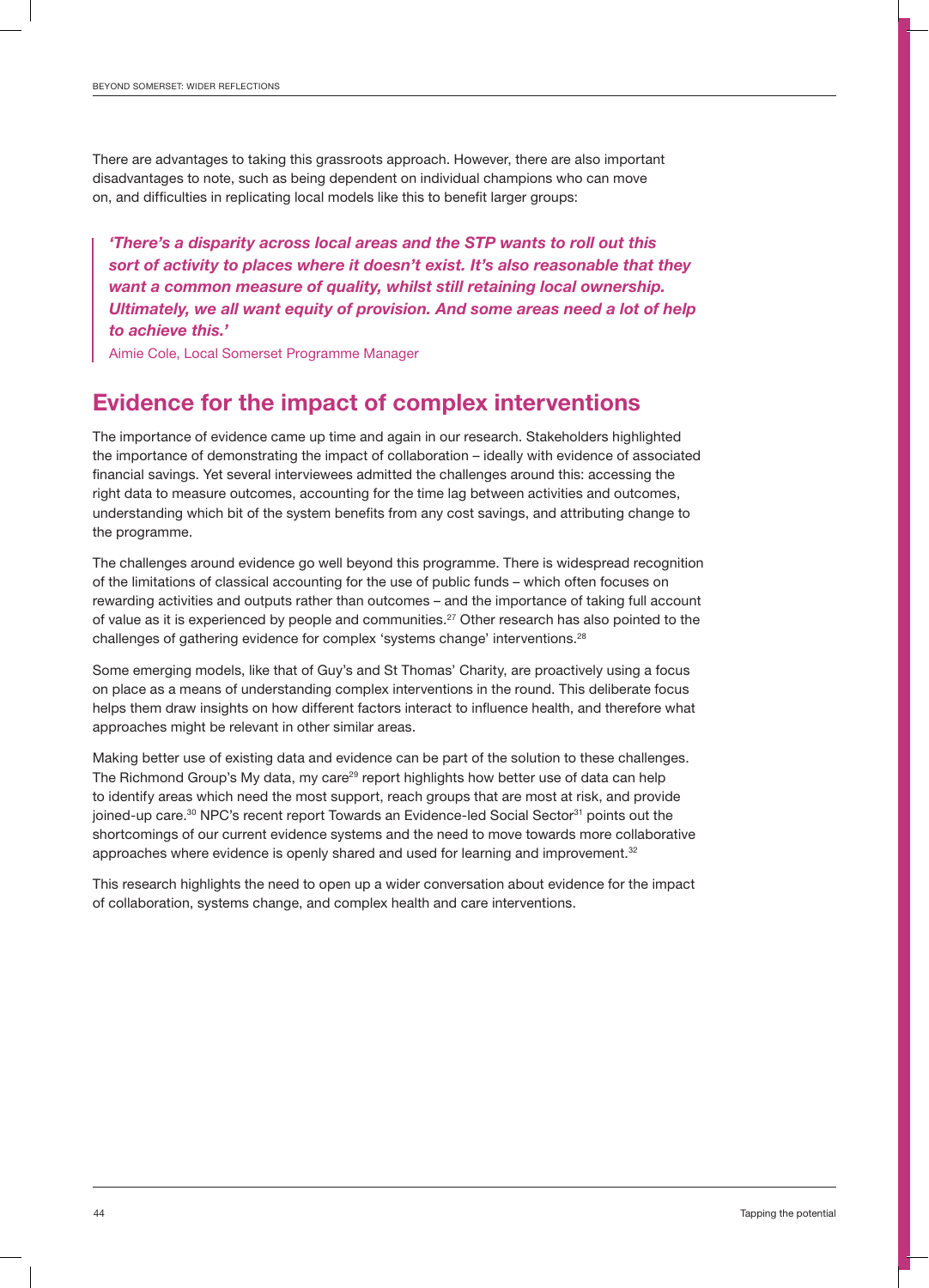

This research highlights the need to open up a wider conversation about evidence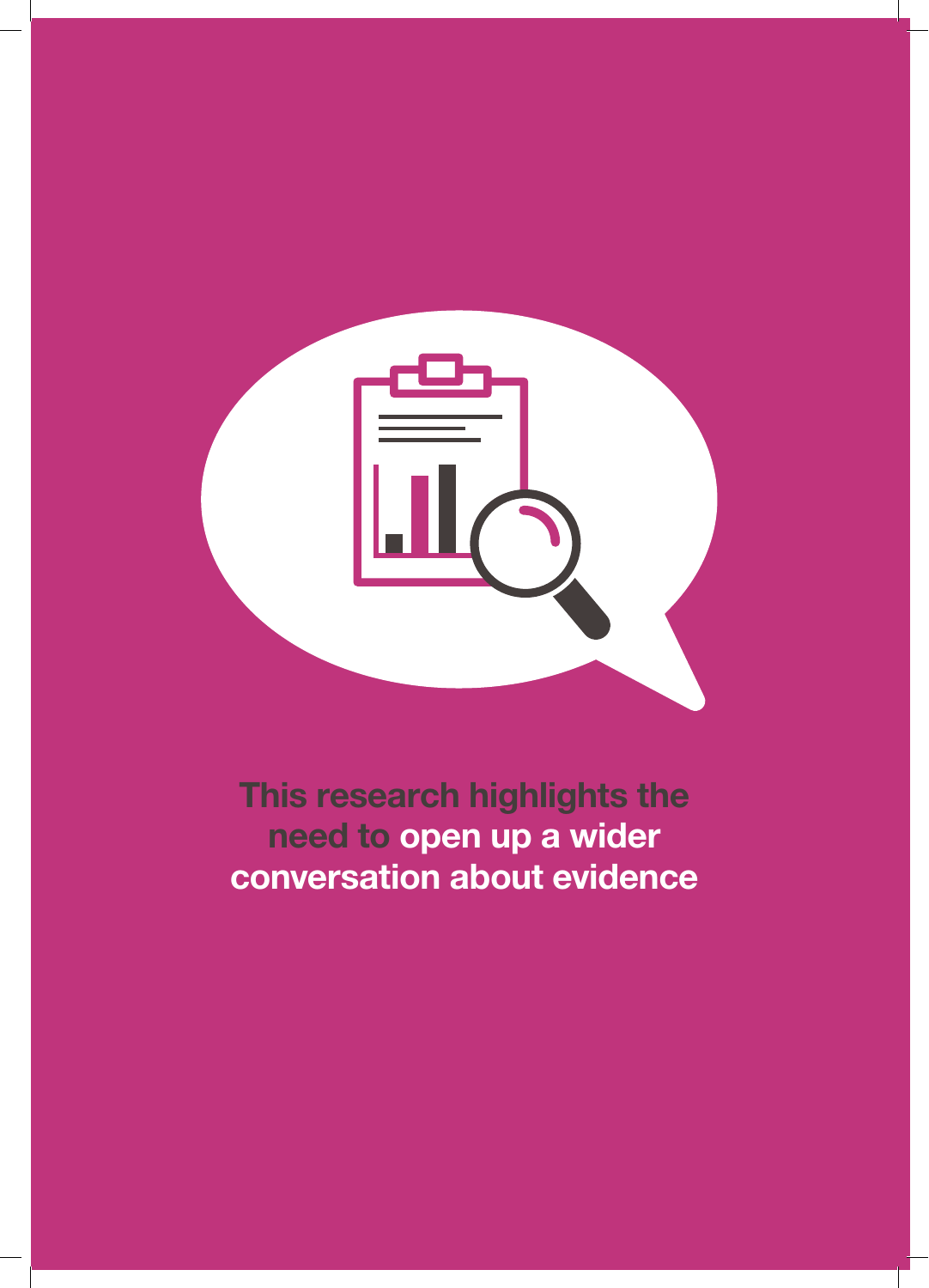## **Conclusions**

The Group's work in Somerset is ambitious and wide-ranging. If successful, it has the potential to transform health and care across Somerset with new ways of working across sectors, better outcomes for patients, and reduced demand on services.

This research presents a snapshot in time of how successful the work has been so far in making progress towards these ambitious aims. From this vantage point, we can conclude that:

The Group's early work has put in place the foundations for successful cross-sector collaboration in health and care in Somerset. Stakeholders express a shared commitment to new ways of working and they now understand each other better. This is beginning to translate into practical and tangible collaboration with the development of the first demonstrator project focused on social prescribing.

Collaboration is resource intensive, and this approach requires significant time, money, and senior involvement. The Group invested in dedicated local and national programme managers who worked flexibly across sectors and opened up conversations that might not otherwise have happened. The work also drew on the expertise of the wider Group, its national profile, and its access to senior leaders in health and care. These all brought credibility and national connections to the work.

However, this approach has its drawbacks. The agile programme team and senior leader involvement meant that decision-making was perceived by some as exclusive or top-down. There were times when decisions had to be made quickly, which inevitably meant that the programme drew less intensively on the expertise and capacity of a wider group. While larger charities could pick up and run with the programme, smaller charities struggled at times to see how it fitted with their priorities and resources.

Looking ahead, the programme faces challenges around demonstrating the practical impact of new ways of working. Many stakeholders are looking for tangible outcomes such as reduced demand on services, better patient outcomes, or more funding for the health and social care system. These outcomes will take time to materialise and are difficult to evidence. The demonstrator project is important as it will show the practical potential of collaboration. But other ways of working together are already emerging organically – and these may prove to be equally impactful in bringing the strengths of the VCS to health and social care transformation.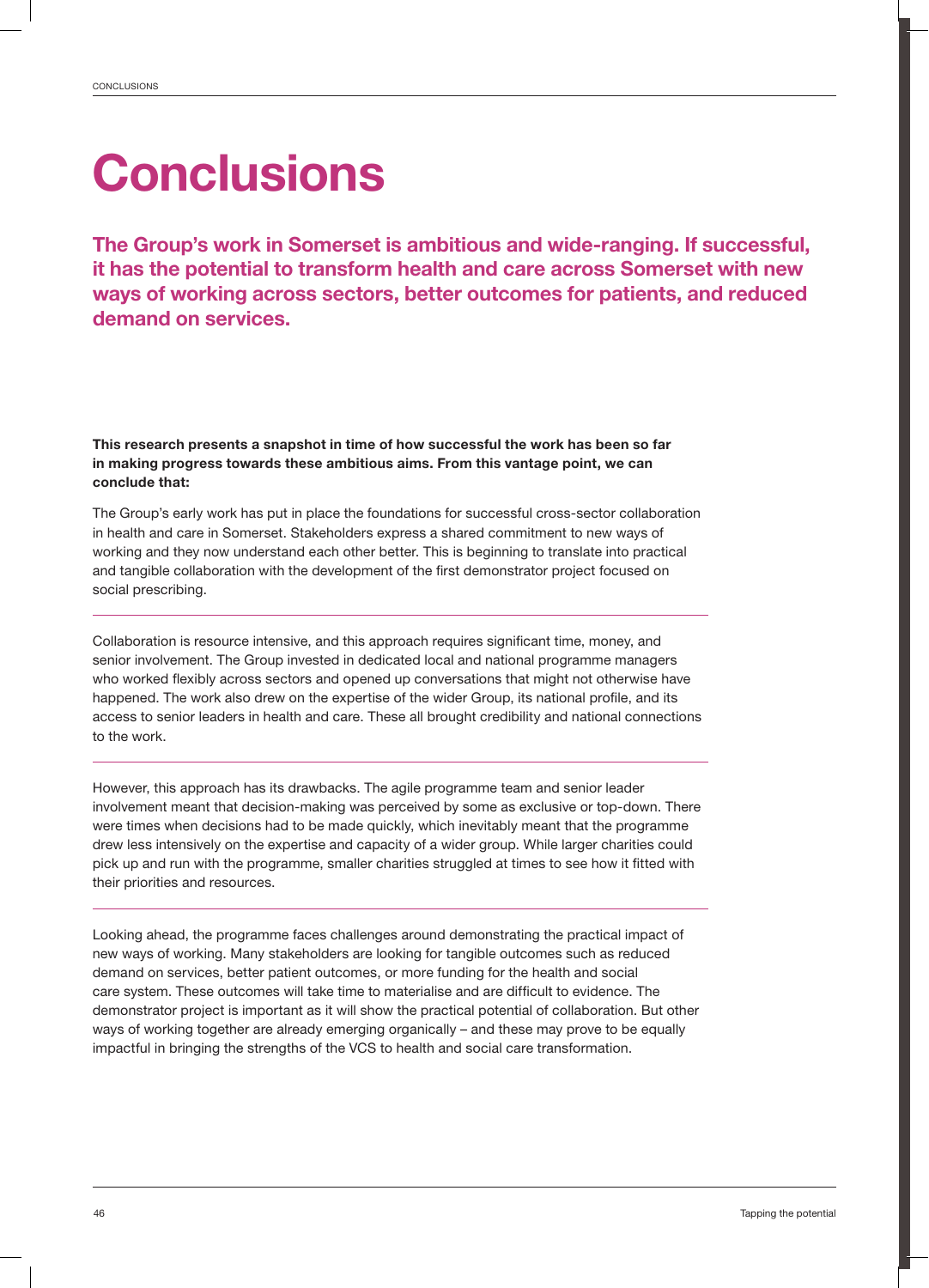This report has also highlighted practical insights into cross-sector collaboration, which may be of interest to others looking to collaborate across a range of settings. These include:

Bridging organisations like the Richmond Group can build connections across sectors and between local and national work. The national profile and credibility of an entity like the Richmond Group needs to be balanced with effort to reach out to the local sector and create a wider sense of ownership at a local level. Handover points are also needed where statutory and other local partners step into leadership roles.

Senior champions can be vital for getting a programme off the ground, but it is important to build relationships at all levels as the programme progresses. This includes creating space for smaller charities to input, and building operational-level relationships to ensure sustainability as senior leaders move on.

Getting an open-ended commitment to collaboration before considering formal structures can kickstart new ways of working and avoid delays due to contractual negotiations. Nonetheless, more formal structures and mechanisms need to be developed as the programme progresses. Flexibility also needs to be balanced with practical early wins to keep on board those stakeholders who want concrete outcomes.

Beyond Somerset, our research raises wider issues around health and care transformation, place-based collaboration, and evidence for complex interventions.

> Bridging organisations like the Richmond Group can build connections across sectors and between local and national work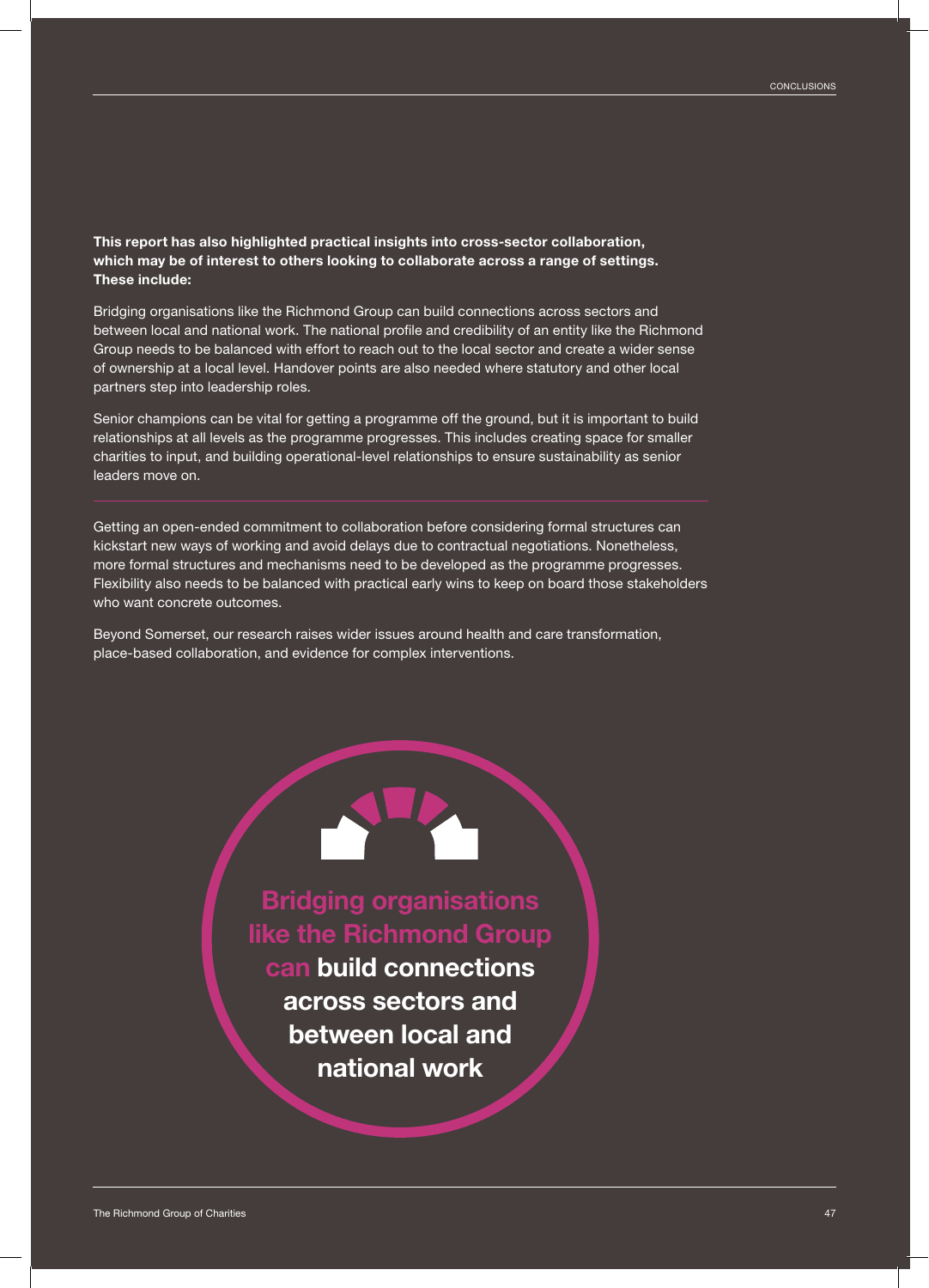## APPENDIX 1: Programme manager roles

#### Local programme manager role

The local programme manager was a dedicated independent resource on the ground, able to invest time in building relationships and developing a robust understanding of what mattered to stakeholders across the system. Over an eight month period, costing approximately £40,000, the role focussed on the following things:



#### National programme manager role

The national programme manager acted as a crucial link between the national and local activities of the Somerset programme. This involved raising awareness both internally within the Group and externally with national stakeholders, by coordinating the DTRT National Steering Group and conducting research (e.g. on social prescribing). Over an eight month period, costing approximately £22,000, the role focussed on the following things:

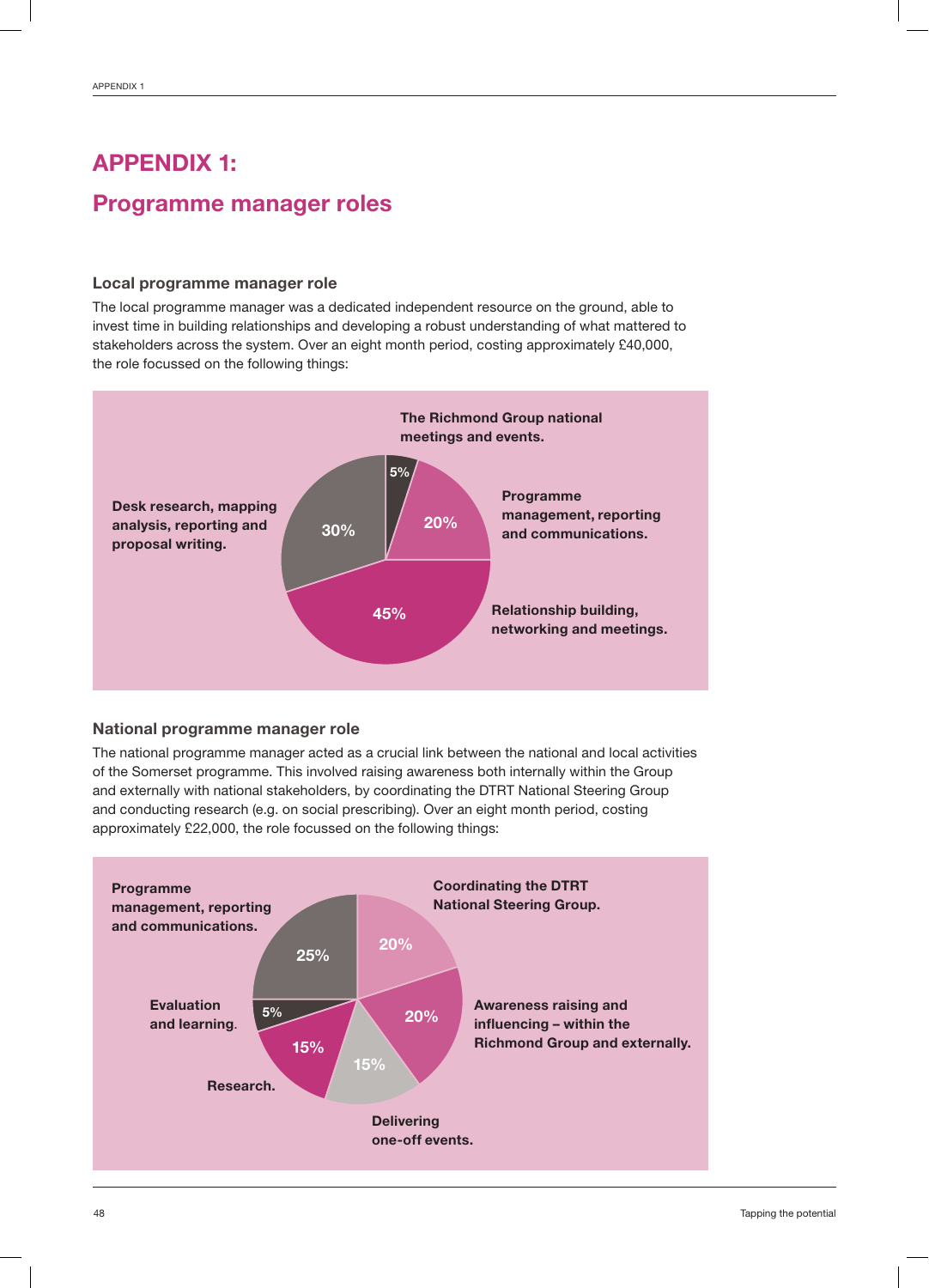## APPENDIX 2: Scoping and proposal

#### Ambitions from the scoping exercise

Working with the STP and local partners, the Group put forward three distinct ambitions for Somerset:

- Building on existing Group local services: through practically collaborating and working in partnership. The ultimate aim of this workstream is to make a positive difference to people using health services, e.g. integrating referral processes to streamline support provided by local Group members to people moving in and out of hospital. 1
- Linking Group national and local expertise into NHS change processes: by combining the voices of local and national representatives from the Group and DTRT National Steering Group, with the voices of patients, to support and influence change in services in a way that reflects what people really want. For example, early on, the Group commissioned focus groups with patients in Somerset, inviting a member of the STP, to identify how people think and feel about the health system as it is, what pressures it faces and what they think needs to change. 2

Transforming the system by integrating and mainstreaming local VCS support with primary care: the aim of this was to develop a 'tapestry of support' for patients by connecting statutory services with VCS services in a way that offers generic, consistent and accessible services via the NHS which can become specific, tailored and personalised when required by the patient, via VCS organisations. 3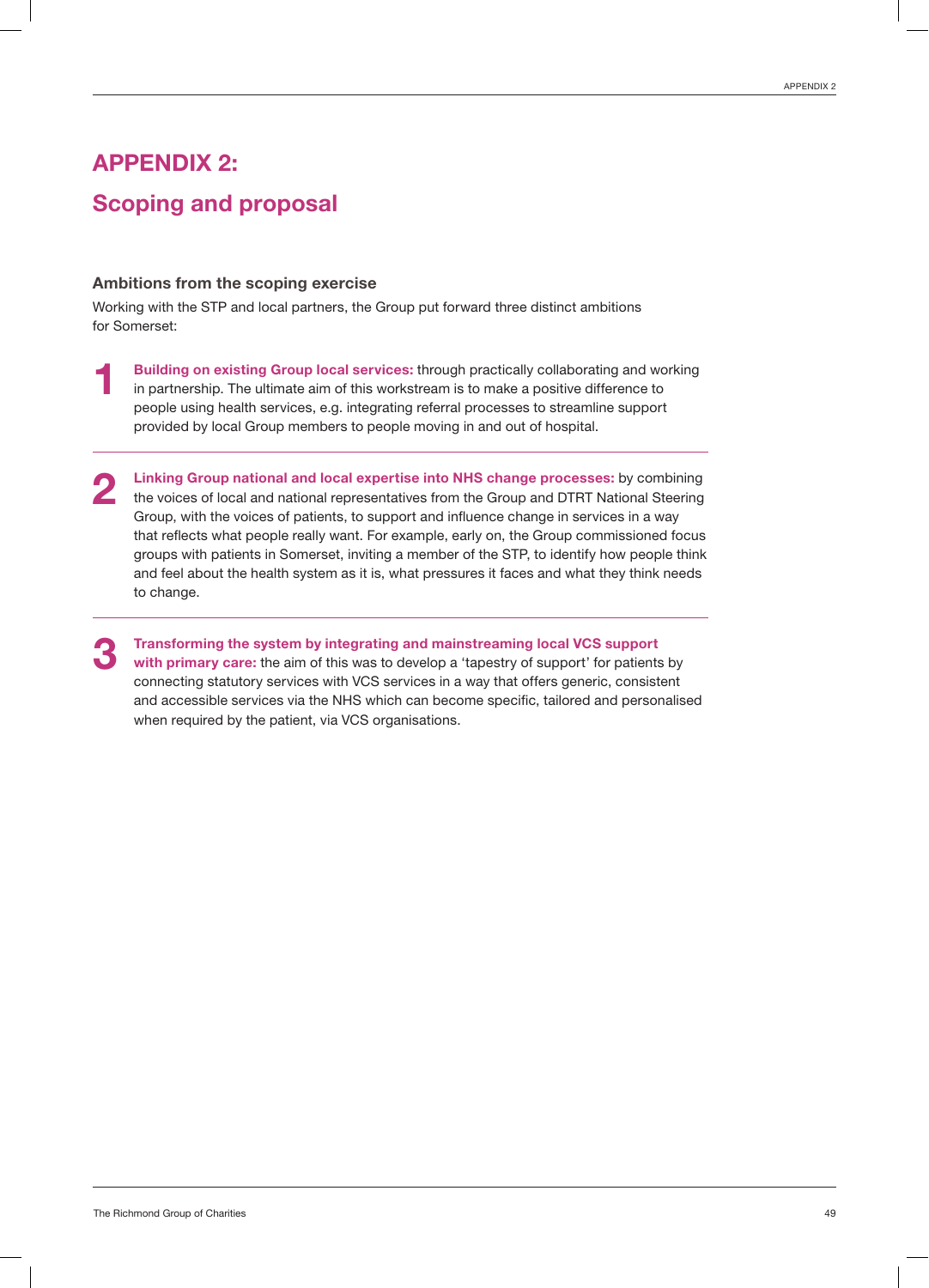#### Proposal for three collaborative workstreams

In May 2017, the Group summarised the three workstreams in its Report to the Somerset STP leadership team. The following is an extract from that paper:

Workstream 1: Build on existing local services of the Group – through practical collaboration and partnership working – to make a positive difference to people coming in and out of health services and to ease patient flow throughout the system.

- This is the workstream through which we will offer our expertise into delivering the best support we can to people coming in and out of hospital, e.g. Delayed Transfers Of Care (DTOC) and Accident & Emergency (A&E) services.
- This workstream is already underway and being led by the Group's local members, supported by Aimie.

By April 2018, we aim to have developed an integrated referral process to signposting between the Group's local members for people coming in and out of hospital.

Workstream 2: Link the Group's national and local expertise and insight into STP service and pathway redesign priorities as they develop and utilise our ability to bring patient voices and perspectives to these efforts.

- This will come from:
- − local representatives;
- − the wider Group's member charities at a national level; and
- − our DTRT National Steering Group.
- We can help organisations who aim to redesign services and pathways make sure they know what the people using these services think and want.
- This workstream is ongoing and the linking requires continued facilitation and support in the short-term. The longer term aim is for it to become self-sustaining.

Workstream 3: Progress system transformation through a specific outcomes-based deliveryfocused initiative that mainstreams the VCS emotional and practical support offer into primary care.

- We propose to do this first by helping facilitate social prescribing at scale, across the whole of Somerset, for people with long-term conditions.
- This is about connecting statutory services with a generic, consistent and accessible scheme that then unfolds into a myriad of specific, tailored and personalised support from the VCS.
- We do not assume that the Group will 'run' the social prescribing service itself, or that the Group's member charities will provide all the required support that people need – the wider VCS and others will be involved.
- Our aim is for every GP practice to have access to a social prescribing service – through a number of sustainable hubs – by April 2019.
- We believe there is a strong case for testing the feasibility of an outcomes-based contract, potentially financed through a social impact bond, to roll out provision of social prescribing at scale.
- We are pursuing a joint application to the Cabinet Office Life Chances Fund, as a potential outcomes funder, and development partner. This is a time limited fund. The next call, due to be issued in June 2017, is focused on health. If successful, the fund will support £30k of the technical development needed to explore the feasibility of a social impact bond, and link us into wider support available to enable the development of a full application. The SW AHSN have an open offer to match the £30k development funding.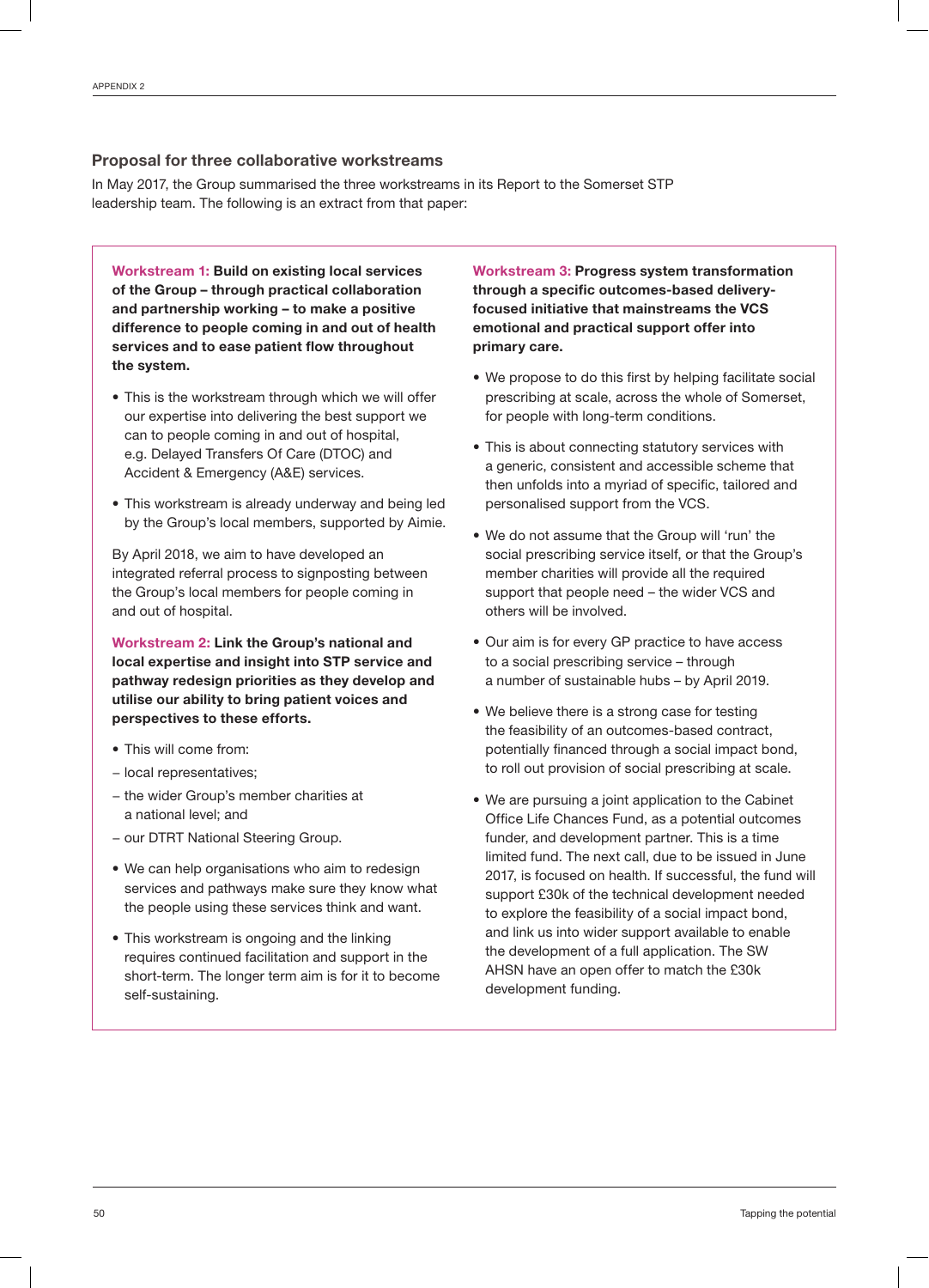#### Proposal for the Life Chances Fund

The Expression of Interest (EOI) to the government funded Life Chances Fund<sup>33</sup> proposed several core principles for the model, including:

- A person-centred preventative approach based around a conversation focused on people's own ambitions and assets, which promotes health and wellbeing rather than just patching people up when things go wrong.
- Recognition that community has a central role to play in creating health and that VCS services are not always free, so that some investment in community-building infrastructure is required.
- Getting GP buy-in, whilst also ensuring that GPs are not the only route of access and that new working relationships are enabled between different parts of the health and care system.
- Flexibility to make it possible to build upon existing approaches and spreading good practice to enable equity of provision across Somerset.
- A desire to catalyse a fundamental change in the way citizens and professionals view, receive and deliver health and care across Somerset.

Building on these principles, the proposal outlined an approach to facilitate Somerset-wide rollout of local services that link people with health problems into the social, emotional and practical support within communities and the VCS when there is no purely clinical or medical solution available for them. There are three key elements to this: social prescribing, community building and primary care transformation. To date, the approach has been left open to allow for locally-led models to develop at a sub-county level.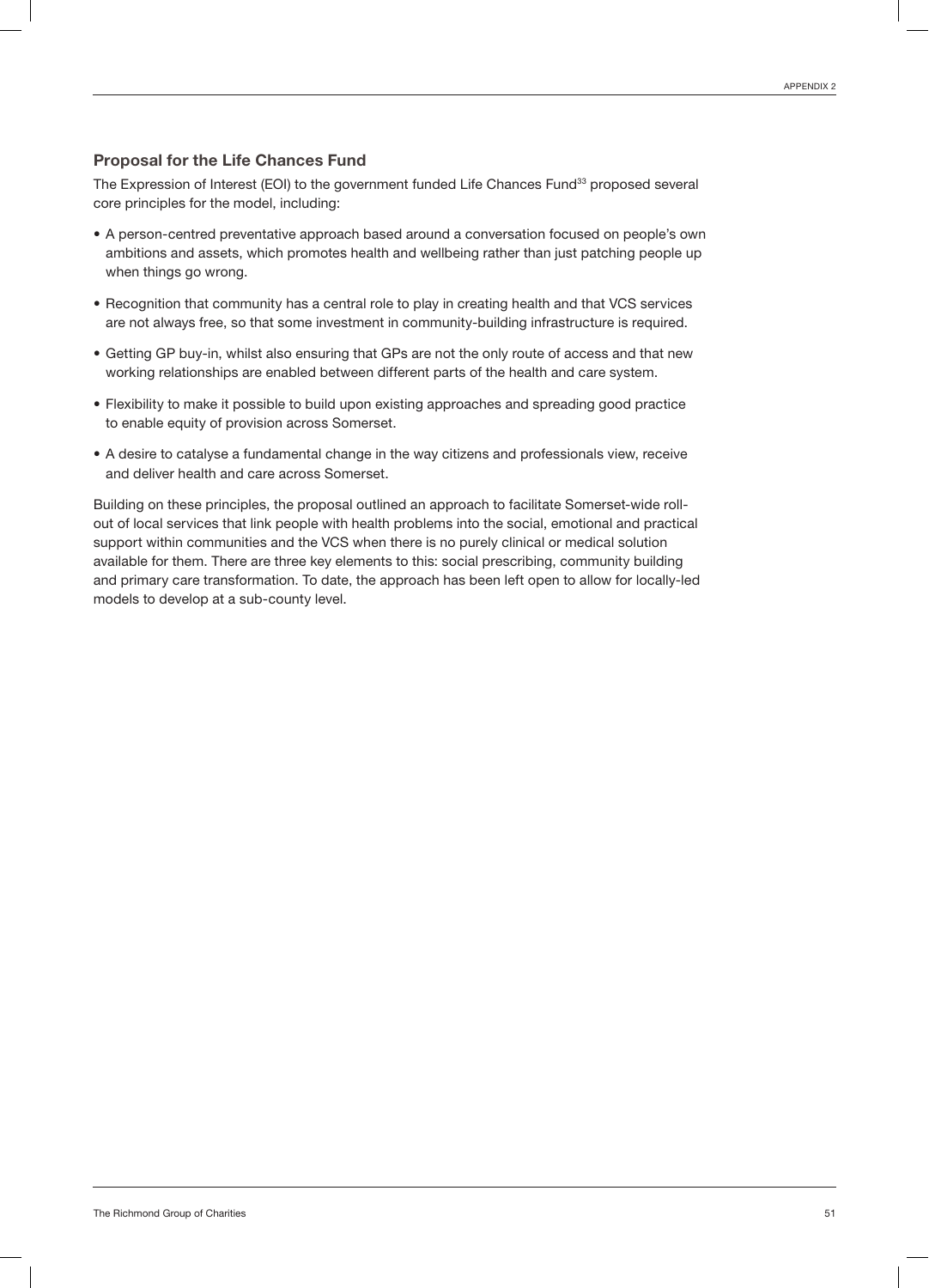## Acknowledgements

This report would not have been possible without valuable support from The Health Foundation and Guy's & St Thomas' Charity. We are also grateful for the participation of the following interviewees and roundtable attendees.

#### Interviewees

| <b>NAME</b>                                         | <b>ROLE</b>                                                                                                                        | <b>ORGANISATION</b>                                                                    |
|-----------------------------------------------------|------------------------------------------------------------------------------------------------------------------------------------|----------------------------------------------------------------------------------------|
| Aimie Cole                                          | Richmond Group Doing the Right Thing Somerset<br>Programme Manager                                                                 | <b>Richmond Group</b>                                                                  |
| <b>Charles Alessi</b>                               | Public Health England Senior Advisor and Co-Chair<br>of the Richmond Group Doing the Right Thing National<br><b>Steering Group</b> | Public Health England /<br><b>Richmond Group</b>                                       |
| Chloë Reeves                                        | Richmond Group Doing the Right Thing National<br>Programme Manager                                                                 | <b>Richmond Group</b>                                                                  |
| Deborah Fisher                                      | Director for Crisis and Independent Living, South England                                                                          | <b>British Red Cross</b>                                                               |
| Derek Dodd                                          | <b>Operations Manager Somerset</b>                                                                                                 | Alzheimer's Society                                                                    |
| Doreen Smith                                        | Business Development Manager in Taunton<br>& West Somerset                                                                         | Mind                                                                                   |
| Jacqui Cuthbert                                     | Regional Director, South West                                                                                                      | Stroke Association                                                                     |
| <b>Justin Parsons</b>                               | Service Development Manager, South West                                                                                            | <b>British Lung Foundation</b>                                                         |
| Katherine Nolan                                     | Manager                                                                                                                            | <b>SPARK</b>                                                                           |
| <b>Liz Simmons</b>                                  | Coordinator of Somerset VCSE Strategic Forum and<br>Non-Executive Director at Somerset Partnership NHS<br><b>Foundation Trust</b>  | Somerset VCSE Strategic<br>Forum / Somerset Partnership<br><b>NHS Foundation Trust</b> |
| Matt Bell                                           | Programme Manager for Innovation and VCS partnerships                                                                              | South West Academic Health<br><b>Science Network</b>                                   |
| <b>Matthew Dolman</b>                               | Former Chairman of Somerset CCG & STP Clinical Lead                                                                                | Somerset CCG / STP                                                                     |
| Michael Bainbridge                                  | Head of Primary Care Development                                                                                                   | Somerset CCG                                                                           |
| Nick Broughton                                      | CEO of Somerset Partnership NHS Foundation Trust<br>& Chair of STP New Models of Care Workstream                                   | Somerset Partnership NHS<br>Foundation Trust / STP                                     |
| Pat Flaherty                                        | CEO                                                                                                                                | Somerset County Council                                                                |
| Paul Corrigan                                       | Professor of Health Policy                                                                                                         | Imperial College London                                                                |
| Paul Mears                                          | <b>Chief Executive</b>                                                                                                             | Yeovil District Hospital NHS<br><b>Foundation Trust</b>                                |
| Raj Singh                                           | Staff member                                                                                                                       | The Community Council<br>for Somerset                                                  |
| Sam Barrell                                         | CEO / Chair                                                                                                                        | Taunton Musgrove Hospital<br>Trust / STP Out of Hospital<br>Workstream                 |
| <b>Tim Baverstock</b>                               | Strategic Commissioning Manager, Adults & Health                                                                                   | <b>Somerset County Council</b>                                                         |
| <b>Trudi Grant</b><br><b>Public Health Director</b> |                                                                                                                                    | Somerset CCG                                                                           |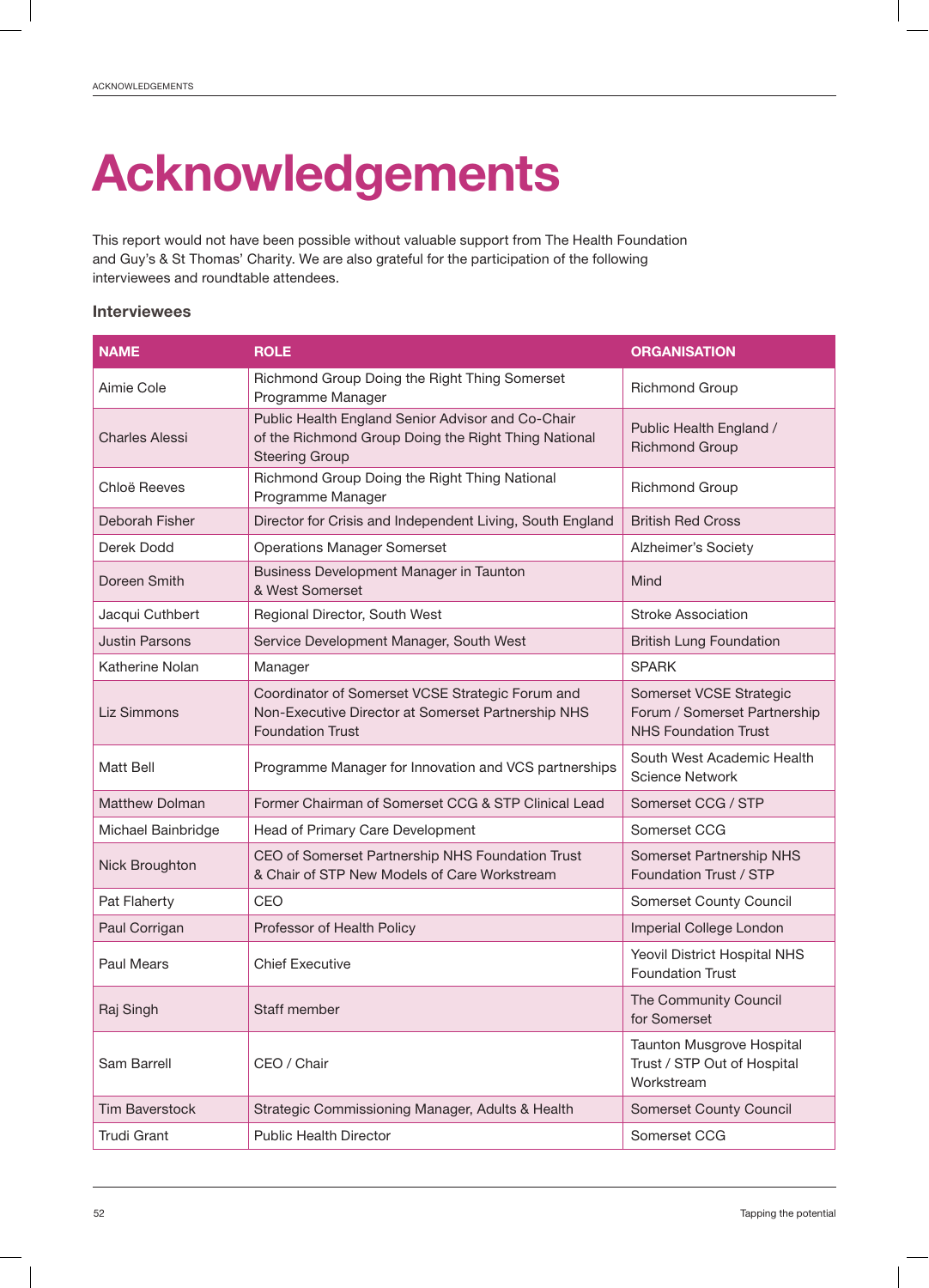| <b>NAME</b>               | <b>ROLE</b>                                                                                                                        | <b>ORGANISATION</b>                              |
|---------------------------|------------------------------------------------------------------------------------------------------------------------------------|--------------------------------------------------|
| Aimie Cole                | Richmond Group Doing the Right Thing Somerset<br>Programme Manager                                                                 | <b>Richmond Group</b>                            |
| Amy Galea                 | Deputy Director, Strategy Group                                                                                                    | <b>NHS England</b>                               |
| <b>Charles Alessi</b>     | Public Health England Senior Advisor and Co-Chair<br>of the Richmond Group Doing the Right Thing National<br><b>Steering Group</b> | Public Health England /<br><b>Richmond Group</b> |
| <b>Charlotte Augst</b>    | <b>Director</b>                                                                                                                    | <b>Richmond Group</b>                            |
| Chloë Reeves              | Richmond Group Doing the Right Thing National<br>Programme Manager                                                                 | <b>Richmond Group</b>                            |
| <b>Christina Cornwell</b> | Interim Director, Health Lab                                                                                                       | <b>Nesta</b>                                     |
| <b>Christine Hancock</b>  | Founder and Director                                                                                                               | C3 Collaborating for Health                      |
| <b>Clare Devine</b>       | Executive Director of Strategy and Design                                                                                          | Design Council                                   |
| Dan Corry                 | <b>Chief Executive</b>                                                                                                             | <b>NPC</b>                                       |
| Dan Hopewell              | Director of Knowledge & Innovation                                                                                                 | <b>Bromley by Bow Centre</b>                     |
| David Buck                | Senior Fellow, Public Health and Inequalities                                                                                      | The Kings Fund                                   |
| Emma Easton               | Patient and Public Partnerships Lead                                                                                               | <b>NHS England</b>                               |
| lona Joy                  | <b>Head of Charities</b>                                                                                                           | <b>NPC</b>                                       |
| <b>John Towers</b>        | Head of System Redesign                                                                                                            | Macmillan Cancer Support                         |
| Kate Jopling              | Policy and Strategy Consultant                                                                                                     | <b>Richmond Group</b>                            |
| Katie Boswell             | Deputy Head of Charities                                                                                                           | <b>NPC</b>                                       |
| Kieron Boyle              | <b>Chief Executive</b>                                                                                                             | Guy's and St Thomas'<br>Charity                  |
| Mark Kewley               | Director of Transformation                                                                                                         | Southwark CCG                                    |
| Nicola Close              | <b>Chief Executive</b>                                                                                                             | The Association of Directors<br>of Public Health |
| <b>Richard Taunt</b>      | Founder                                                                                                                            | Kaleidoscope Health & Care                       |
| Sarah Day                 | Senior Strategic Finance Lead, Personalised Care Group                                                                             | NHS England                                      |
| Sarah Lawson              | Policy and Programme Support Officer                                                                                               | The Health Foundation                            |
| Satdeep Grewal            | Senior Consultant                                                                                                                  | <b>NPC</b>                                       |
| Sonali Patel              | Consultant                                                                                                                         | <b>NPC</b>                                       |

#### Roundtable on place-based collaboration in health attendees

 $\begin{array}{c} \hline \end{array}$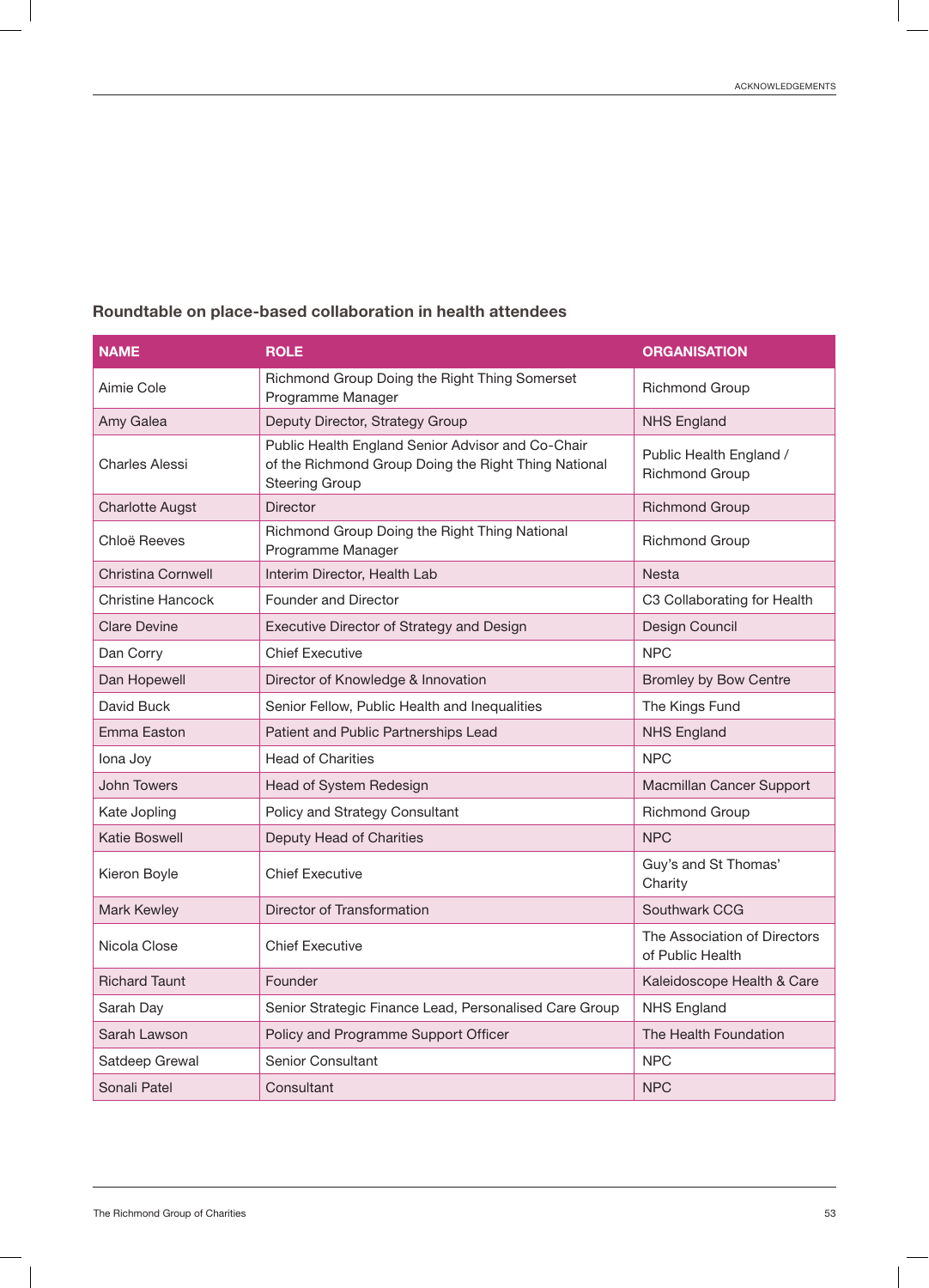## **References**

- 1 The Richmond Group (2017) *Agenda for the next government.* https://richmondgroupofcharities.org.uk/sites/default/files/ agenda\_for\_the\_next\_government\_2017.pdf
- 2 https://richmondgroupofcharities.org.uk/sites/default/files/aw\_ncp\_report\_-\_untapped\_potential\_-\_single\_pages.pdf
- 3 https://www.england.nhs.uk/five-year-forward-view
- 4 https://richmondgroupofcharities.org.uk
- 5 https://richmondgroupofcharities.org.uk/sites/default/files/aw\_ncp\_report\_-\_untapped\_potential\_-\_single\_pages.pdf
- 6 The King's Fund (2016) *Delivering sustainability and transformation plans: from ambitious proposals to credible plans.*  https://www.kingsfund.org.uk/publications/delivering-sustainability-and-transformation-plans
- 7 The King's Fund (2017) *What are the priorities for health and social care?* https://www.kingsfund.org.uk/publications/what-are-priorities-health-and-social-care
- 8 http://www.somerset.gov.uk/stp
- 9 http://www.somersetintelligence.org.uk/jsna
- 10 http://www.somersetintelligence.org.uk
- 11 http://www.thinknpc.org/publications/untapped-potential
- 12 Bull, D., Bagwell, S., Weston, A. and Joy, I. (2016) *Untapped Potential: Bringing the voluntary sector's strengths to health and care transformation.* http://www.thinknpc.org/publications/untapped-potential
- 13 http://www.thinknpc.org/publications/theory-of-change/
- 14 HSJ (2017) *How a collaborative approach is Doing The Right Thing for place-based health and care.*  https://www.hsj.co.uk/quality-and-performance/how-a-collaborative-approach-is-doing-the-right-thing-for-place-basedhealth-and-care/7015651.article
- 15 https://www.england.nhs.uk/2015/01/models-of-care/
- 16 The King's Fund (2017) *What is social prescribing?* https://www.kingsfund.org.uk/publications/social-prescribing https://www.gov.uk/government/publications/life-chances-fund
- 17 https://www.gov.uk/government/publications/life-chances-fund
- 18 https://www.gov.uk/government/publications/life-chances-fund
- 19 Care Quality Commission (2017) *The state of health care and adult social care in England.* http://www.cqc.org.uk/publications/major-report/state-care
- 20 Ham, C. (2017) *'State of health and care in England'.* BMJ 2017; 359:j4799. http://www.bmj.com/content/359/bmj.j4799.full
- 21 NHS England (2017) *Next steps on the NHS Five Year Forward View.* Chapter 6: Integrating care locally. https://www.england.nhs.uk/five-year-forward-view/next-steps-on-the-nhs-five-year-forward-view/integrating-care-locally
- 22 https://www.ncvo.org.uk/vcse-health-transformation
- 23 https://www.nesta.org.uk/project/realising-value
- 24 http://www.thinknpc.org/publications/keeping-us-well/
- 25 Jarvis, C.J., Vangen. S., and Winchester, N. (2013) 'Boundary Spanning: a Third Sector Perspective'. *Voluntary Sector Studies Network presentation.* http://www.vssn.org.uk/paper/boundary-spanning-a-third-sector-perspective/
- 26 Balsall Heath Forum website: http://www.balsallheathforum.info/2015/08/about-us.html
- 27 Redding, D. (2016) *New approaches to value in health and care.* https://www.nesta.org.uk/publications/new-approaches-value-health-and-care
- 28 Rutter, H. et al. (2017) *'The need for a complex systems model of evidence for public health'.* The Lancet, 13 June 2017. http://www.health.org.uk/publication/need-complex-systems-model-evidence-public-health
- 29 https://richmondgroupofcharities.org.uk/sites/default/files/lr\_5233\_richmond\_group\_my\_data\_my\_care\_report\_0.pdf
- 30 The Richmond Group of Charities (2017) *My data, my care: How better use of evidence improves health and wellbeing.* https://richmondgroupofcharities.org.uk/publications
- 31 http://www.thinknpc.org/publications/towards-an-evidence-led-social-sector
- 32 Kazimirski, A., Noble, J., Grewal, S., and Lumley, T. (2017) *Towards an evidence-led social sector.* http://www.thinknpc.org/publications/towards-an-evidence-led-social-sector
- 33 https://www.gov.uk/government/publications/life-chances-fund